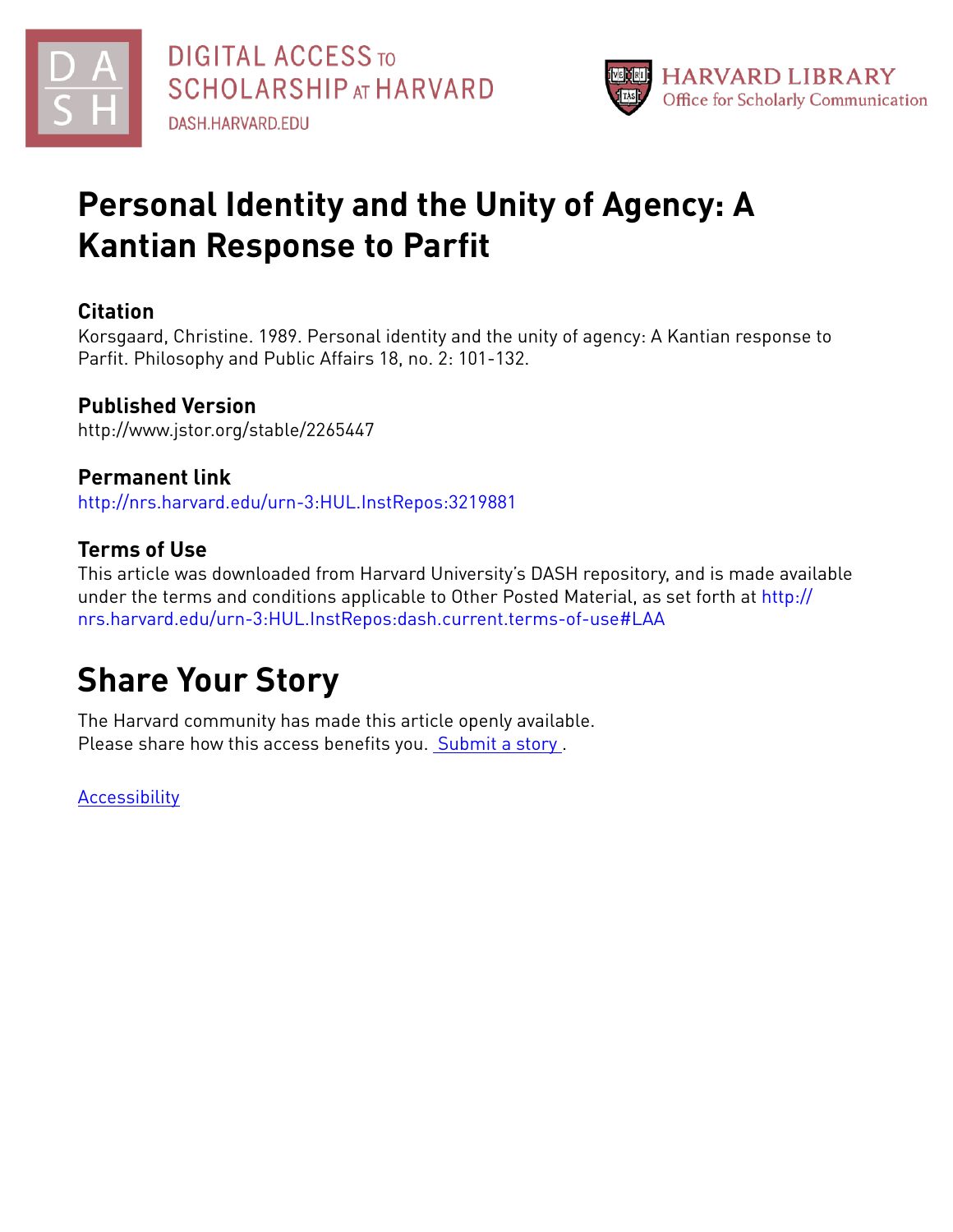## Personal Identity and the Unity of Agency: A Kantian Response to Parfit 1 Christine M. Korsgaard

#### I. Introduction

A person is both active and passive, both an agent and a subject of experiences. Utilitarian and Kantian moral philosophers, however, characteristically give a different emphasis to these two aspects of our nature. The Utilitarian emphasizes the passive side of our nature, our capacity to be pleased or satisfied, and is concerned with what happens to us. The Kantian emphasizes our agency, and is concerned with what we do. Alternatively, we may say that the Utilitarian focuses first on persons as objects of moral concern, and asks, "what should be done for them?", while the Kantian addresses the moral agent, who is asking, "what should I do?"

One might think that this can only be a difference of emphasis. Any acceptable moral philosophy must take both sides of our nature into account, and tell us both how people ought to be treated and what we ought to do. Yet the difference of emphasis can lead to substantive moral disagreement. Kantians believe in what are sometimes called "agent-centered" restrictions, obligations which are independent of the value of the outcomes they produce. $^2\,$  Even when thinking of persons as objects of moral concern, the Kantian is more likely to focus on agency. The question, "what should be done for them?" is answered, roughly, "they should be given the freedom to make their own choices, and to do things for themselves." Rawls believes that asking the agentless "what should be done for them?" leads to distortion in the Utilitarian view of moral and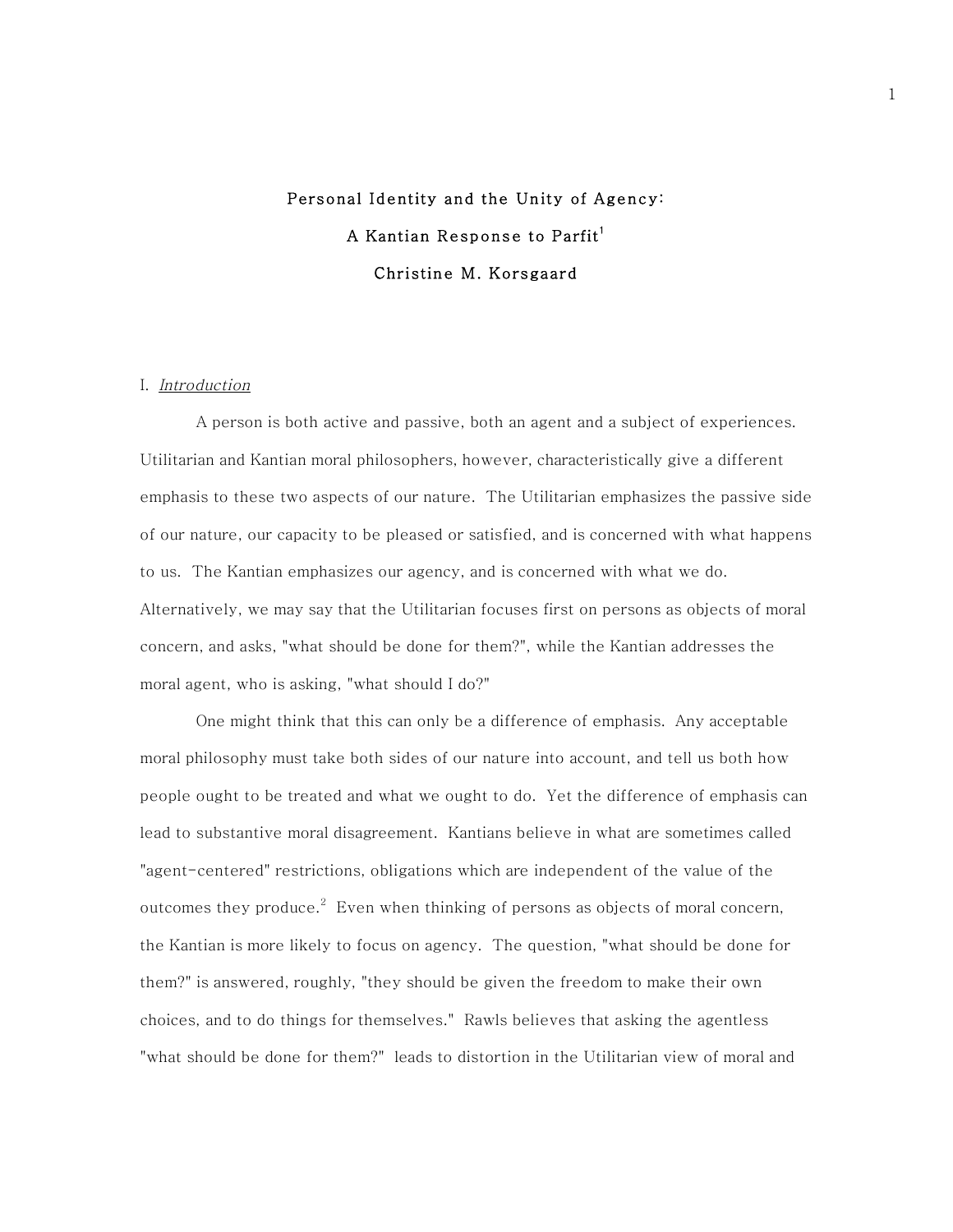political decision. The idea that burdens for some people can be justified simply by benefits to others:

⋯ arises from the conception of individuals as separate lines for the assignment of benefits, as isolated persons who stand as claimants on an administrative or benevolent largess. Occasionally persons do so stand to one another; but this is not the general case $\cdots^3$ 

When persons are viewed as agents who are making agreements with one another, this way of looking at their relations is not the natural one.

Of course the Utilitarian claims to take agency into account. He acknowledges that persons do not just want things to be done for them but to do things; he can argue, with Mill, that persons should be free to make their own choices because it makes them happy. $^4$  The Utilitarian regards agency as an important form of experience; he includes actions and activities among the things that happen to us. This is characteristic of the empiricist tradition in which Utilitarianism has its roots, and is nowhere more evident than when Hume writes:

I desire it may be observ'd, that by the will, I mean nothing but the internal impression we feel and are conscious of, when we knowingly give rise to any new motion of our body, or new perception of our mind. $^5$ 

Hume here identifies the will not with our power to initiate action, but with the feeling we experience when we exercise that power.

And of course our actions and activities are among the things we experience. But in an equally undeniable sense, having experiences is among the things that we do. Activity and passivity are aspects of our nature, not parts, and each can be reduced to a form of the other. In this paper, however, I argue that from a moral point of view it is important not to reduce agency to a mere form of experience. It is important because our conception of what a person is depends on our conception of ourselves as agents in a deep way. My argument is directed against the views about personal identity advanced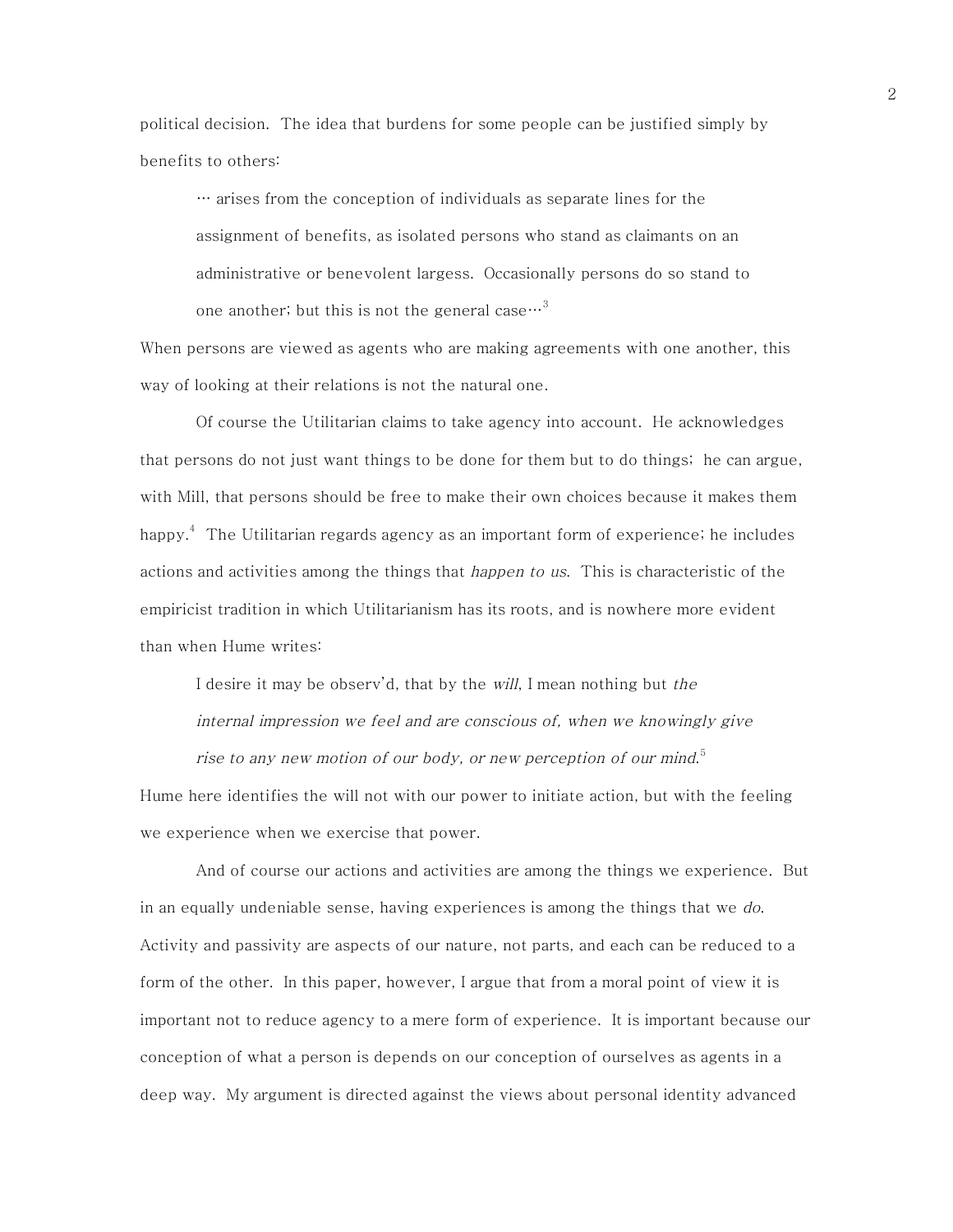by Derek Parfit in *Reasons and Persons*.<sup>6</sup> I believe that Parfit's arguments depend on viewing the person primarily as a locus of experience, and agency as a form of experience. If we regard persons primarily as agents, we will reach different conclusions both about the nature of personal identity and about its moral implications. $^7$ 

#### II. Parfit's Theory of Personal Identity

According to what Parfit calls "the standard view" of identity, the persistence of an object over time can be understood in terms of spatio-temporal continuity under a concept.(203) So long as we can draw a continuous line through space-time, at every point on which there is an object falling under the concept X, we say that the object is the same X, persisting. It is generally acknowledged that this criterion is loose and admits of many exceptions. Some objects may be dismantled and reconstructed later on.(203) Or, an object that does persist through space-time may change so radically that we will not call it the same one even though it falls under the same concept. Finally, the indeterminacy of our concepts often leaves us puzzled whether to say that an object falling under a given concept still exists or not. $^8$   $\,$  In such cases, what we say about identity must be governed by pragmatic considerations. There is no metaphysical fact of the matter about whether the earlier object and the later one are the same. The question whether the thing is the same is, as Parfit says, an empty question. (213) It may have a best answer, if the pragmatic considerations are decisive, but it does not have a true answer. (260)

The standard view works best for physical objects. According to the physical criterion of personal identity, a person is, or coincides exactly with, a spatio-temporally continuous living human body. But some people think that physical continuity is neither necessary nor sufficient for personal identity. It is insufficient, because a human being could conceivably change so radically that he would not really be the same person. A great deal of what matters to us in ourselves and others is psychological: our memories,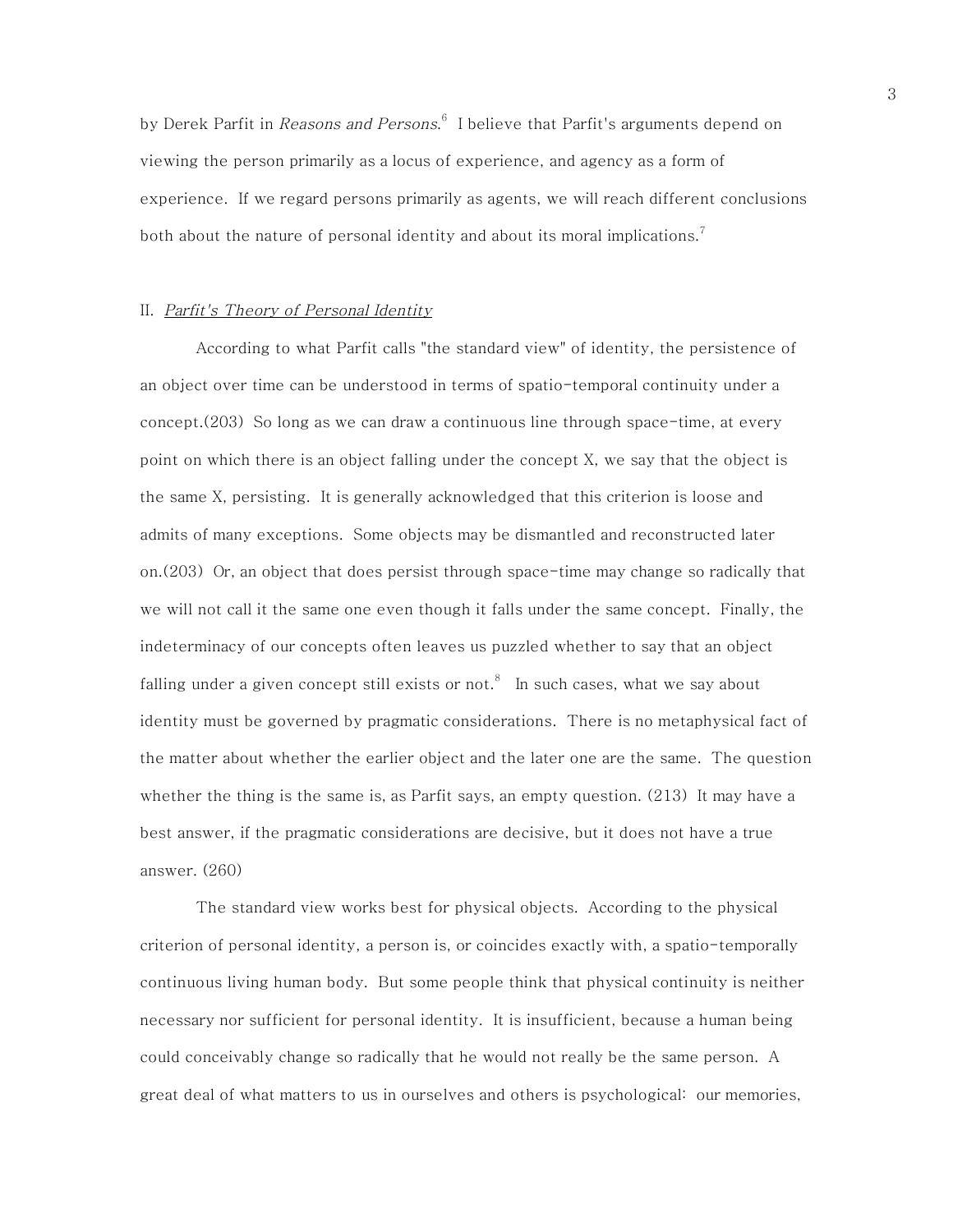characters, tastes, interests, loves, hates, and so forth. To take an extreme case, a human being who lost all of his memories, and began to exhibit a very different character, would not be, in any important sense, the same person. For similar reasons, some think that physical continuity is not necessary for identity. They think it is conceivable that the very same psychological person could occupy a different body, or, as in some religious conceptions, that a person could become independent of a body altogether. These people believe that a different kind of continuity characterizes personal identity, which Parfit calls psychological continuity.

Parfit defines psychological continuity in terms of another relation, psychological connection. (205-206) A psychological connection exists when a psychological state at one time is causally related in an appropriate way to a psychological state at an earlier time. For instance, if Marilyn remembers something because Norma Jean experienced it; if Marilyn does something because Norma Jean intended it; if Marilyn believes something because Norma Jean was taught it; then Marilyn and Norma Jean are psychologically connected. $^9$  If there are many such connections they are strongly connected, and if there are overlapping chains of strong connection then Marilyn is psychologically continuous with Norma Jean. In this case, what Parfit calls "Relation-R" - psychological connectedness and continuity - holds between Marilyn and Norma Jean. Under normal circumstances, this means that Marilyn is Norma Jean at a later date.

There are two views about what makes psychological connectedness possible. Some people believe that psychological connections hold because of something psychological that persists in the person. The easiest way to conceive this is dualistically: the person has a soul or a Cartesian Ego that is the common subject of all of her experiences and links them. Or, Parfit suggests that even without being a dualist, one may believe that the persistence of a psychological subject is a "deep further fact" about a person. Parfit calls these views "Non-Reductionist", since the persisting subject of experiences is regarded as an irreducible entity. On a Non-Reductionist view, the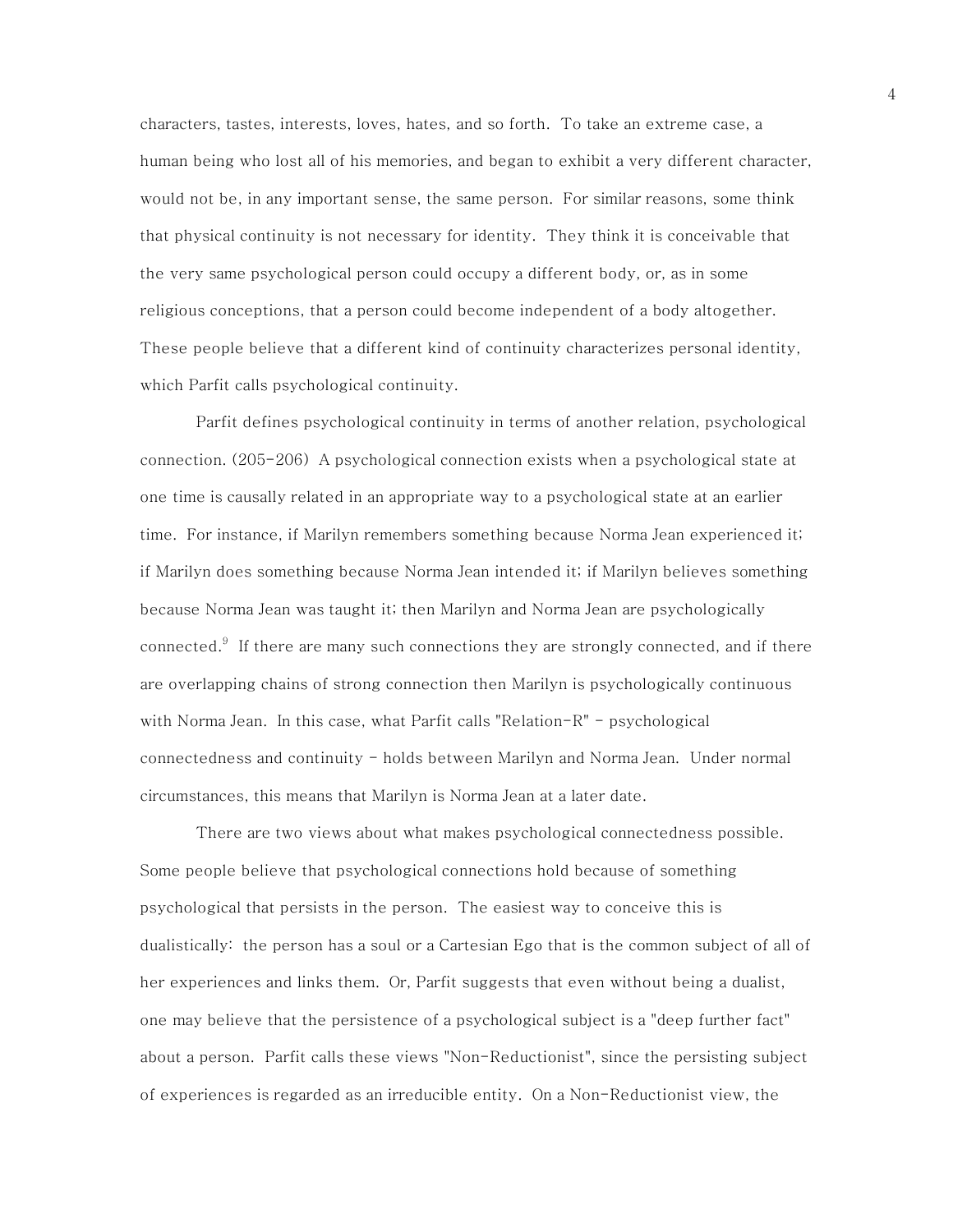person is the psychological subject of experiences; the holding of Relation-R results from identity, rather than being constitutive of it. $^{\rm 10}$  But a physicalist is more likely to believe that psychological connectedness can be explained simply by physical continuity. No persisting psychological *entity* is needed to explain connectedness. Parfit calls this view "Reductionist", since the existence of a person can be reduced to "the existence of a brain and body, and the occurrence of a series of interrelated physical and mental events." (211) When this view is combined with the view that Relation-R is more important to personal identity than physical continuity, Relation-R becomes constitutive of personal identity. $^{\rm 11}$ 

It is important to notice that for the Reductionist who favors a psychological criterion of the person, physical continuity is neither necessary nor sufficient for personal identity.<sup>12</sup> The importance of physical continuity is that it is the *normal* cause of psychological connectedness and so of psychological continuity. But Parfit argues convincingly that nothing important depends on the cause being normal. Even if physicalism is true, the physical basis of our psychological attributes will lie in what we may call, in a broadly Aristotelian sense, the "formal" rather than the "material" properties of the nervous system. $^{\rm 13}$  That is, it will rest in something about the way the matter is organized, not in the particular matter used. If this is correct, psychological connectedness can have other causes. Suppose you are about to lose your memory because a portion of your brain is dying. But a surgeon can make a copy of this portion of your brain, including the configuration that carries memory but without the disease, and substitute it for the dying part. For you, this should be just as good as remembering in the normal way. After all, this is what the rest of your body is always doing: replacing old parts with fresh ones like them. The continuity appropriate to a living being is this "formal" continuity. $^{14}$  Indeed, Parfit argues, what we normally count as persisting identity is simply formal continuity plus uniqueness - that is, being the only formal continuer of a past self.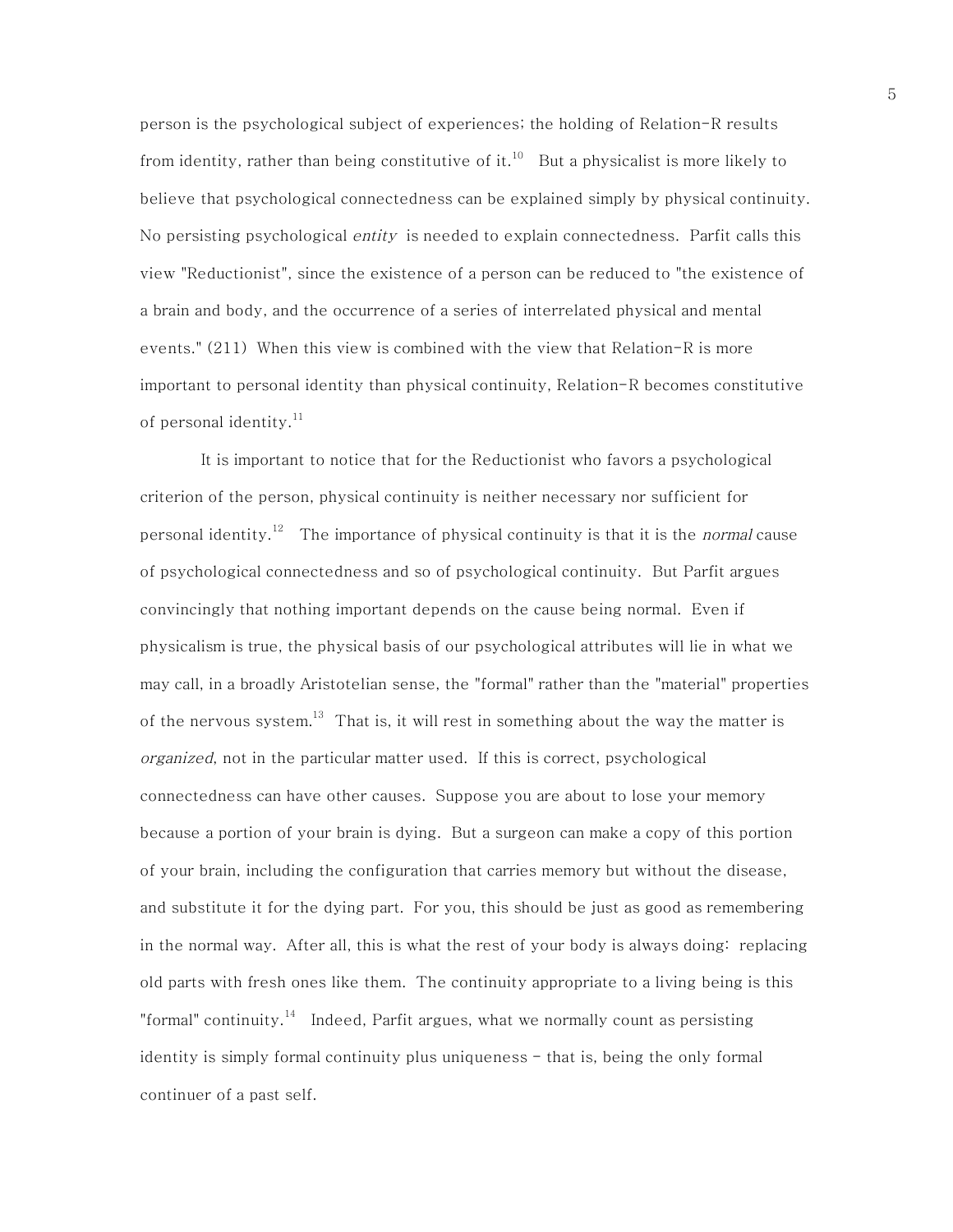But it is the continuity and not the uniqueness that really matters. For if the essential aspect of a person is formal or copiable, then in principle it seems that we could make two equally good copies of a whole person. Both of them would be formally continuous with the original person; each would have that person's memories, character, ambitions and loves; each would believe, or at least feel, that he is the original person. In this case, the question which of them is the same person as the original is an empty question. And it may not matter, or it may depend on circumstances, what we ought to say about it. And so personal identity is not important. Rather, Relation-R is what matters.

But Relation-R, unlike identity, is a relation we can bear to more than one person. If this is what is important, what matters to me in my survival is not whether "I" survive, but whether someone who is sufficiently R-related to me does. Whether or not that person is me may not be important; it may even, in science-fictional cases, be an empty question. But we do not need to appeal to science fiction to make the point. We need only grant to Parfit that it does not matter what the cause of connectedness is. I may do something because I intended it; but so may my lawyer, secretary, executor, or slave. I may believe something because I convinced myself of it; so, indirectly, may my students, children, or friends. Although others will not directly remember events because they happened to me, they may certainly know of events because they happened to me. To the extent that such connectedness, and not identity, is what matters to us in our survival, the second kind of connection may be nearly as good as the first.<sup>15</sup> Yet the second kind of connection is consistent with my death.

Parfit believes that his arguments show that the very existence of "persons" as a distinct kind of entity is less "deep" than we normally take it to be. Reductionists hold that a person just consists in "the existence of a brain and body, and the occurrence of a series of interrelated physical and mental events." (211) They also hold that: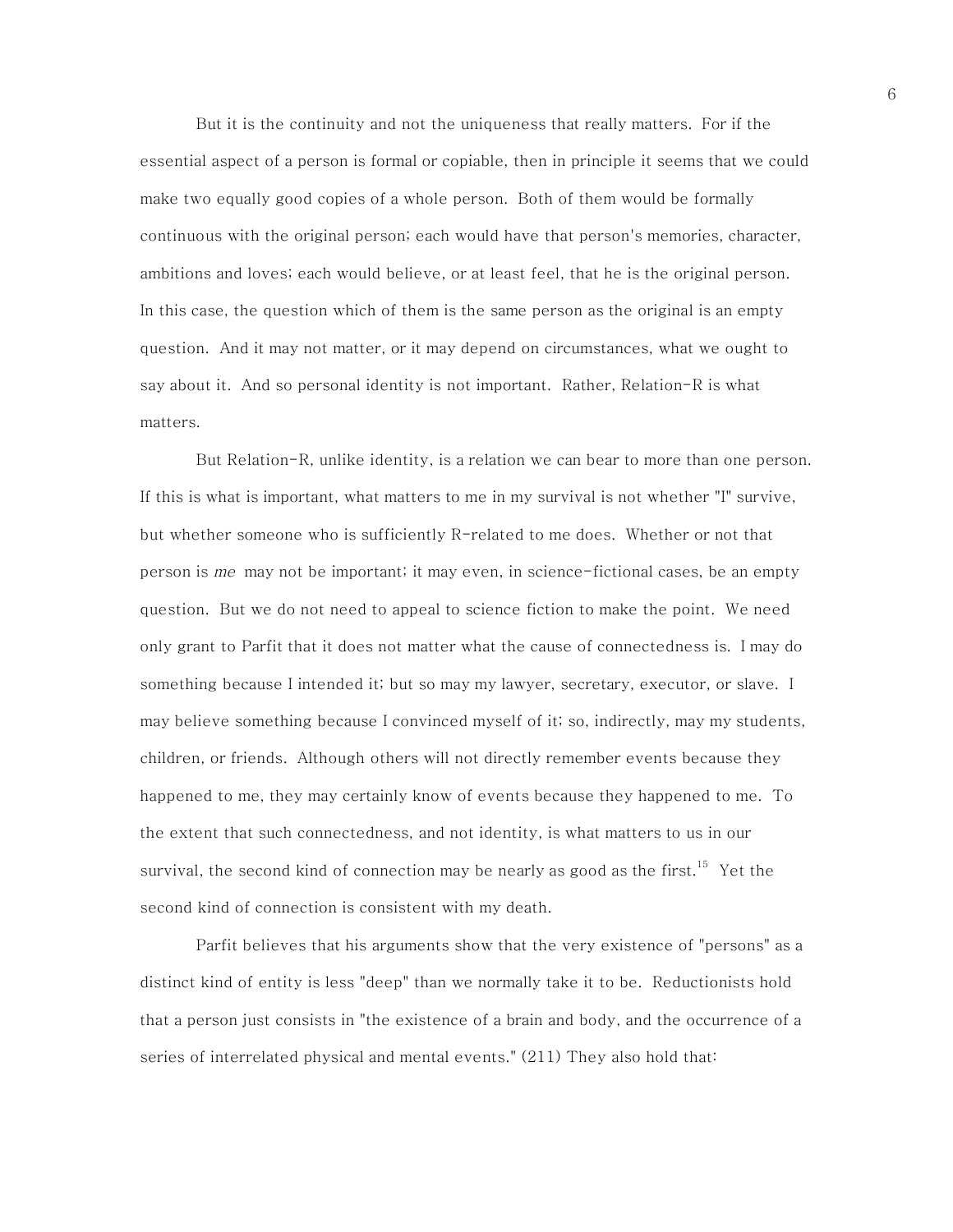⋯ these facts can be described without presupposing the identity of this person, or explicitly claiming that the experiences in this person's life are had by this person, or even explicitly claiming that this person exists. These facts can be described in an impersonal way. (211)

Parfit believes that the primary challenge to the possibility of an impersonal description is the claim that there must be a *subject* of experiences. To this, he replies:

In one sense this is clearly true. Even Reductionists do not deny that people exist. And, on our concept of a person, people are not thoughts and acts. They are thinkers and agents. I am not a series of experiences, but the person who has these experiences. A Reductionist can admit that, in this sense, a person is what has experiences, or the subject of experiences. This is true because of the way in which we talk. What a Reductionist denies is that the subject of experiences is a separately existing entity, distinct from a brain and body, and a series of physical and mental events.(223)

Parfit believes that accepting Reductionism will change our minds about many issues concerning rationality and morality. Non-Reductionists think that personal identity constitutes a *special* relation I have to my past and future selves. I am responsible for my past self, and I bear the guilt for her crimes and the obligations created by her promises. I am responsible to my future self, for whose happiness, since it will one day be mine, it is rational for me to provide. Parfit thinks that such beliefs result from thinking of the self as a separately existing entity, a subject of experiences or Cartesian Ego, which moves through the course of a life, collecting memories and responsibilities as it goes. If there is no continuing subject of experiences, he argues, these claims about a special relation to oneself, and their rational and moral implications, are less plausible. Relation-R may bear the weight of some of these special relations, but it is a relation we may have to various persons and to varying degrees. Alternatively,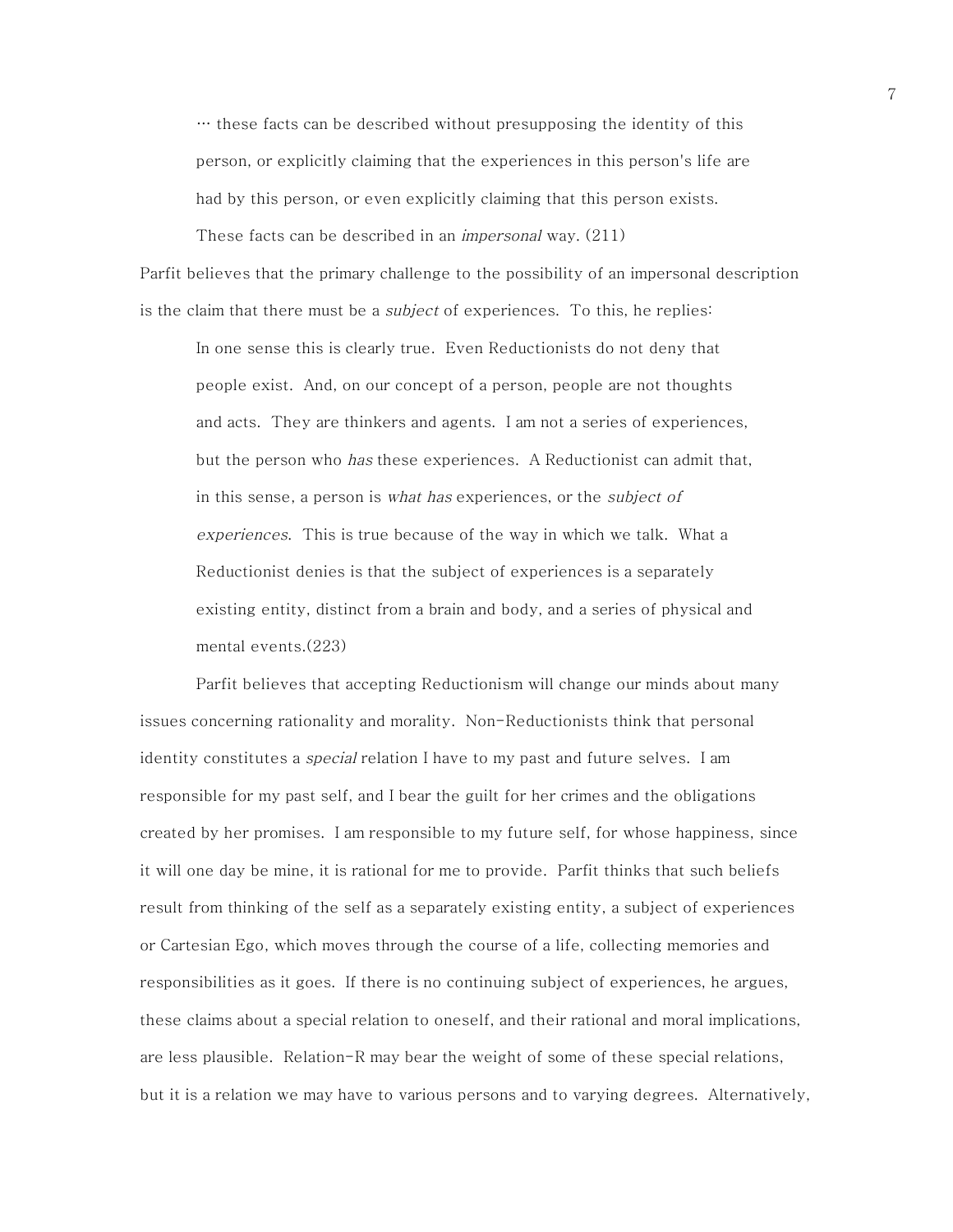Relation-R may not establish any special relation between myself and the subject of experiences who will occupy my body in the future. In either case, there should be changes in our views about morality and rationality, wherever those depend on claims about personal identity.

#### III. The Unity of Agency

Suppose that Parfit has established that there is no deep sense in which I am identical to the subject of experiences who will occupy my body in the future. $^{16}\,$  In this section I will argue that I nevertheless have reasons for regarding myself as the same rational agent as the one who will occupy my body in the future. These reasons are not metaphysical, but practical.

To see this, first set aside the problem of identity over time, and think about the problem of identity at any given time. Why do you think of yourself as one person now? This problem should seem especially pressing if Parfit has convinced you that you are not unified by a Cartesian Ego which provides a common subject for all of your experiences. Just now you are reading this paper. You may also be sitting in a chair, tapping your foot, and feeling hot or tired or thirsty. But what makes it one person, who is doing and experiencing all this? We can add to this a set of characteristics which you attribute to yourself, but which have only an indirect bearing on your conscious experiences at any given time. You have loves, interests, ambitions, virtues, vices and plans. You are a conglomerate of parts, dispositions, activities, and experiences. As Hume says, you are a bundle.<sup>17</sup> What make you one person even at one time?

In On the Soul, Aristotle says that the practical faculty of the soul must be one thing.<sup>18</sup> We think of it as having parts, of course, because we sometimes have appetites that are contrary to practical reason, or experience conflict among our various desires. Still, the faculty that originates motion must be regarded as a single thing, because we do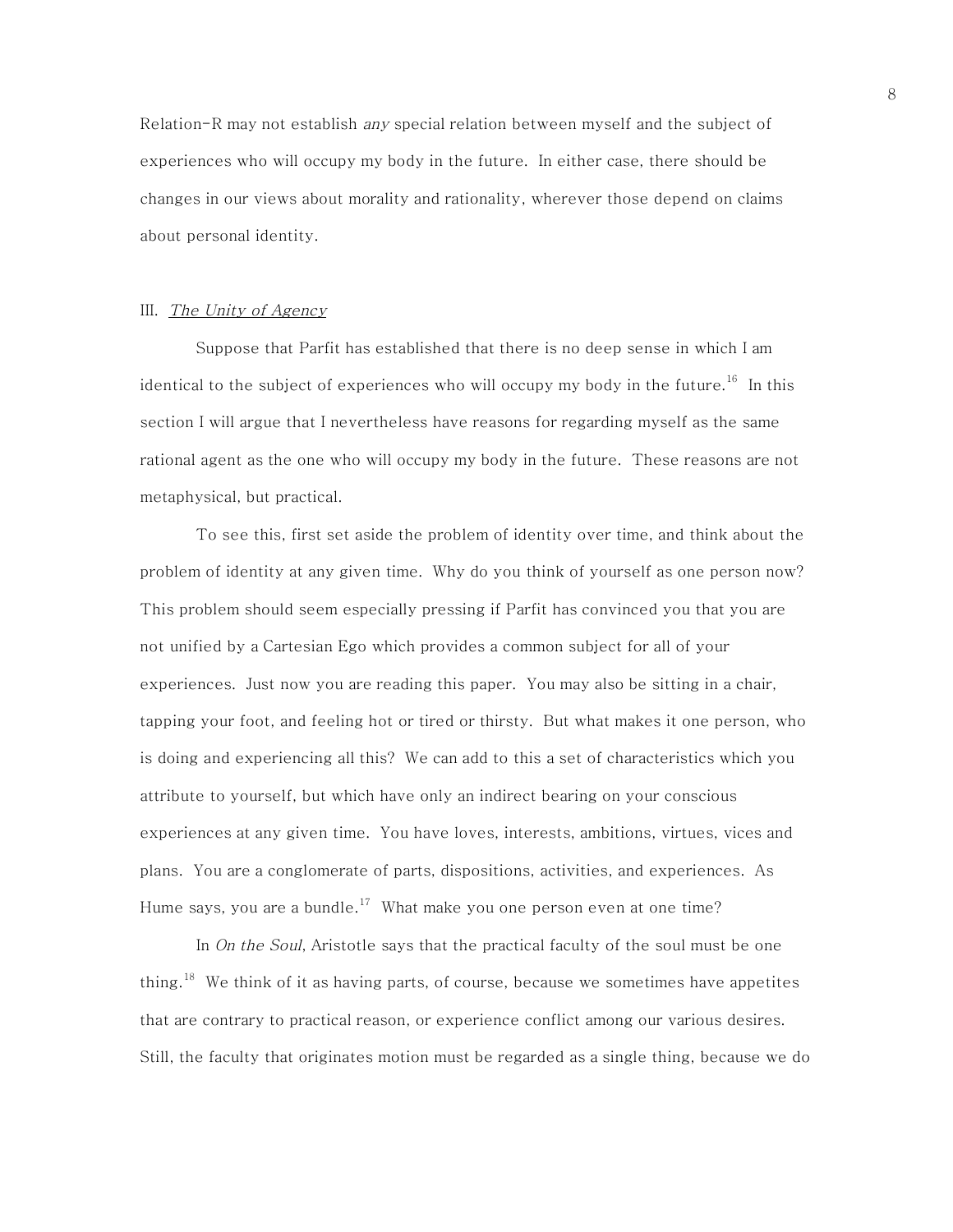act. Somehow, the conflicts are resolved, and no matter how many different things you want to do, you in fact do one rather than another.

Your conception of yourself as a unified agent is not based on a metaphysical theory, nor on a unity of which you are conscious. Its grounds are practical, and it has two elements. First, there is the raw necessity of eliminating conflict among your various motives. In making his argument for Reductionism, Parfit appeals to a real-life example which has fascinated contemporary philosophers: persons with split brains.(245-246) When the corpus callosum, the network of nerves between the two hemispheres of the brain, is cut, the two hemispheres can function separately. $^{\rm 19}$   $\,$  In certain experimental situations, they do not work together and appear to be wholly unconscious of each other's activities. These cases suggest that the two hemispheres of the brain are not related in any metaphysically deeper way than, say, two people who are married. They share the same quarters and, with luck, they communicate. Even their characteristic division of labor turns out to be largely conventional, and both can perform most functions. So imagine that the right and left halves of your brain disagree about what to do. Suppose that they do not try to resolve their differences, but each merely sends motor orders, by way of the nervous system, to your limbs. Since the orders are contradictory, the two halves of your body try to do different things. $^{20}\,$  Unless they can come to an agreement, both hemispheres of your brain are ineffectual. Like parties in Rawls's original position, they must come to a unanimous decision somehow. You are a unified person at any given time because you must act, and you have only one body with which to act.

The second element in this pragmatic unity is the unity implicit in the *standpoint* from which you deliberate and choose. It may be that what actually happens when you make a choice is that the strongest of your conflicting desires wins. But that isn't the way you think of it when you deliberate. When you deliberate, it is as if there were something over and above all of your desires, something that is you, and that chooses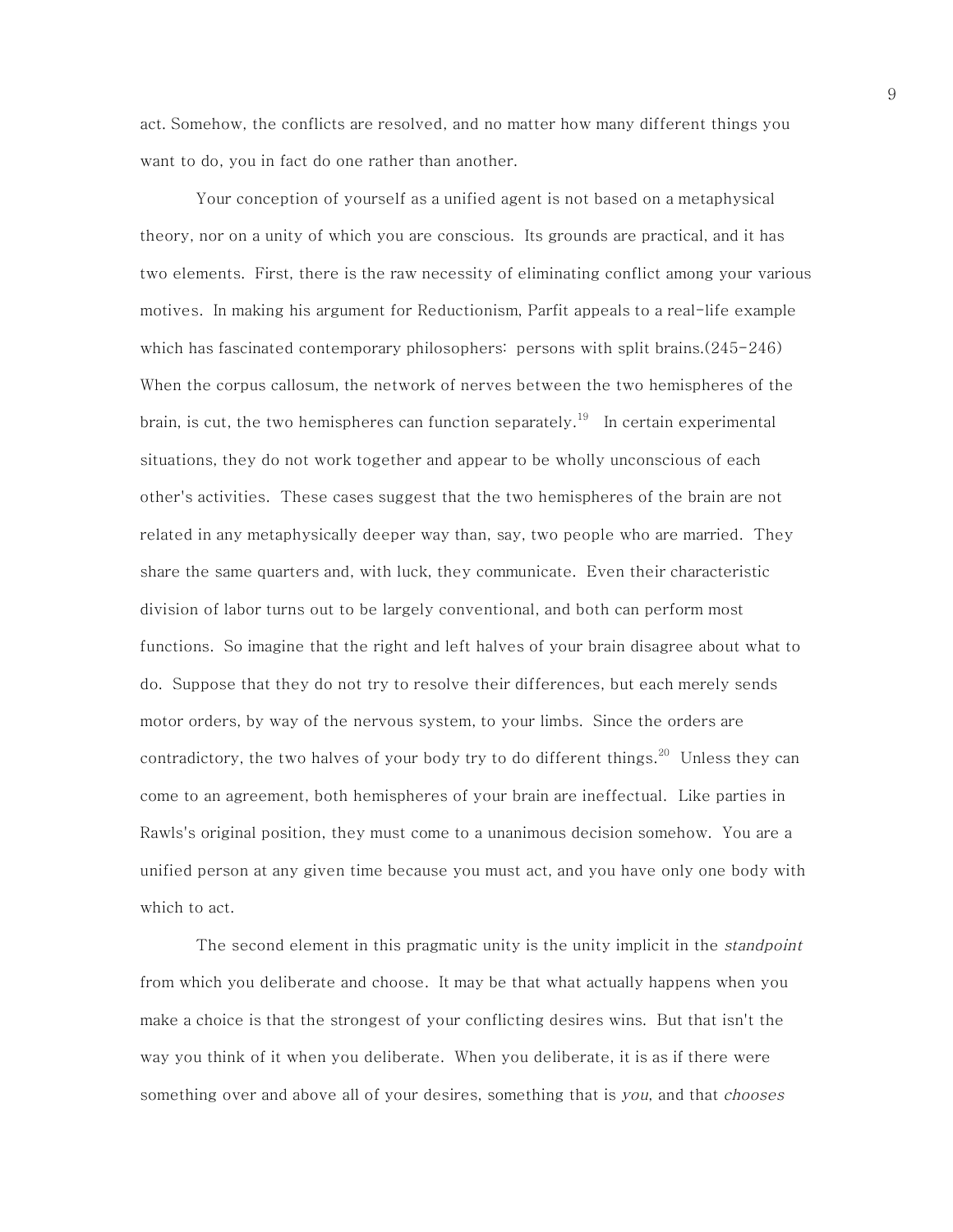which one to act on. The idea that you choose among your conflicting desires, rather than just waiting to see which one wins, suggests that you have reasons for or against acting on them. $^\mathrm{21}$  And it is these reasons, rather than the desires themselves, which are expressive of your will. The strength of a desire may be counted by you as a reason for acting on it; but this is different from *its* simply winning. This means that there is some principle or way of choosing that you regard as being expressive of *yourself*, and which provides reasons that regulate your choices among your desires. To identify with such a principle or way of choosing is to be "a law to yourself," and to be unified as such. This does not require that your agency be located in a separately existing entity or involve a deep metaphysical fact. Instead, it is a practical necessity imposed upon you by the nature of the deliberative standpoint. $^{22}$ 

It is of course important to notice that the particular way you choose which desires to act on may be guided by your beliefs about certain metaphysical facts. Parfit evidently thinks that it should. When he argues about the rationality of future concern, Parfit assumes that my attitude about the desires of the future inhabitant of my body should be based on the metaphysics of personal identity. That is, I should treat a future person's desires as mine and so as normative for me if I have some metaphysical reason for supposing that she is  $me^{.23}$  But this argument from the metaphysical facts to normative reasons involves a move from "is" to "ought" which requires justification. I will be arguing shortly that there may be other, more distinctively normative grounds for determining which of my motives are "my own"; metaphysical facts are not the only possible ground for this decision. For now, the important points are these: first, the need for identification with some unifying principle or way of choosing is imposed on us by the necessity of making deliberative choices, not by the metaphysical facts. Second, the metaphysical facts do not obviously settle the question: I must still decide whether the consideration that some future person is "me" has some special normative force for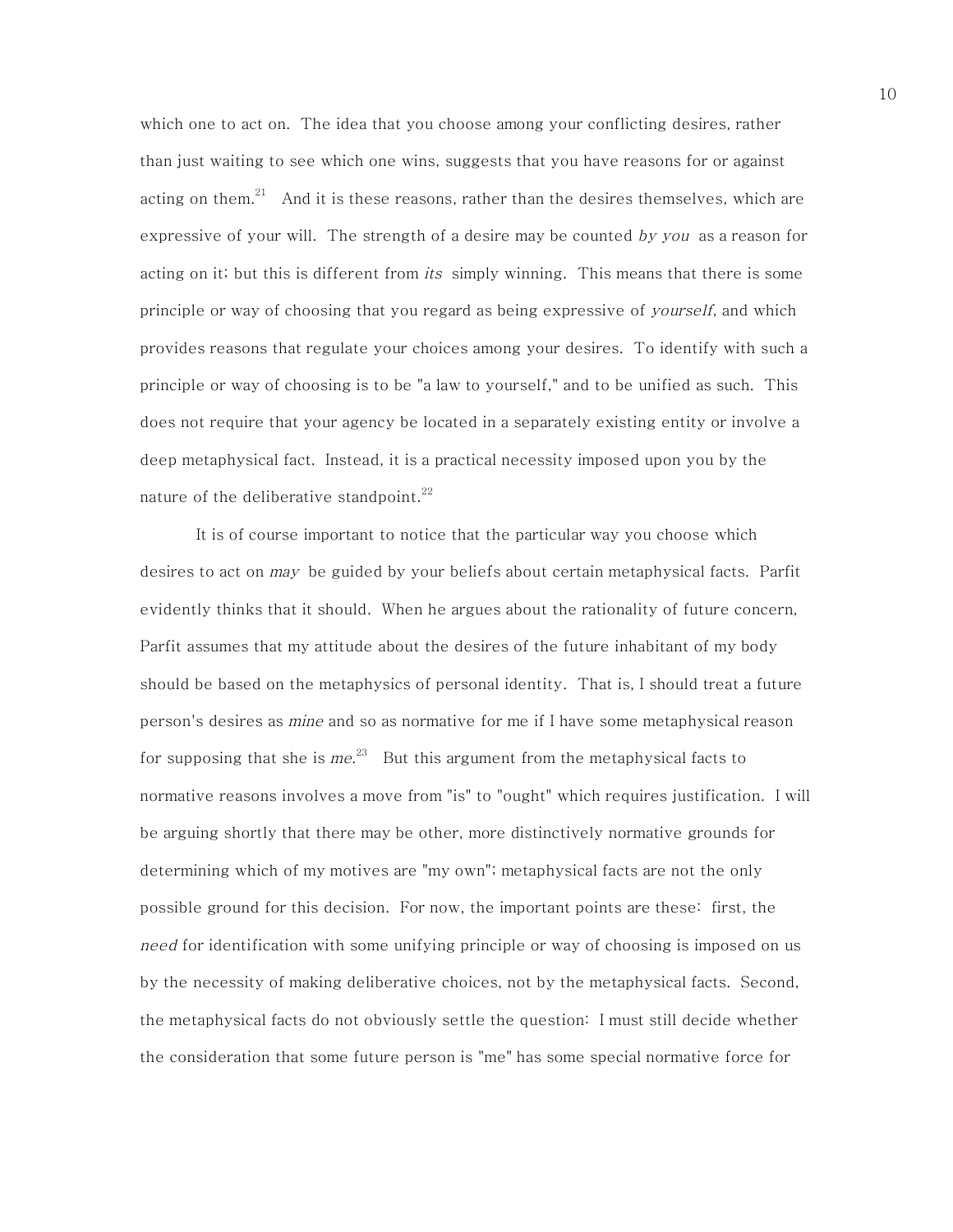me. It is practical reason that requires me to construct an identity for myself; whether metaphysics is to guide me in this or not is an open question.

The considerations I've adduced so far apply to unification at any given moment, or in the context of any given decision. Now let's see if we can extend them to unity over time. We might start by pointing out that the body which makes you one agent now persists over time, but that is insufficient by itself. The body could still be a series of agents, each unified pragmatically at any given moment. More telling considerations come from the character of the things that human agents actually choose. First of all, as Parfit's critics often point out, most of the things we do that matter to us take up time. Some of the things we do are intelligible only in the context of projects that extend over long periods. This is especially true of the pursuit of our ultimate ends. In choosing our careers, and pursuing our friendships and family lives, we both presuppose and construct a continuity of identity and of agency. $^{24}\,$  On a more mundane level, the habitual actions we perform for the sake of our health presuppose ongoing identity. It is also true that we think of our activities and pursuits as interconnected in various ways; we think that we are carrying out plans of life. In order to carry out a rational plan of life, you need to be one continuing person. You normally think you lead one continuing life because you are one person, but according to this argument the truth is the reverse. You are one continuing person because you have one life to lead.

You may think of it this way: suppose that a succession of rational agents do occupy my body. I, the one who exists now, need the cooperation of the others, and they need mine, if together we are going to have any kind of a *life*. The unity of our life is forced upon us, although not deeply, by our shared embodiment, together with our desire to carry on long-term plans and relationships. But actually this is somewhat misleading. To ask why the present self should cooperate with the future ones is to assume that the present self has reasons with which it already identifies, and which are independent of those of later selves. Perhaps it is natural to think of the present self as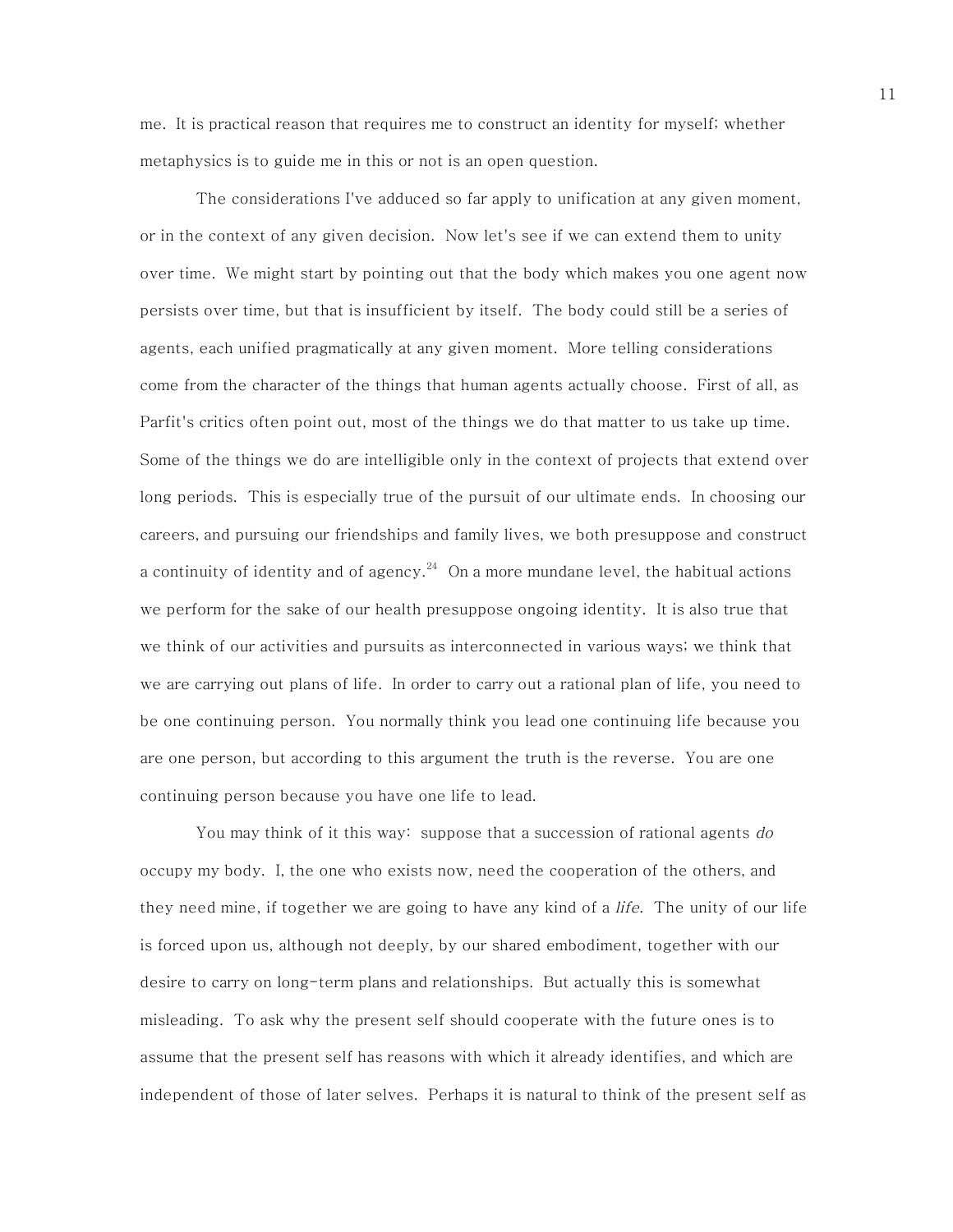necessarily concerned with present satisfaction. But it is mistaken. Your present self must, in order to make deliberative choices, identify with something from which you will derive your reasons, but not necessarily with something present. The sort of thing you identify yourself with may carry you automatically into the future: and I have been suggesting that this will very likely be the case. Indeed, the choice of any action, no matter how trivial, takes you some way into the future. And to the extent that you regulate your choices by identifying yourself as the one who is implementing something like a particular plan of life, you need to identify with your future in order to be what you *are even now*. $^{25}$  When the person is viewed as an agent, no clear content can be given to the idea of a merely present self. $^{26}$ 

Still, Parfit might reply that all this concedes his point about the insignificance of personal identity. The idea that persons are unified as agents shares with Reductionism the implication that personal identity is not very deep. If personal identity is just a prerequisite for coordinating action and carrying out plans, individual human beings do not have to be its possessors. We could, for instance, always act in groups. The answer to this is surely that for many purposes we do; there are agents of different sizes in the world. Whenever some group wants or needs to act as a unit, it must form itself into a sort of person: a legal person, say, or a corporation. Parfit himself likes to compare the unity of persons to the unity of nations. A nation, like a person, exists, but it does not amount to anything more than "the existence of its citizens, living together in certain ways, on its territory."  $(211-212)$  In a similar way, he suggests, a person just amounts to "the existence of a brain and body, and the occurrence of a series of interrelated physical and mental events." (211) On the view I am advancing, a better comparison would be the state. I am using "nation" here, as Parfit does, for an historical or ethnic entity, naturalistically defined by shared history and traditions; a state, by contrast, is a moral or formal entity, defined by its constitution and deliberative procedures. A state is not merely a group of citizens living on a shared territory. We have a state only where these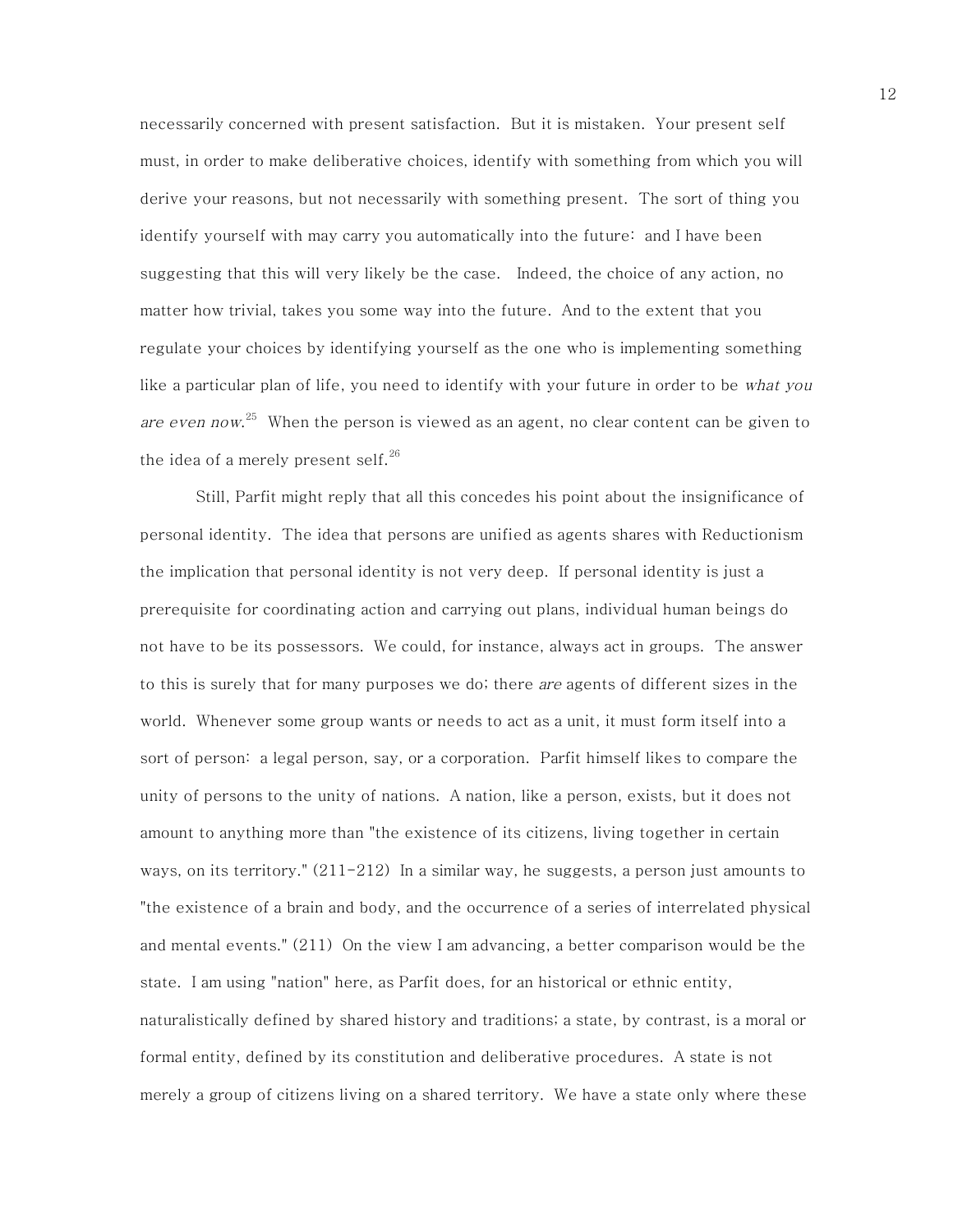citizens have constituted themselves into a single agent. They have, that is, adopted a way of resolving conflicts, making decisions, interacting with other states, and planning together for an ongoing future. For a group of citizens to view themselves as a state, or for us to view them as one, we do not need to posit the state as a separately existing entity. All we need is to grant an authoritative status to certain choices and decisions made by certain citizens or bodies, as its legislative voice. Obviously, a state is not a deep metaphysical entity underlying a nation, but rather something a nation can make of itself. Yet the identity of states, for practical reasons, must be regarded and treated as more determinate than the identity of nations.

But the pragmatic character of the reasons for agent unification does not show that the resulting agencies are not *really* necessary. Pragmatic necessity can be overwhelming. When a group of human beings occupy the same territory, for instance, we have an imperative need to form a unified state. And when a group of psychological functions occupy the same human body, they have an even more imperative need to become a unified person. This is why the human body must be conceived as a unified agent. As things stand, it is the basic kind of agent.

Of course if the technology were different, individual human bodies might not be the basic kind of agent. My argument supports a physical criterion of identity, but only a conditional one. Given the technology we have now, the unit of action is a human body. But consider Nagel's concept of a "series-person." Nagel imagines a society in which persons are replicated in new matter once every year after they reach the age of thirty. This prevents them from aging, and barring accidents and incurable diseases, may even make them immortal. (289-290) On my concept, a series-person, who would be able to carry out unified plans and projects, and have ongoing relations with other persons, would be a person. <sup>27</sup> But the fact that the basic unit of action might be different if technology were different is neither here nor there. The relevant necessity is the necessity of acting and living, and it is untouched by mere technological possibilities.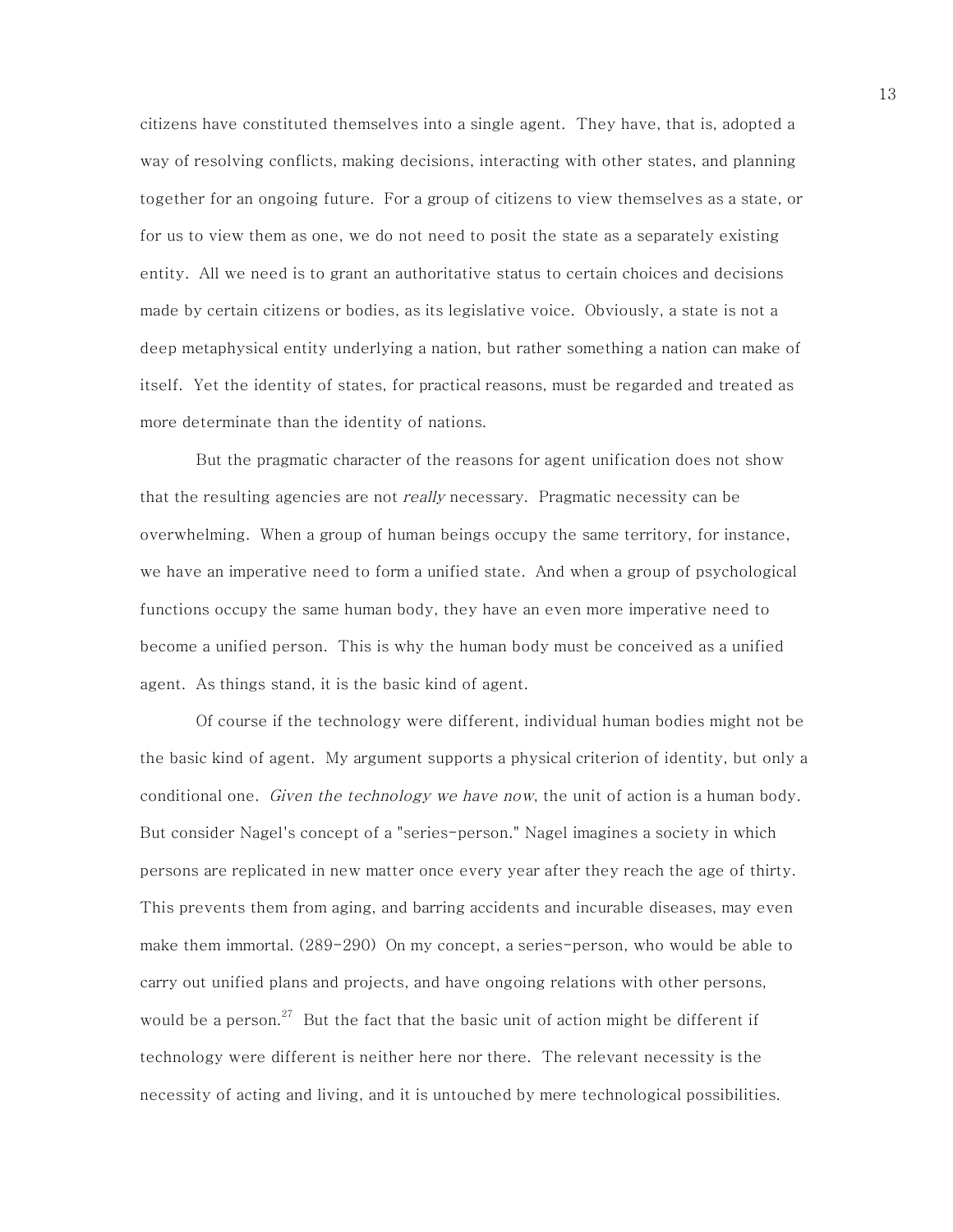The main point of the argument is this: a focus on agency makes more sense of the notion of personal identity than a focus on experience. There is a necessary connection between agency and unity which requires no metaphysical support.

#### IV. The Unity of Consciousness

Many people will feel that my defense of personal unity simply bypasses what is most unsettling in Parfit's arguments. Parfit's arguments depend on what we may broadly call an "Aristotelian" rather than a "Cartesian" metaphysics of the person. That is, matter is essentially particular; form is essentially copiable; and form is what makes the person what she is, and so is what is important about her. The "Cartesian" metaphysics, by contrast, holds that the important element of a person is something essentially particular and uncopiable, like a Cartesian Ego. What tempts people to believe this is an entrenched intuition that something like a Cartesian Ego serves as the locus of the particular consciousness that is mine and no one else's. And my argument about the unity of agency in no way responds to this intuition.

Parfit writes:

When I believed that my existence was a further fact, I seemed imprisoned in myself. My life seemed like a glass tunnel, through which I was moving faster every year, and at the end of which there was darkness. When I changed my view, the walls of my glass tunnel disappeared. I now live in the open air.(281)

Parfit's glass tunnel is a good image of the way people think of the unity of consciousness. The sphere of consciousness presents itself as something like a room, a place, a lit-up area, within which we do our thinking, imagining, remembering, and planning, and from out of which we observe the world, the passing scene. It is envisioned as a tunnel or a stream, because we think that one moment of consciousness is somehow directly continuous with others, even when interrupted by deep sleep or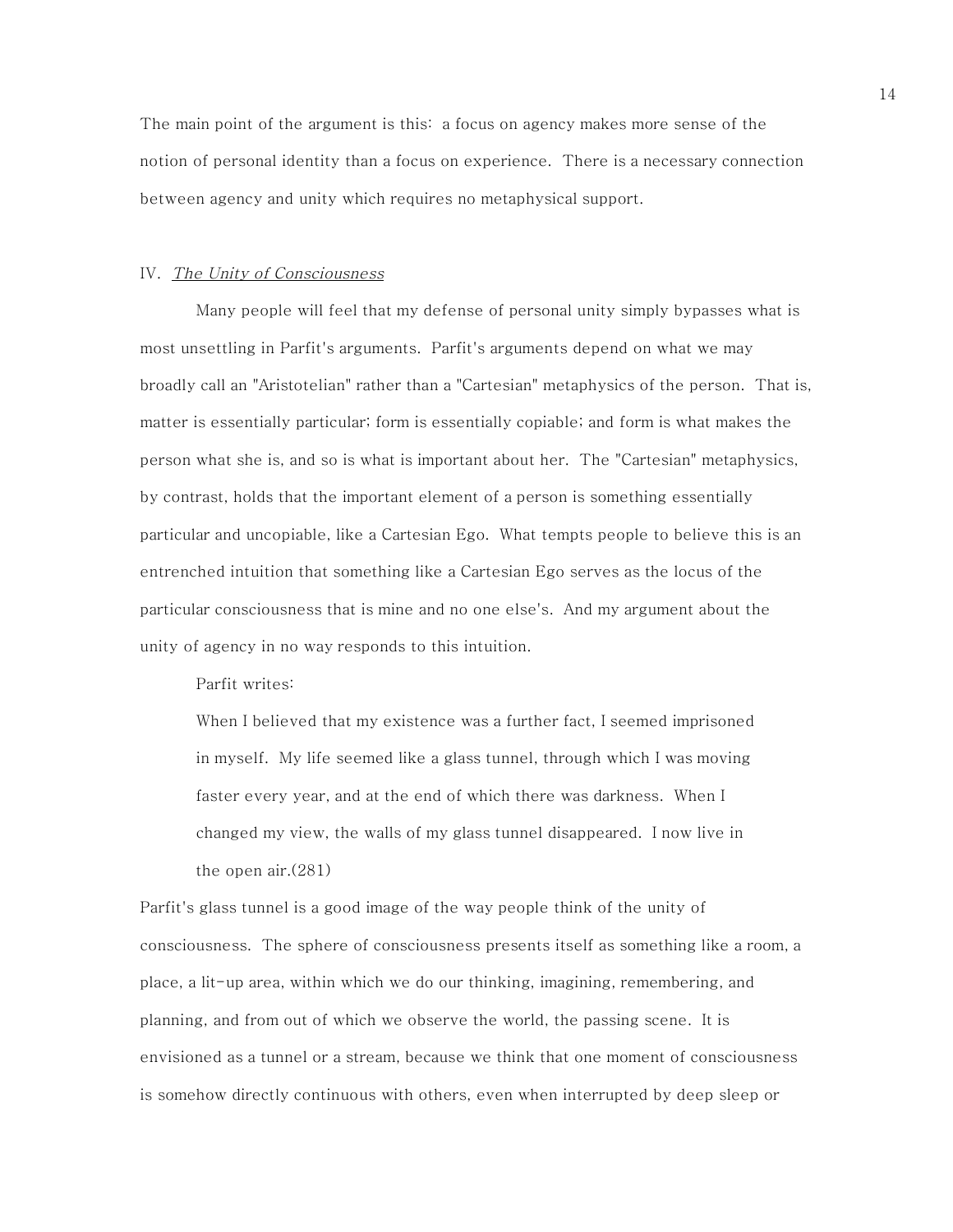anesthesia. We are inclined to think that memory is a deeper thing than it is, that it is direct access to an earlier stage of a continuing self, and not merely one way of knowing what happened. And so we may think of amnesia, not merely as the loss of knowledge, but as a door that blocks an existing place.

The sense that consciousness is in these ways unified supports the idea that consciousness requires a persisting psychological subject. The unity of consciousness is supposed to be explained by attributing all of one's experiences to a single psychological entity. Of course, we may argue that the hypothesis of a unified psychological subject does nothing to explain the unity of consciousness. It is simply a figure for or restatement of that unity. Yet the idea of such a subject seems to have explanatory force. It is to challenge this intuition that Parfit brings up the facts about persons with divided brains. People are often upset by these facts because they think that they cannot imagine what it is like to be such a person. When the hemispheres function separately, the person seems to have two streams of consciousness. If consciousness is envisioned as a sort of place, then this is a person who seems to be in two places at the same time. If consciousness requires a subject, then this person's body seems, mysteriously, to have become occupied by two subjects. Here, the hypothesis of a psychological subject brings confusion rather than clarity.

Parfit own suggestion is that the unity of consciousness "⋯ does not need a deep explanation. It is simply a fact that several experiences can be co-conscious, or be the objects of a single state of awareness."(250) Split-brain people simply have experiences which are not co-conscious, and nothing more needs to be said. This seems to me close to the truth but not quite right. Privileging the language of "having experiences" and "states of awareness" gives the misleading impression that we can count the experiences we are now having, or the number of objects of which we are aware, and then ask what unifies them. The language of activities and dispositions enables us to characterize both consciousness and its unity more accurately. $^{28}$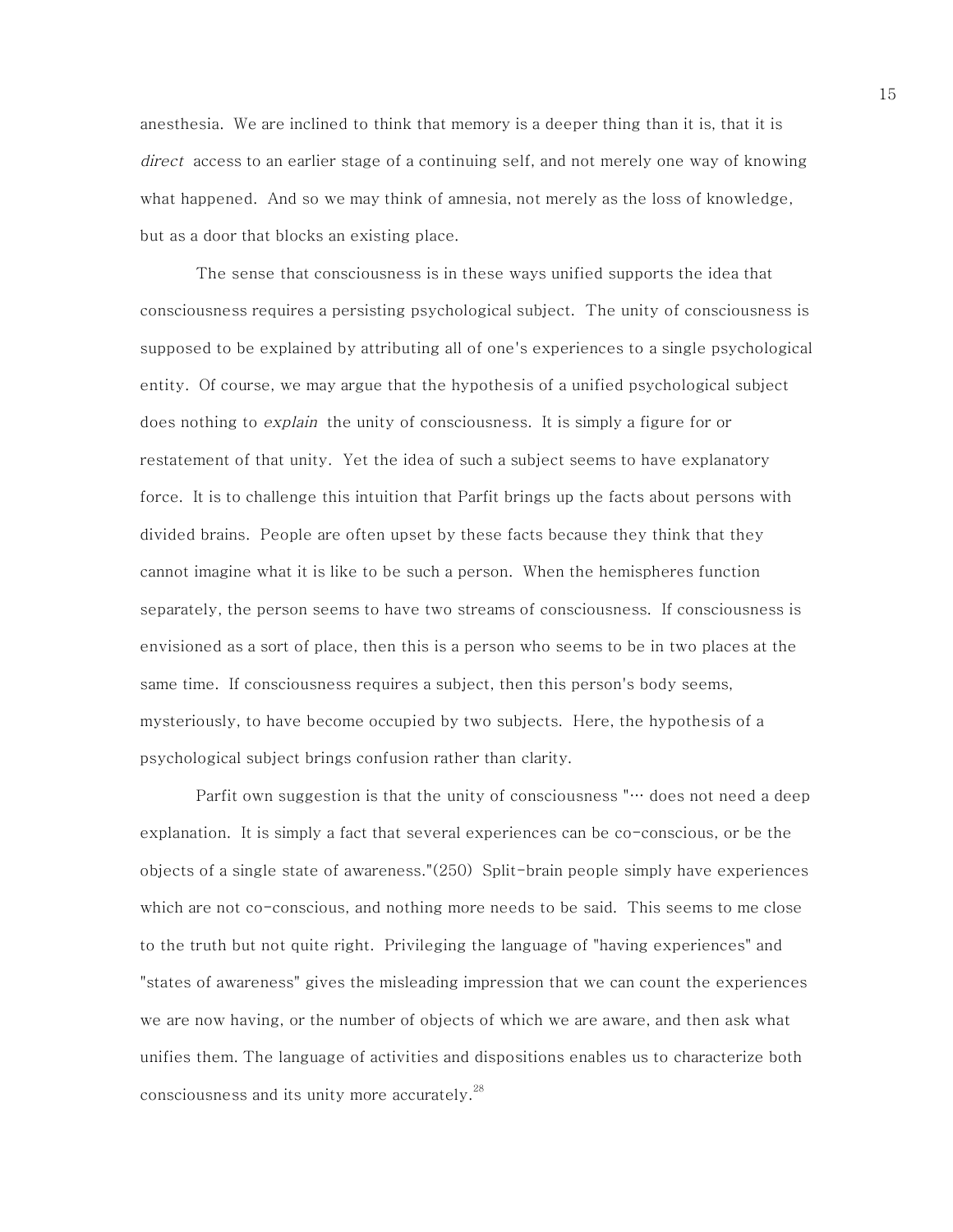Consciousness, then, is a feature of certain activities which percipient animals can perform. These activities include perceiving; various forms of attending such as looking, listening, and noticing; more intellectual activities like thinking, reflecting, recalling, remembering, and reading; and moving voluntarily. Consciousness is not a state that makes these activities possible, or a qualification of the subject who can do them. It is a feature of *the activities themselves*. It is misleading to say that you must be conscious in order to perform them, because your being able to perform them is all that your being conscious amounts to.

Voluntary motion is an important example because of a distinction that is especially clear in its case. When we move voluntarily, we move consciously. But this is not to say we are conscious that we are moving. Much of the time when we move nothing is further from our minds than the fact that we are moving. But of course this does not mean that we move unconsciously, like sleepwalkers. It is crucial, in thinking about these matters, not to confuse *being engaged in a conscious activity* with *being* conscious of an activity. Perhaps such a confusion rests behind Descartes's bizarre idea that non-human animals are unconscious. In the direct, practical sense, an adult hunting animal which is, say, stalking her prey, knows exactly what she is doing. But it would be odd to say that she is aware of what she is doing or that she knows anything about it. What she is aware of is her environment, the smell of her prey, the grass bending quietly under her feet. The consciousness that is inherent in psychic activities should not be understood as an inner *observing* of those activities, a theoretic state. An animal's consciousness can be entirely practical.

The unity of consciousness consists in one's ability to coordinate and integrate conscious activities. People with split brains cannot integrate these activities in the same way they could before. This would be disconcerting, because the integration itself is not something that we are ordinarily aware of. But it would not make you feel like two people. In fact, such persons learn new ways to integrate their psychic functions, and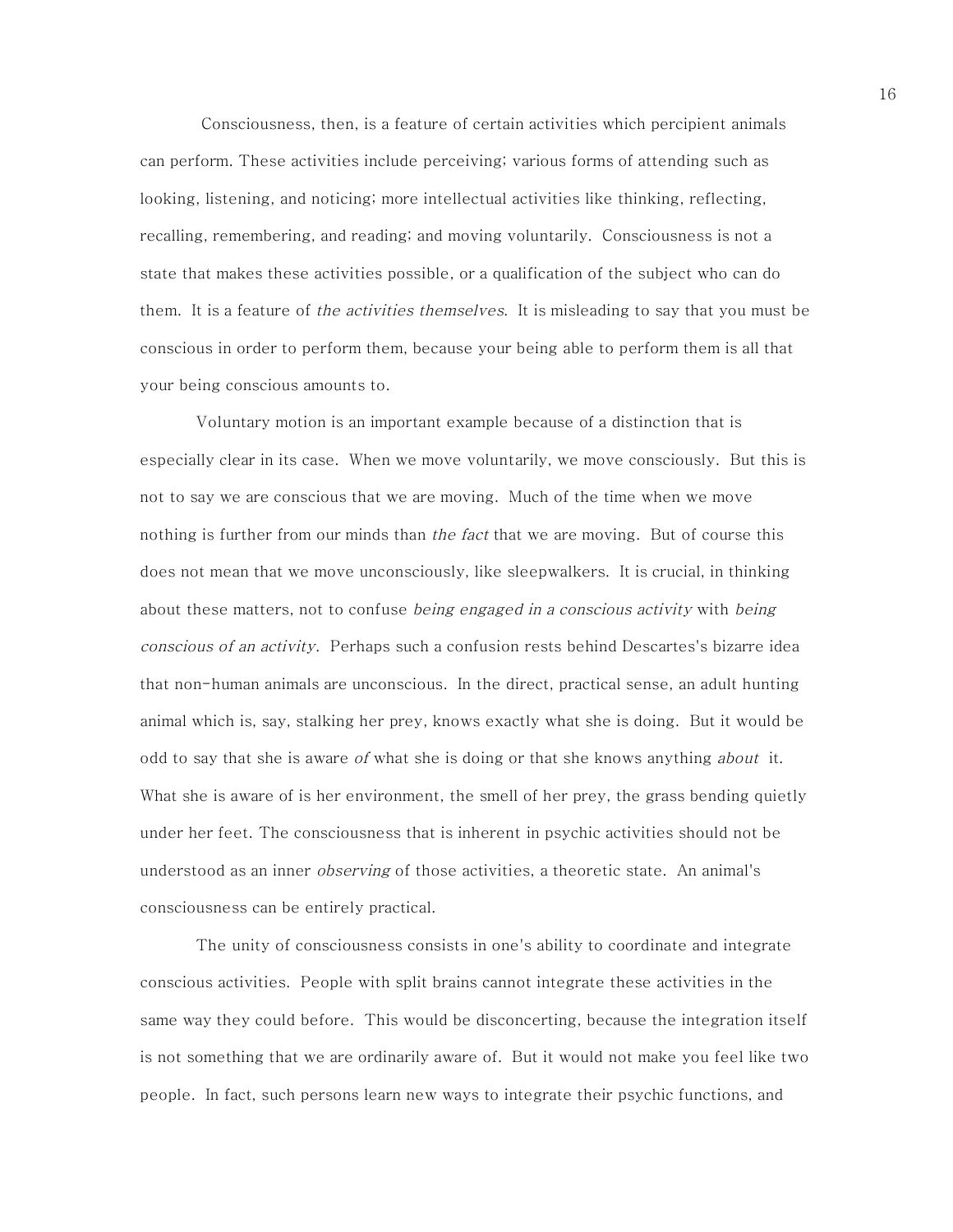appear normal and normally unified in everyday life. It is only in experimental situations that the possibility of unintegrated functioning is even brought to light. $^{29}$ 

What makes it possible to integrate psychic functions? If this is a causal question, it is a question for neurologists rather than philosophers. But perhaps some will still think there is a conceptual necessity here: that such integration requires a common psychological subject. But think again of persons with split brains. Presumably, in ordinary persons the corpus callosum provides means of communication between the two hemispheres; it transmits signals. When split-brain persons are not in experimental situations, and they function normally, the reason appears to be simply that the two hemispheres are able to communicate by other means than the corpus callosum. For example, if the left hemisphere turns the neck to look at something, the right hemisphere necessarily feels the tug and looks too.<sup>30</sup> Activities, then, may be coordinated when some form of communication takes place between the performers of those activities. But communication certainly does not require a common psychological subject. After all, when they can communicate, two different people can integrate their functions, and, for purposes of a given activity, become a single agent.

Communication and functional integration do not require a common subject of conscious experiences. What they do require, however, is the unity of agency. Again, there are two aspects of this unity. First, there is the raw practical necessity. Sharing a common body, the two hemispheres of my brain, or my various psychic functions, must work together. The "phenomenon" of the unity of consciousness is nothing more than the *lack* of any perceived difficulty in the coordination of psychic functions. To be sure, when I engage in psychic activities *deliberately*, I regard myself as the subject of these activities. I think, I look, I try to remember. But this is just the second element of the unity of agency, the unity inherent in the deliberative standpoint. I regard myself as the employer of my psychic capacities in much the same way that I regard myself as the arbiter among my conflicting desires.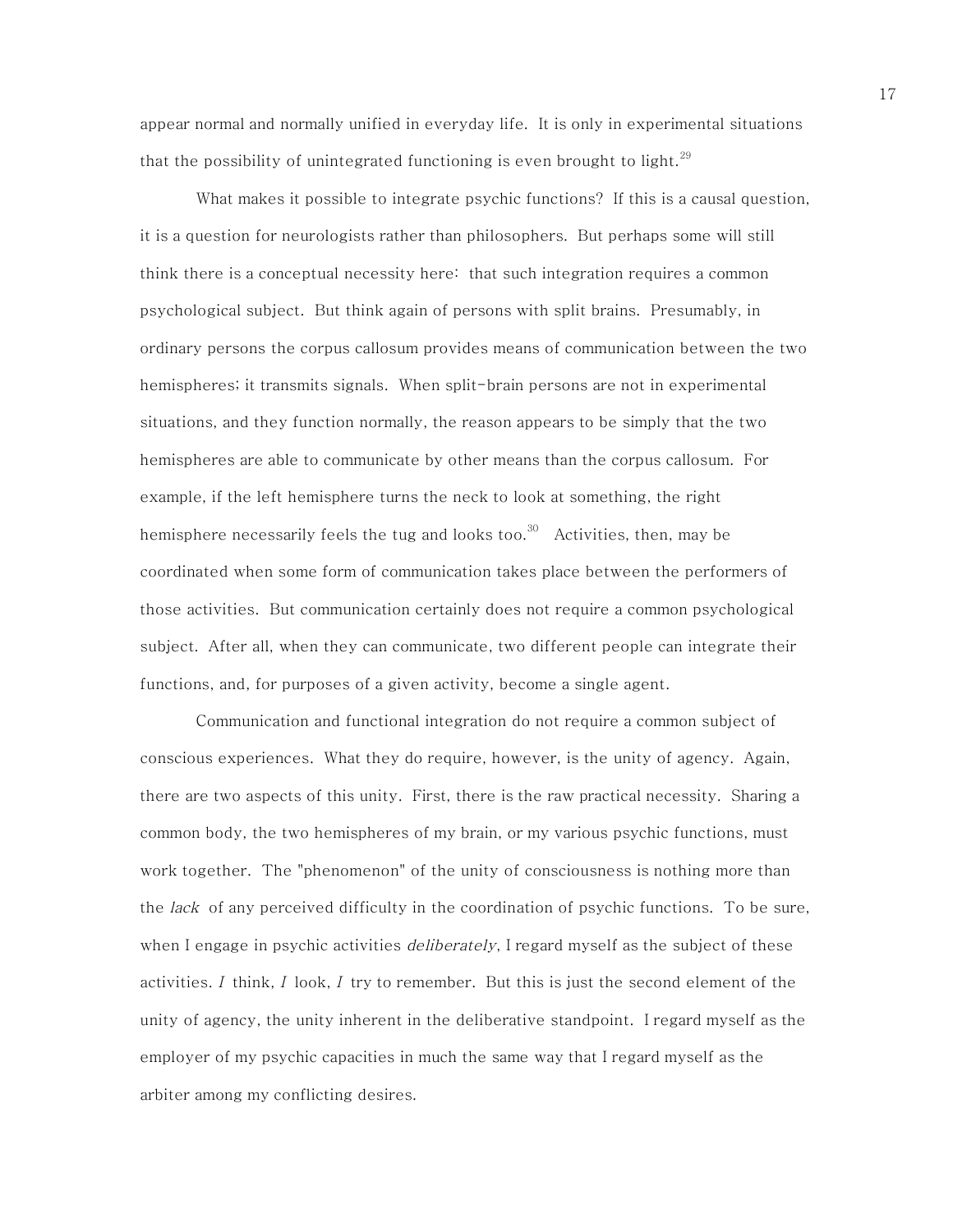If these reflections are correct, then the unity of consciousness is simply another instance of the unity of agency, which is forced upon us by our embodied nature.

#### V. Agency and Identity

At this point it will be useful to say something about why I take the view which I am advancing to be a Kantian one. Kant believed that as rational beings we may view ourselves from two different standpoints. $^{\rm 31}$  We may regard ourselves as objects of theoretical understanding, natural phenomena whose behavior may be causally explained and predicted like any other. Or we may regard ourselves as agents, as the thinkers of our thoughts, and the originators of our actions. These two standpoints cannot be completely assimilated to each other, and the way we view ourselves when we occupy one can appear incongruous with the way we view ourselves when we occupy the other. As objects of theoretical study, we see ourselves as wholly determined by natural forces, the mere undergoers of our experiences. Yet as agents, we view ourselves as free and responsible, as the authors of our actions, and the *leaders* of our lives. This incongruity need not become contradiction, so long as we keep in mind that the two views of ourselves spring from two different relations in which we stand to our actions. When we look at our actions from the theoretical standpoint our concern is with their explanation and prediction. When we view them from the practical standpoint our concern is with their justification and choice. These two relations to our actions are equally legitimate, inescapable, and governed by reason, but they are separate. Kant does not assert that it is a matter of theoretical fact that we are agents, that we are free, and that we are responsible. Rather, we must view ourselves in these ways when we occupy the standpoint of practical reason - that is, when we are deciding what to do. This follows from the fact that we must regard ourselves as the causes  $-$  the first causes  $-$  of the things that we will. And this fundamental attitude is forced upon us by the necessity of making choices, regardless of the theoretical or metaphysical facts. $^{\rm 32}$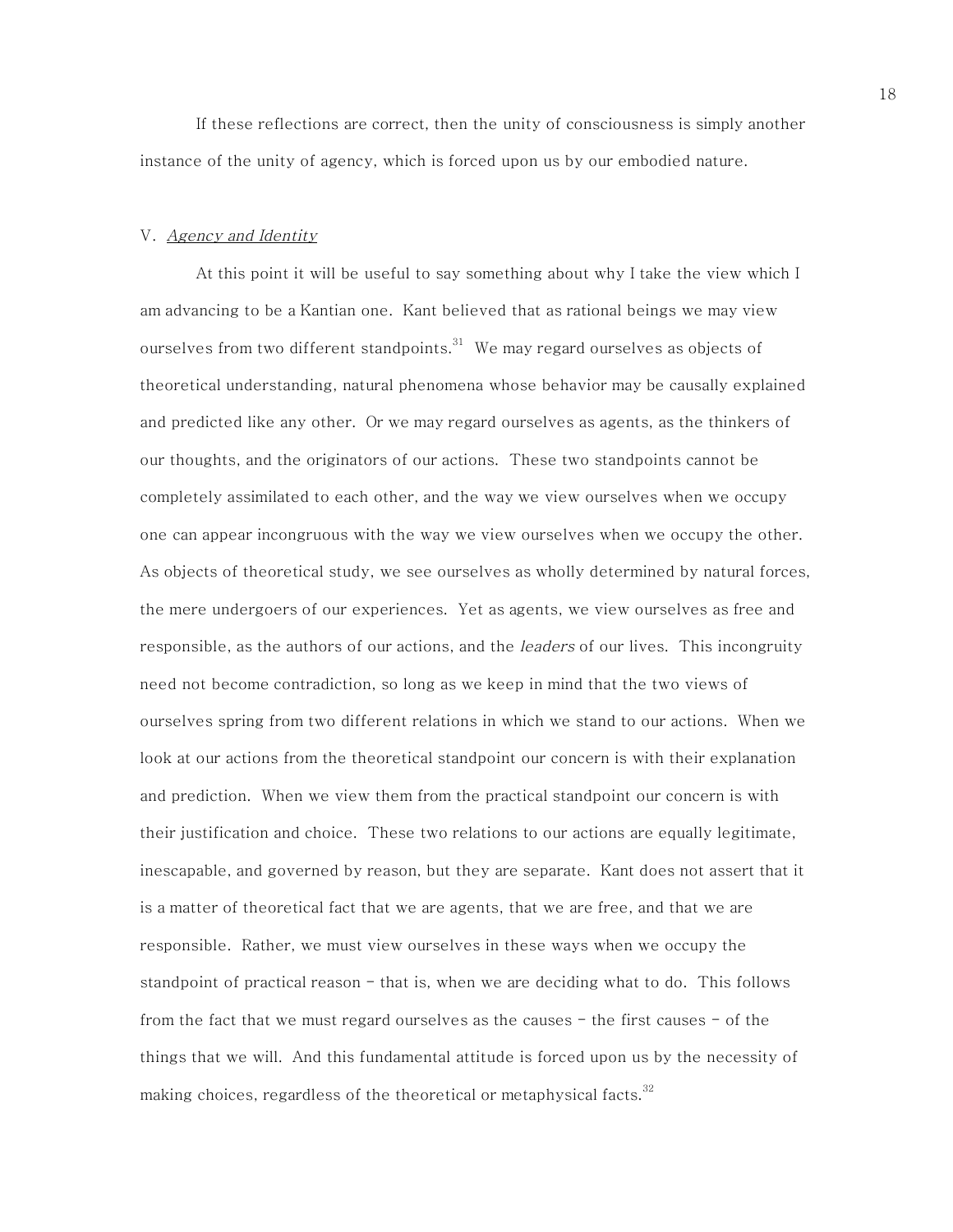From the theoretical standpoint, an action may be viewed as just another experience, and the assertion that it has a subject may be, as Parfit says, "because of the way we talk." But from the practical point of view, actions and choices must be viewed as having agents and choosers. This is what *makes* them, in our eyes, our own actions and choices rather than events that befall us. In fact, it is only from the practical point of view that actions and choices can be distinguished from mere "behavior" determined by biological and psychological laws. This does not mean that our existence as agents is asserted as a further fact, or requires a separately existing entity that should be discernable from the theoretical point of view. $^{\rm 33}$  It is rather that from the practical point of view our relationship to our actions and choices is essentially *authorial* : from it, we view them as *our own*. I believe that when we think about the way in which our own lives matter to us personally, we think of ourselves in this way. We think of living our lives, and even of having our experiences, as something that we do. And it is this important feature of our sense of our identity that Parfit's account leaves out. $^{34}$ 

What sort of difference does this make? To put it in Parfit's terms, it privileges certain kinds of psychological connection over others: roughly speaking, authorial ones. In discussing the events that according to Reductionism comprise a person's life, Parfit introduces the idea of a boring event: for instance, the continued existence of a belief or a desire.(211) His point in including these, of course, is to cover the fact that one of the things that makes you the same person at  $Time<sub>2</sub>$  that you were at  $Time<sub>1</sub>$  is that certain things about you have remained the same. But we can distinguish beliefs and desires that continue merely because, having been acquired in childhood, they remain unexamined, from beliefs and desires that continue because you have arrived at, been convinced of, decided on, or endorsed them. In an account of personal identity which emphasizes agency or authorship, the latter kind of connection will be regarded as much less boring than the former. This is because beliefs and desires you have actively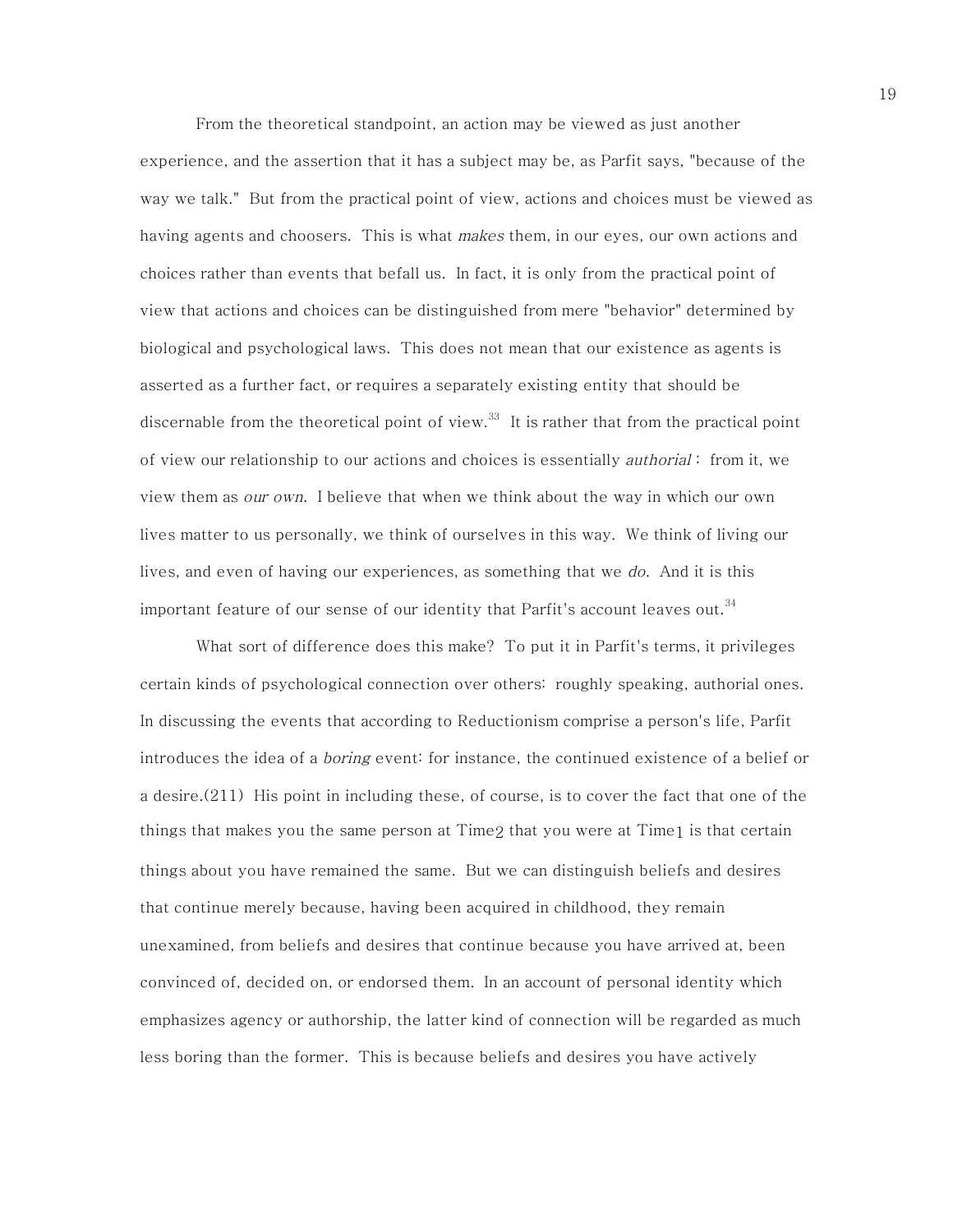arrived at are more truly your own than those which have simply arisen in you (or happen to adhere in a metaphysical entity that is you). $^{35}\,$  Recall Mill's complaint:

Not only in what concerns others, but in what only concerns themselves, the individual or the family do not ask themselves, what do I prefer? or, what would suit my character and disposition? or, what would allow the best and highest in me to have fair play and enable it to grow and thrive? ⋯ I do not mean that they choose what is customary in preference to what suits their own inclination. It does not occur to them to have any inclination except for what is customary. Thus the mind itself is bowed to the yoke: even in what people do for pleasure, conformity is the first thing thought of; they like in crowds⋯, and are generally without either opinions or feelings of home growth, or *properly their own*  $\cdots$  <sup>36</sup>

It is, I think, significant that writers on personal identity often tell stories about mad surgeons who make changes in our memories or characters.<sup>37</sup> These writers usually emphasize the fact that after the surgical intervention we are altered, we have changed. But surely part of what creates the sense of lost identity is that the person is changed by intervention, from outside. The stories might affect us differently if we imagined the changes initiated by the person herself, as a result of her own choice. You are not a different person just because you are very different. <sup>38</sup> Authorial psychological connectedness is consistent with drastic changes, provided those changes are the result of actions by the person herself or reactions for which she is responsible. $^{\rm 39}$ 

It is important to see how these claims do and do not violate Parfit's thesis that we should not care what the causal mechanism of connection is. (286) Given a suitable understanding of the idea of a causal mechanism, the Kantian can agree. If I can overcome my cowardice by surgery or medication rather than habituation I might prefer to take this less arduous route. So long as an authentic good will is behind my desire for greater courage, and authentic courage is the result, the mechanism should not matter.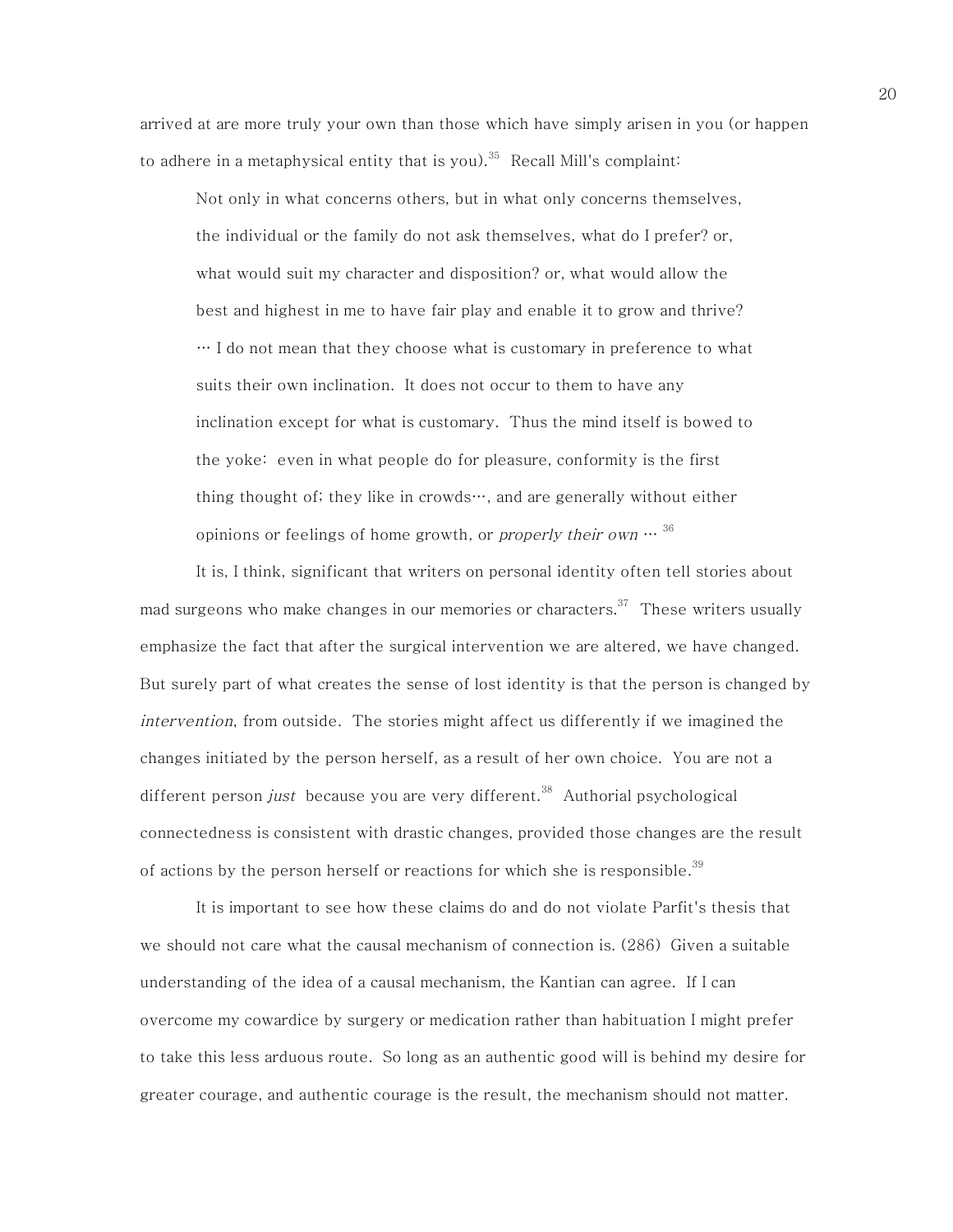But for the Kantian it does matter who is initiating the use of the mechanism. Where I change myself, the sort of continuity needed for identity may be preserved, even if I become very different. Where I am changed by wholly external forces, it is not. This is because the sort of continuity needed for what matters to me in my own personal identity essentially involves my agency.

#### VI. The Moral Differences

Parfit believes that accepting Reductionism should modify many of our views about rationality and morality. In particular, he believes that Reductionism lends support to Utilitarian attitudes about paternalism and distributive justice. In this section, I show how a more agent-centered conception of personal identity blocks the Utilitarian implications which Parfit anticipates. Yet the agent-centered conception of the person shares with Reductionism the idea that persons are not deeply or metaphysically separated. And some modification of conventional philosophical views, therefore, does emerge.

#### VI.a. Future Concern and Paternalism

Parfit's argument that Reductionism lends support to paternalism has two parts. First, he argues that Reductionism grounds a challenge to a standard view of rationality: that we have reason to be equally concerned about all parts of our own future. What matters is not identity but Relation-R, and part of that relation, connectedness, is a matter of degree. There are two possible conclusions to draw about the rationality of special concern about one's own future. What Parfit calls the "Extreme Claim" is that I have no reason to be especially concerned about my own future. (More properly speaking, I have no reason of the form "she's me" to be especially concerned about any particular future person.) The "Moderate Claim" is that my personal concern about any future person who is R-related to me may (rationally) be a matter of degree. (307-308)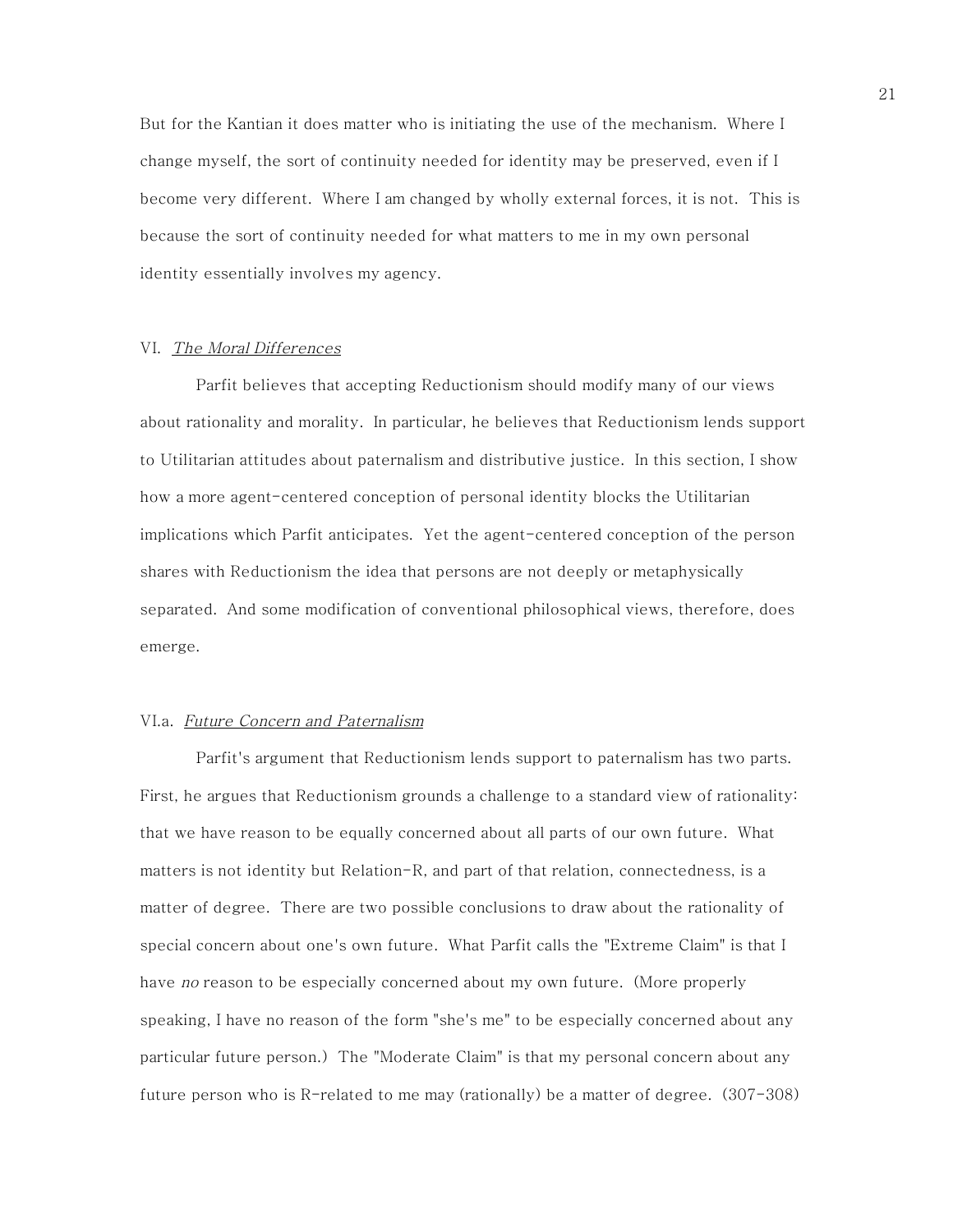The disquieting result, according to Parfit, is that we cannot always criticize great imprudence as irrational. There may be no irrationality in my imposing a disproportionate burden on a person who will be R-related to me in the future for the sake of myself now. Even if we accept the "Moderate Claim," my future self may be too weakly connected to me to require great concern on my part. The result is disquieting because great imprudence "ought to be criticized." (318) However we characterize it, most of us agree that there is something wrong about engaging in activities and relationships that pose a bad risk to one's future self-esteem, health, or welfare. Parfit proposes, therefore, that we should regard such conduct, even where not irrational, as immoral. Imposing the burdens of diminished self-respect, ill-health, or misery on your later self should be regarded as wrong in exactly the same way that imposing these burdens on other persons is.

But this, in turn, may change our view about "paternalistic" intervention. Parfit writes:

The person we coerce might say: 'I may be acting irrationally. But even if I am, that is my affair. If I am only harming myself, I have the right to act irrationally and you have no right to stop me.' This reply has some force. We do not believe that we have a general right to prevent people from acting irrationally. But we do believe that we have a general right to prevent people from acting wrongly. This claim may not apply to minor wrong-doing. But we believe that it cannot be wrong, and would often be our duty, to prevent others from doing what is seriously wrong. Since we ought to believe that great imprudence is seriously wrong, we ought to believe that we should prevent such imprudence, even if this involves coercion. (321)

There is more than one problem with this proposal. First, Parfit bases his analysis on an account of ordinary morality which I believe is mistaken. Most people already believe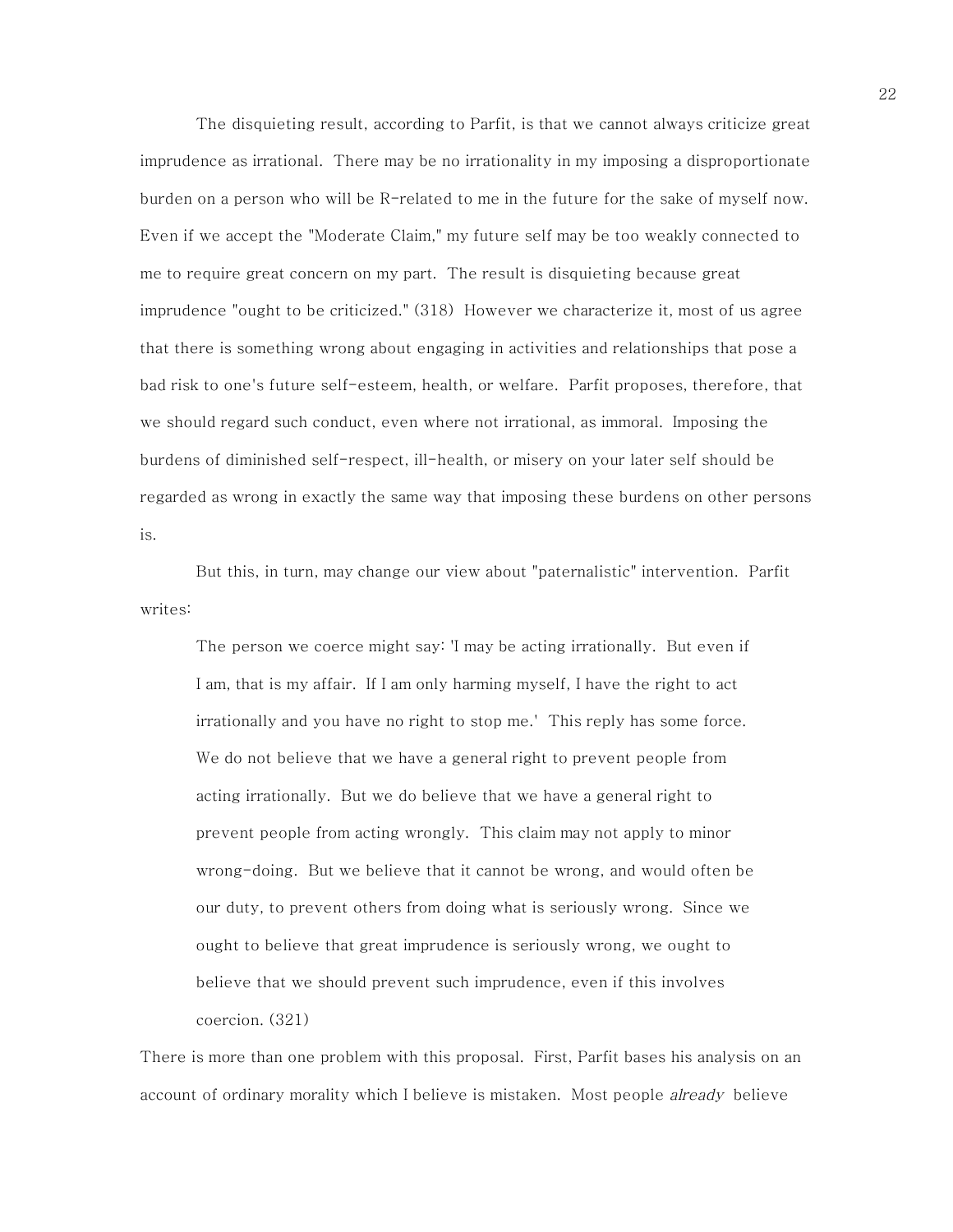that great imprudence is morally wrong. The ruined or wasted life, with health, opportunity, and talent squandered, seems to us not merely stupid but reprehensible. And strictures against a lack of proper self-concern also follow from most ethical theories. The Greeks arguably made a form of self-concern the basis of their ethical theories, and unarguably included self-regarding virtues alongside others without hesitation. Of the eighteenth century moralists perhaps only Hutcheson, who thought all virtue grounded in benevolence, was prepared to argue that self-regarding attributes could only be virtues indirectly. $^{40}$  For the Utilitarian, lack of self-concern is the cause of needless pain and grief; for the Kantian, it evinces a lack of respect for the humanity in one's own person $^{\rm 41}$ ; for the religious moralist, it is a failure of responsibility for what has been placed in one's special care.

The reason we do not feel entitled to interfere with imprudence is not, as Parfit claims, based on the difference between irrationality and immorality. He is also mistaken when he says that we believe that we may always interfere with immorality unless it is minor. The difference here is rather that between the realm of public right and the realm of private virtue. We enforce public right even when it is trivial; we cannot interfere with private vice even when it is as major as the concerns of human life can be. We may use coercion to prevent you from parking your car in your neighbor's unused private driveway or running a red light on a deserted road. We may not use coercion to prevent you from breaking your lover's heart or demolishing your spouse's self-esteem. A person has a right to the disposition of his driveway, but no one has a right not to have his heart broken. <sup>42</sup> This is certainly not because the latter is a minor wrong, but because of the moral territory we are in.

I have claimed that what matters personally is, or at least essentially involves, the view of myself as an agent, as one who chooses and lives a particular life. And, as things stand, it is *qua* the occupant of this particular body that I live a life, have ongoing relationships, realize ambitions, and carry out plans. So long as I occupy this body and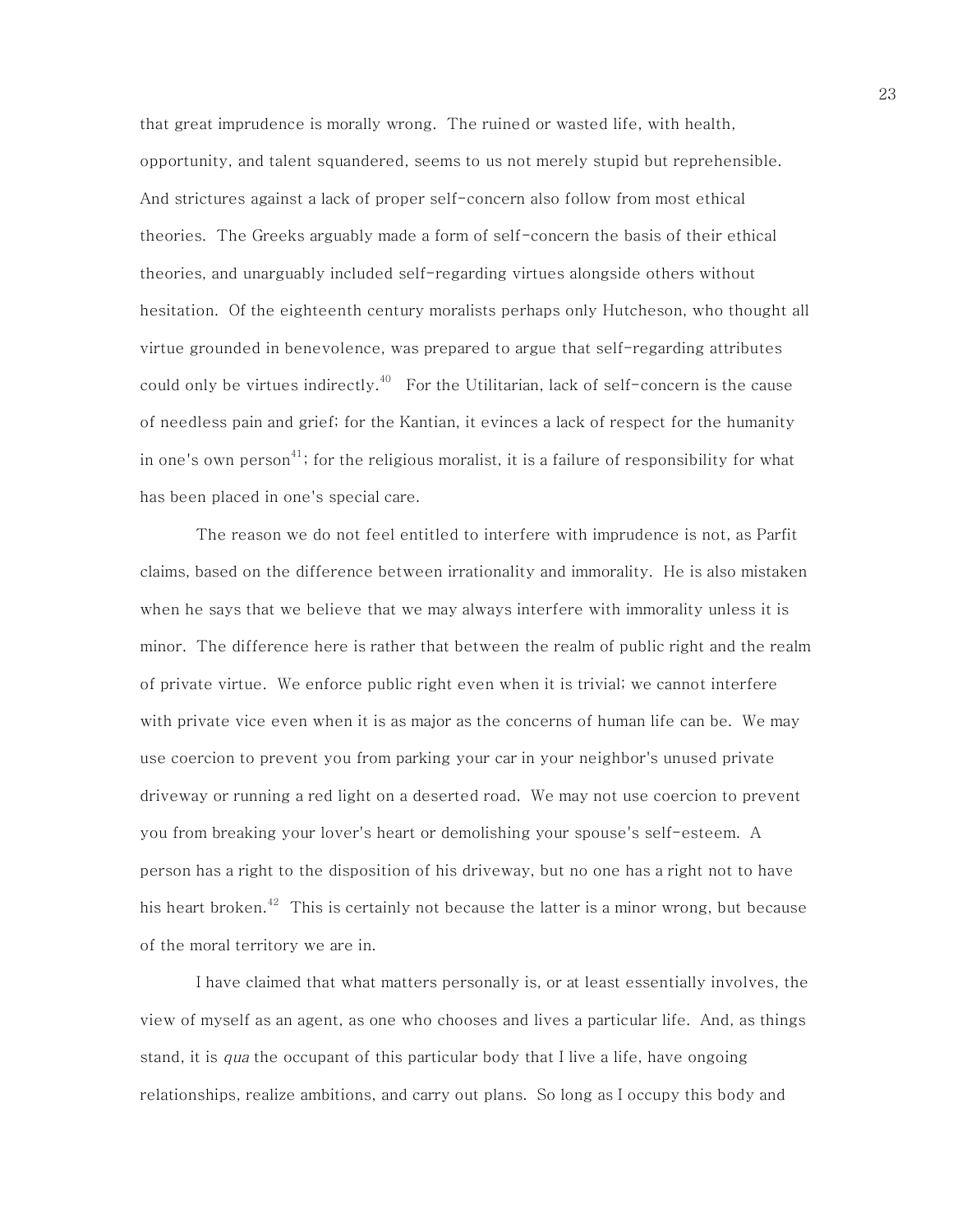live this life, I am this rational agent, the same one. As I argued earlier, it is misleading to ask whether my present self has a reason to be concerned with my future selves. This way of talking presupposes that the present self is necessarily interested in the quality of present experiences, and needs a further reason to care for more than that. But insofar as I constitute myself as an agent living a particular life, I will not in this way oppose my present self to future ones. And so I do have a personal reason, whether or not I also have a moral one, to care for my future.

But the weight of this kind of reason for future concern is going to bear against extensive paternalistic intervention. This is not for the standard Utilitarian reasons Parfit mentions - that people should learn from their own mistakes, and are in the best position to know whether their own actions are bad for them. (321) If it matters to me to live my own life, and that includes making my own choices and arriving at my own beliefs, then obviously I will not want others to intervene paternalistically unless it is necessary to prevent me from killing or crippling myself. I can only live my own life to the extent that I am free of such interference. We should be opposed to paternalism, then, not because self-concern lies outside of morality, but because freedom is a condition of living one's own life, or even, as we say, of being one's own person.

But this is not to say that the considerations against deep personal separateness that Parfit and I both endorse have no consequences for the standard philosophical model of rationality. I have suggested that agents come in different sizes, and that the human body is merely the basic one. If we grant that the unity of agency is a reason for future concern, then we should grant that I also have reasons to care for the future of larger agencies of which I am a part. Just as I have a personal concern for my physical future, I may have a personal concern for the future of my family, the organization for which I work, a project in which I have been active, or the state of which I am a citizen. In fact our existing attitudes reflect this. We are glad if another country makes difficult changes to secure equality for an oppressed minority, but proud if our own does so; sorry if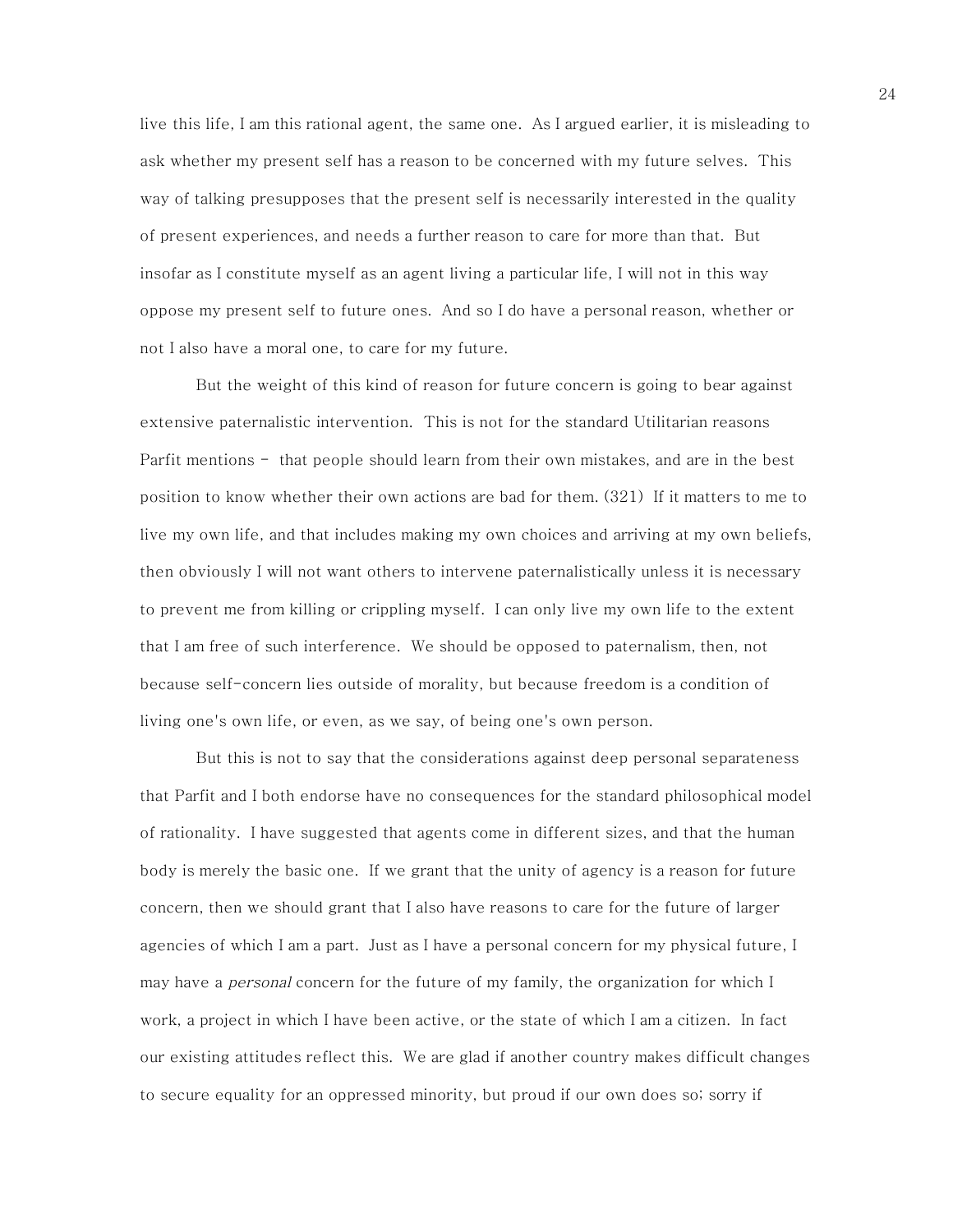another country has recourse to needless military bluster, but ashamed when ours does. We care not just about the purposes involved here, but about our own involvement in them, even where it is distant. And this kind of personal concern often extends to the future of the agencies of which we are a part. The territory of practical reasons is not split into two domains - self-interested rationality concerned with the occupant of this particular body on the one hand, and reasons of impartial morality on the other. Instead, the personal concern which begins with one's life in a particular body finds its place in ever-widening spheres of agency and enterprise, developing finally into a *personal* concern for the impersonal: a concern, that is to say, for the fate of one's fellow creatures, considered merely as such.

#### VI.b. Compensation and Distributive Justice

Parfit's treatment of distributive justice begins from consideration of an objection to Utilitarianism advanced by Rawls. (329ff.) In burdening one person in order to benefit another, Rawls argues, Utilitarianism improperly treats social choice as if it were just like individual choice.<sup>43</sup> The difficulty can be brought out in terms of *compensation*. If I am burdened today in order to get a benefit tomorrow,  $I$  am compensated. But if I am burdened so that you can get a benefit, no one is compensated. Therefore, while burdening myself for a future benefit is rational, burdening one person to benefit another is not. This is part of the reason for what Parfit calls "the objection to balancing," that is, balancing the gains of one person against the losses of another.(337)

Parfit agrees that one person cannot be compensated by a benefit to another. But he thinks that Reductionism makes this fact less important. One formulation of his argument is revealing:

Even those who object to balancing think that it can be justified to impose burdens on a child for his own greater benefit later in his life. Their claim is that a person's burden, while it can be morally outweighed by benefits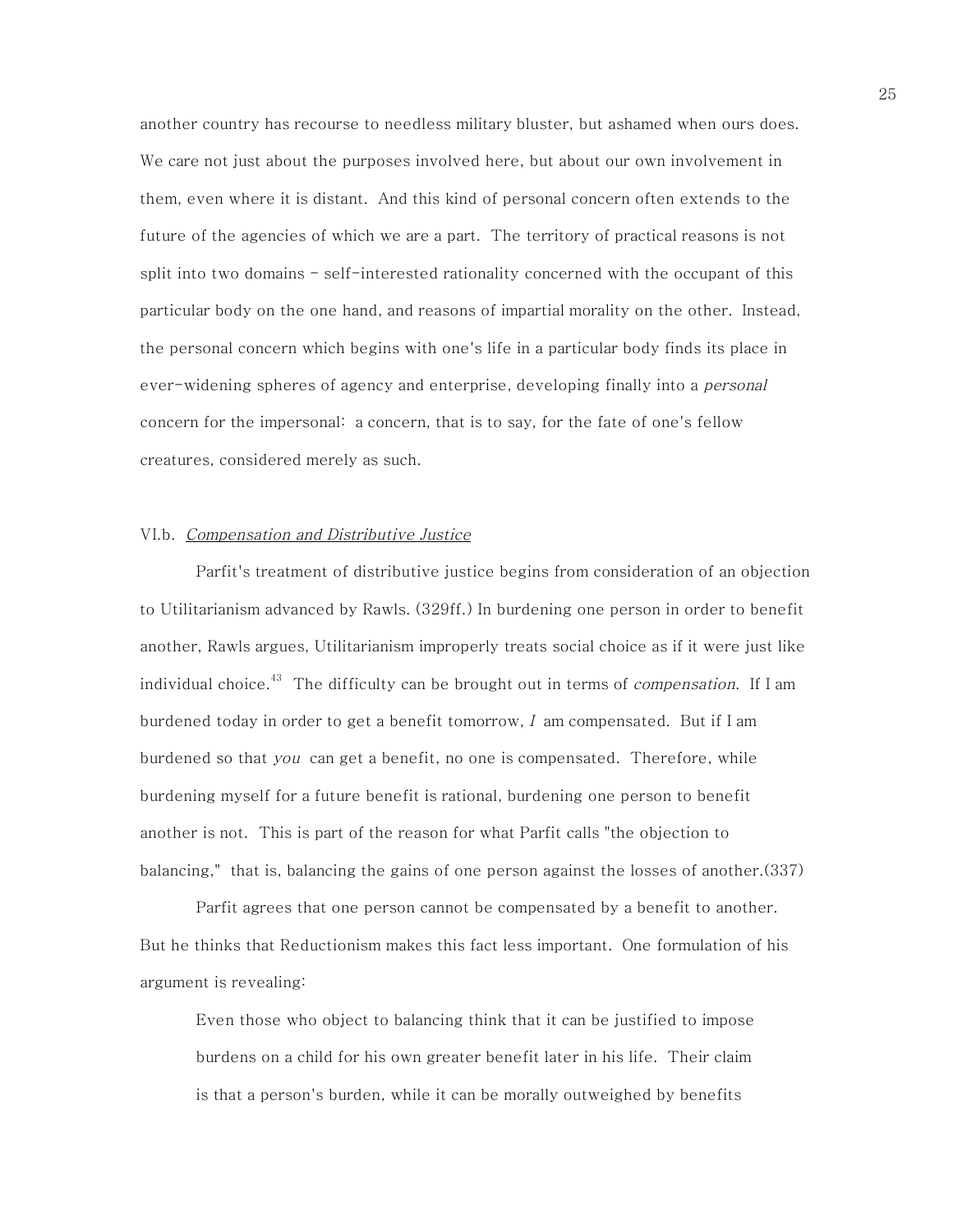to him, cannot ever be outweighed by mere benefits to others. This is held to be so even if the benefits are far greater than the burdens. The claim thus gives to the boundaries between lives  $-$ - or to the fact of nonidentity -- overwhelming significance. It allows within the same life what, over different lives, it totally forbids. (338-339)

Parfit thinks that Reductionism makes this position less rational. But notice his equation of "the boundaries between lives" with "the fact of non-identity." This is explicit in the next paragraph when he says:

The fact that we live different lives is the fact that we are not the same

person. If the fact of personal identity is less deep, so is the fact of non-

identity. (339)

But this conclusion does not follow even from Reductionism. Or, rather, it only follows if we also adopt a peculiarly agentless conception of what it is to live a life. Living a life as Parfit sees it is a matter of having a series of experiences. Since the idea of a continuing subject of experiences, as anything more than a grammatical convenience, has been discredited, Parfit supposes that the unity of a life has been discredited as well. He concludes that distributive policies should focus on the quality of experiences rather than on lives. But when living a life is conceived as something done by an agent we do not get this result. Lives conceived of as led by agents may be completely separate even if the unity of those agents is pragmatic rather than metaphysically deep. And if living a life in this sense is what matters, distribution should be over lives, and the agents who lead them. As things stand, the basic leader of a life is a human being, and this is what makes the human being the unit of distribution. $^\mathrm{44}$  If technology changes this - for instance, if series-persons become possible  $-$  then the appropriate unit of distribution may change.

But still, one might envisage some change in our views to result from our coming to believe that the fact that we lead separate lives *can be* less deep. Not just human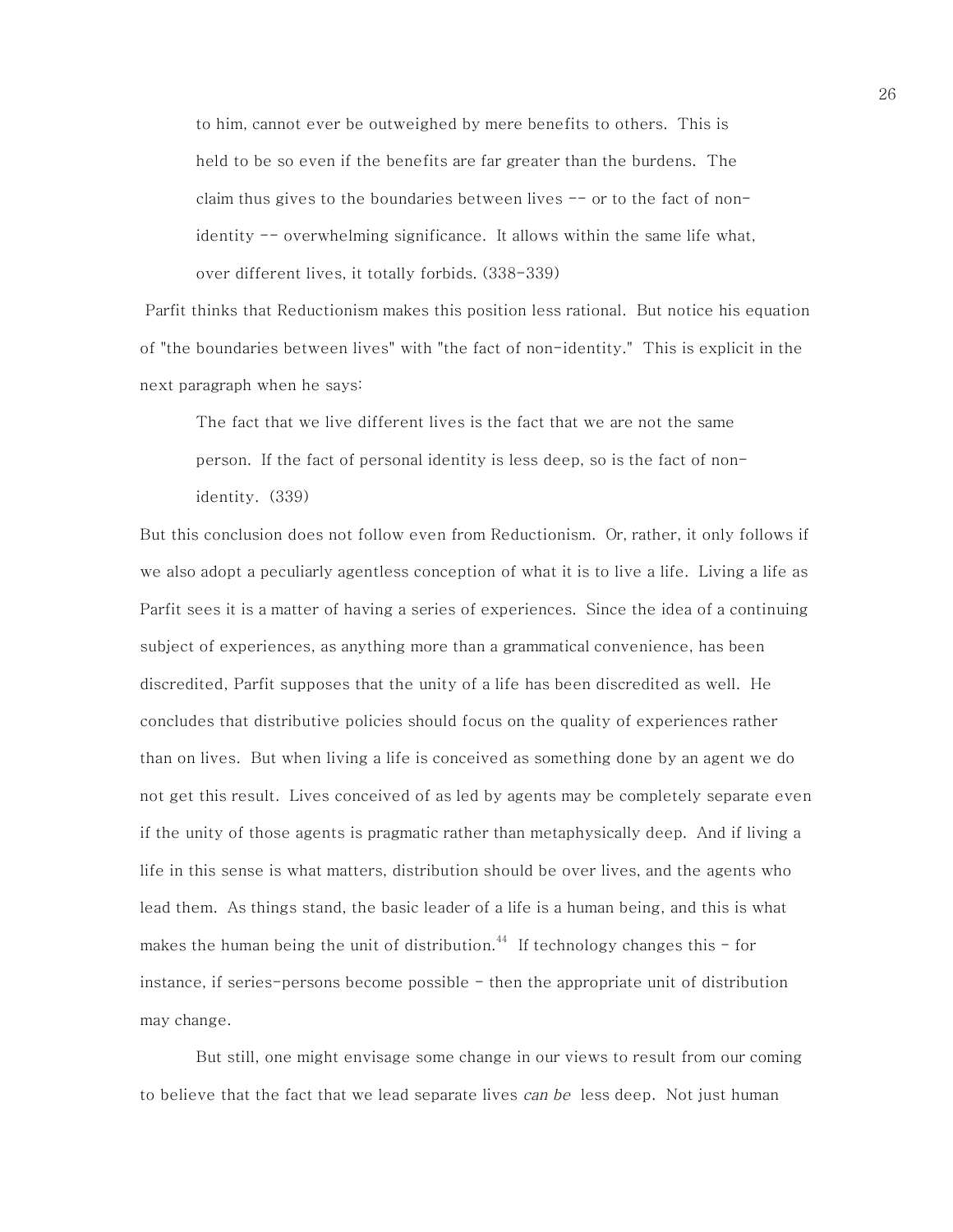beings, but marriages, friendships, institutions, and states all have lives. If we suppose that I participate in various lives, then there may be more scope for compensation than the objection to balancing allows. I may sometimes be compensated for a personal burden by a benefit to a larger life in which I participate. This is not an unfamiliar or revisionist idea, but is already realized in the attitudes most people have towards their friends and family. The efforts we make for the sake of those we love, and for the sake of keeping our relationships alive, are not regarded as uncompensated burdens, any more than the sacrifices we make today in order to benefit ourselves tomorrow are. I do things for my friend not because I calculate that she will do as much for me, but because she is my friend. This is just as comprehensible a reason, all by itself, as doing something for myself because I am myself. So perhaps it would be all right to impose a burden on me in order to benefit one of my close friends. 45

But notice that nothing in this line of reasoning suggests that I can be compensated for a burden by a benefit to a person whose life is unconnected to, and not part of, my own. Even if personal identity is less deep, and our lives can be connected to those of others in much the same way they are connected within, it does not follow that our lives are equally connected to any lives whatever. And they are not. So a Utilitarian criterion for distribution does not follow from this line of thought.

Still, one might think that even a limited expansion of the scope of possible compensation will change our views about distributive justice. But the argument against paternalism just given bears against this conclusion. And indeed to draw it would be to miss an important part of Rawls's point about the essential difference between private and political decision. Even in the most straightforward case of compensation, where a burden is imposed on a person from which she herself will later benefit, compensation by itself does not do the justificatory work. That I will be compensated may give me a reason to accept a burden; it does not give you a reason to impose one on me. The only reason you have to impose one on me is that *I do accept it*. $^{46}$   $\,$  This fact may be obscured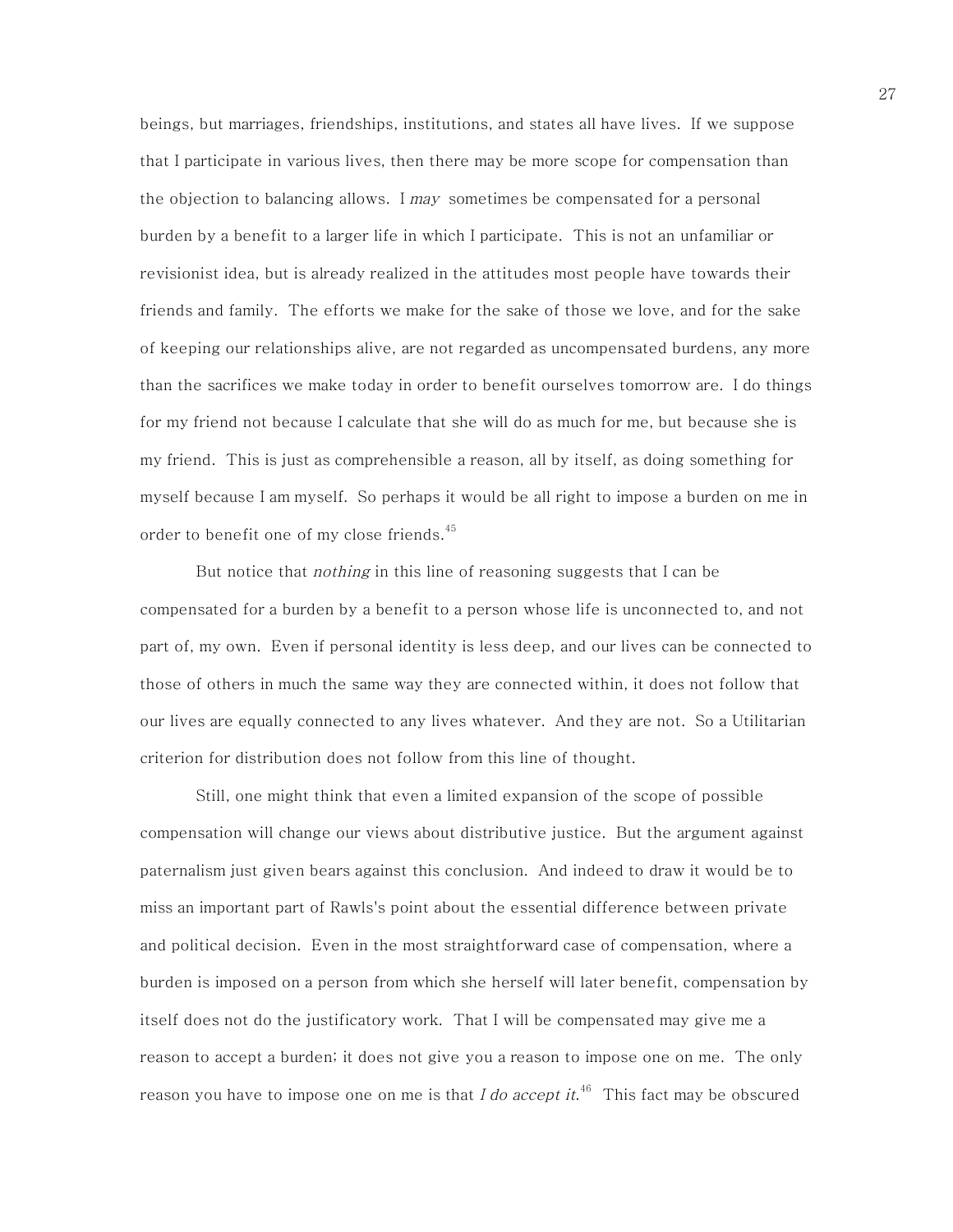if we start, as Parfit does, from the example of a child, who is a legitimate object of paternalism, and on whose acceptance we cannot wait. In the case of an adult, it is the acceptance, not the compensation, that does the justificatory work.

#### VII. Conclusion

Some of the discussion of Parfit's work has revolved around the question whether we can, or even should, use a morally neutral, metaphysical conception of the person to support one moral theory over others. $^{47}$  Ibelieve that the answer depends on what "morally neutral" is taken to mean. When we say a conception is morally neutral, we may mean that it is constructed without regard to the fact that we are going to employ it in moral thinking; or, we may mean that it is constructed without prior dependence on any particular moral theory. I see no point in being neutral with respect to the purposes of moral thinking, nor do I see that metaphysics achieves that kind of neutrality any better than, say, psychoanalysis or biology. $^{48}\,$  On the other hand, if we are to find a basis for deciding among competing moral theories, an initial neutrality with respect to particular theories might be worth having. But Parfit's conception of the person does not have this kind of moral neutrality.

According to Parfit, Utilitarians disagree with those who insist on compensation and other distributive values because Utilitarians think that the question "to whom does it happen?" is like the question "when does it happen?" They regard both of these as "mere differences in position." (340) Reductionism supports this parallel between the two questions because the Reductionist holds that an impersonal description of life is possible. Persons can be said to exist, but, according to Parfit, "this is true only because we describe our lives by ascribing thoughts and actions to people." (341) It is a matter of grammatical convenience. Therefore: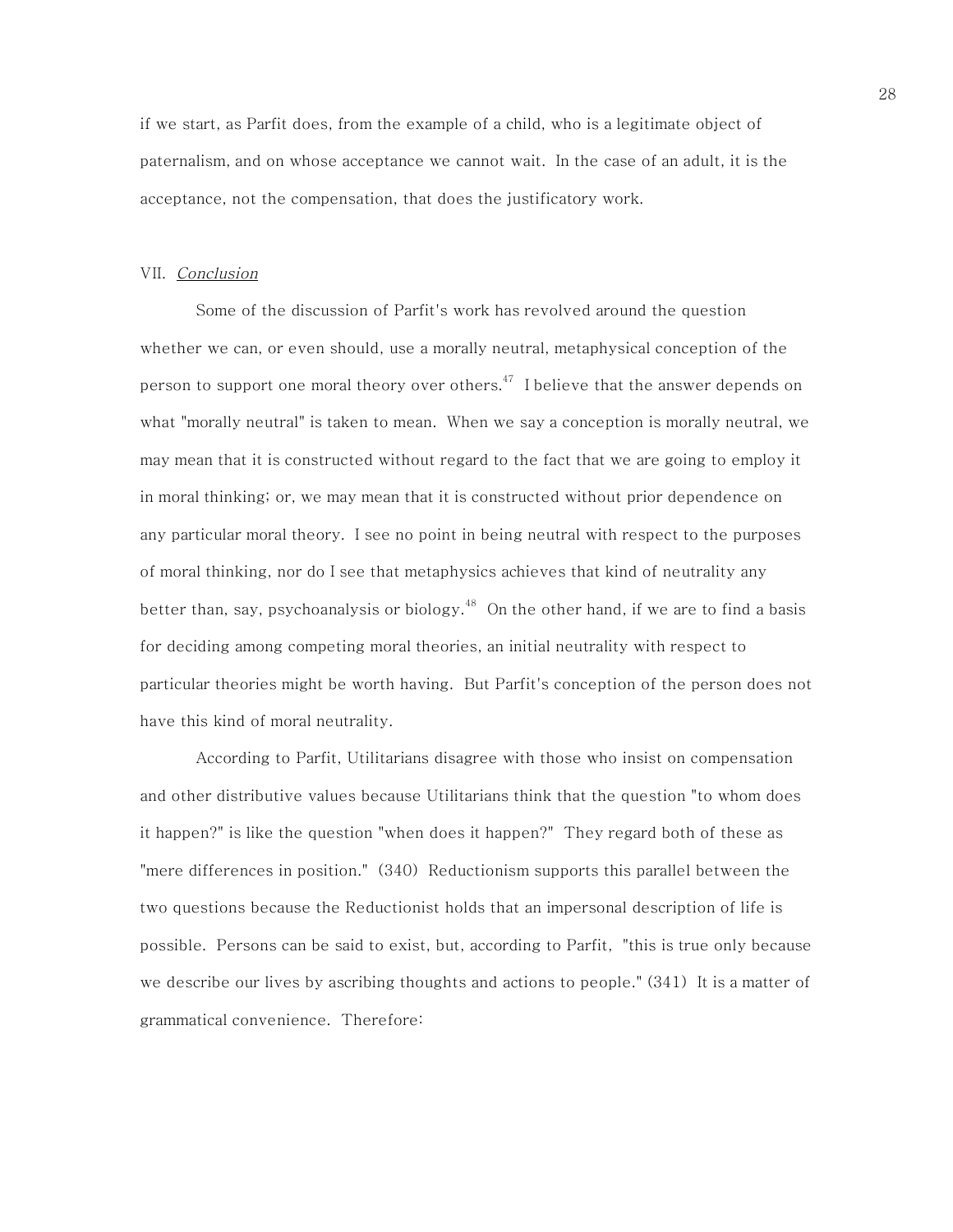It becomes more plausible, when thinking morally, to focus less upon the person, the subject of experiences, and instead to focus more upon the experiences themselves. (341)

So Parfit thinks that Reductionism supports the thesis that the quality of experiences is what matters, and so supports a Utilitarian theory of value. But I believe instead that Parfit has assumed this theory of value from the start. The metaphysical argument about whether a person is a separately existing subject of experiences, or merely a stream of experiences with no separately existing subject, is preceded by an essentially *moral* assumption: the assumption that life is a series of experiences, and so that a person is first and foremost a locus of experiences. If you begin with the view that a person is a subject of experiences, and take away the subject, you are indeed left with nothing but experiences. But you will only begin with that view if you assume from the start that having experiences is what life is all about.

This assumption dictates the reduction of agency to a mere form of experience which I described at the beginning of this paper. That is, it involves regarding our actions and activities as among the things that happen to us, and so, once the subject is removed, as simply among the things that happen. Because they regard doings as mere happenings, Parfit and other Utilitarians suppose that the question "who does it?" is like the question "to whom does it happen?": according to them, merely about position. $^\mathrm{49}$  But from the deliberative standpoint our relationship to our actions and our lives is not merely one of position. It is essential to us that our actions are our own, and we regard living our lives as something that we do.

Unless persons are separately existing entities, Parfit supposes, the ascription of actions to people is a matter of mere grammatical convenience. The Kantian reply is that neither metaphysics nor grammar is the basis for such ascriptions. Rather, the conception of ourselves as agents is fundamental to the standpoint of practical reason, the standpoint from choices are made. And it is from this standpoint that we ask moral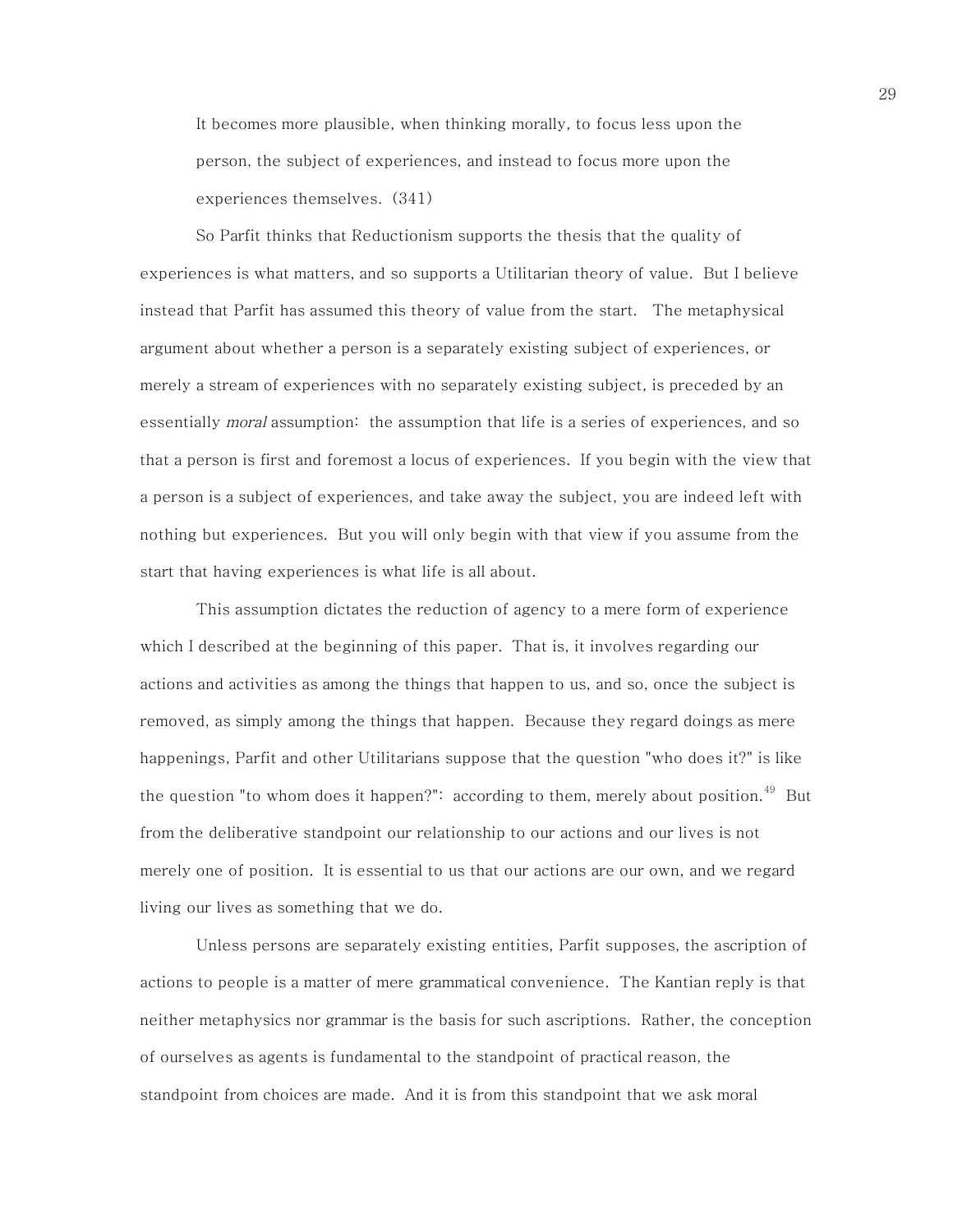questions, and seek help from moral philosophy. This makes the conception of the agent, along with its unity, an appropriate one to employ in moral thinking. In fact, it is from the standpoint of practical reason that moral thought and moral concepts  $-$  including the concept of the person - are generated.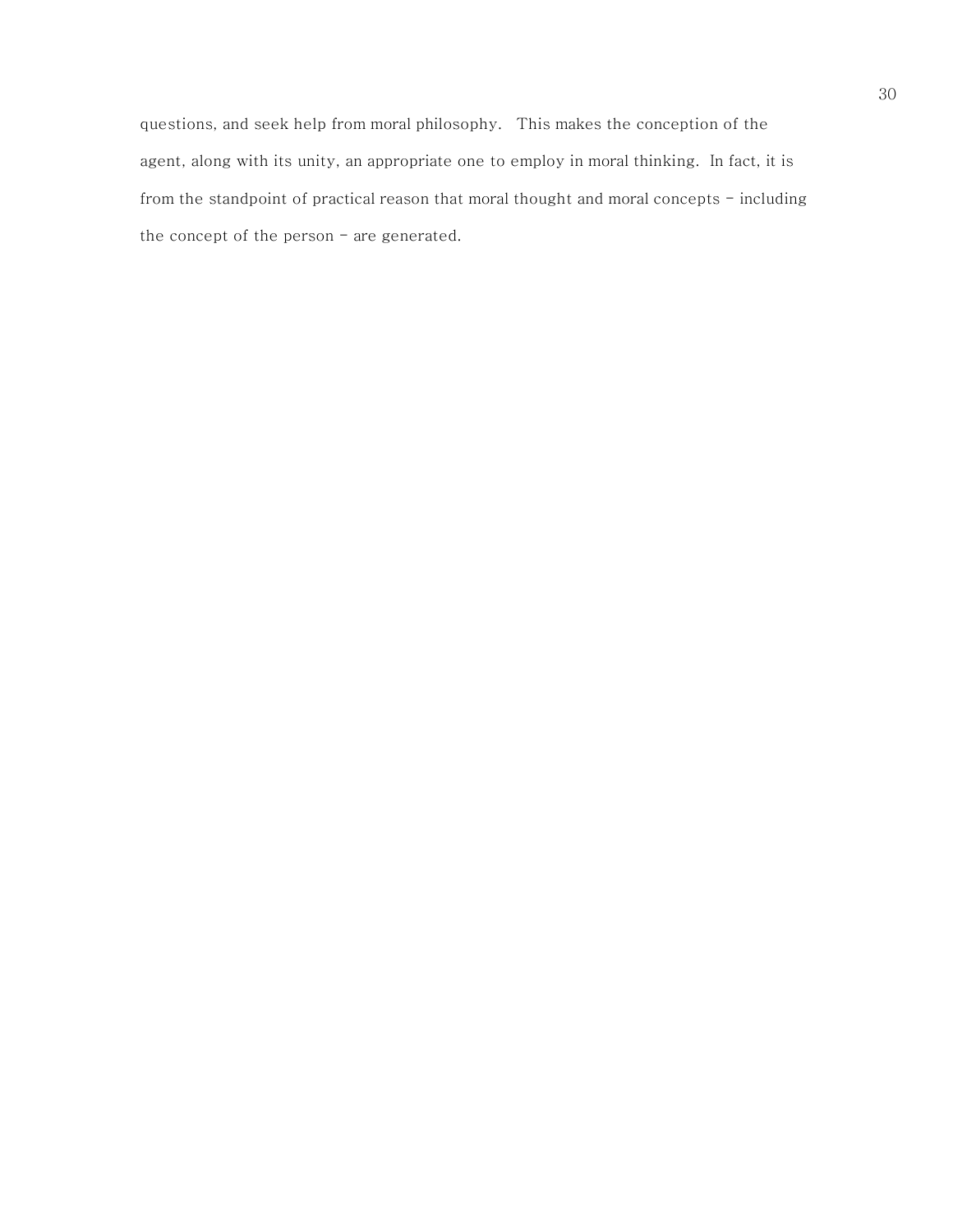$1$  I am pleased to acknowledge my debt to Thomas Hill, Jr. The original stimulus for writing this paper came from an opportunity to comment on his paper "Justifying to Oneself" at the Twenty-Seventh Annual Oberlin Philosophy Colloquium in April, 1987, and his paper suggested some of the ideas in it. Section III contains a version of some of my comments on that occasion. I have also had the benefit of extensive comments on earlier versions of the paper from Peter Hylton, Steven Wagner, John Broome, and the referees for *Philosophy and Public Affairs*; colloquium discussions with the philosophy departments at Princeton University and Union College, and discussions on the material in Section IV with Jay Schleusener. I would like to thank them all.

l

 $2$  I borrow the term from Samuel Scheffler's *The Rejection of Consequentialism* (Oxford: Clarendon Press, 1982). Thomas Nagel, who also discusses such restrictions in The View from Nowhere (New York: Oxford University Press, 1986), calls them "deontological." But that term may be misleading: the mark of such restrictions is not merely that they are not aimed at good consequences. Even Utilitarians accept non-consequentialist requirements as indirect ways to maximize utility. And other consequentialists may count the performance of a required action as being itself a good consequence: when you tell the truth there is a good outcome, an act of honesty has occurred. What is distinctive of agent-centered restrictions is that you are not supposed to violate them even in order to prevent other similar violations. Say, you are to tell the truth even if doing so will have the foreseeable result that several other people will tell lies, while your lying would prevent them from lying. This shows that neither the indirect utility of truth-telling nor the occurrence of acts of honesty exhausts the value of truth-telling for you; you must be in a special way concerned with what you do. This may seem paradoxical or selfindulgent to consequentialists. Scheffler, for instance, describes it as *prima facie* irrational.(loc. cit. 83) Kantians, however, reject the consequentialist description of the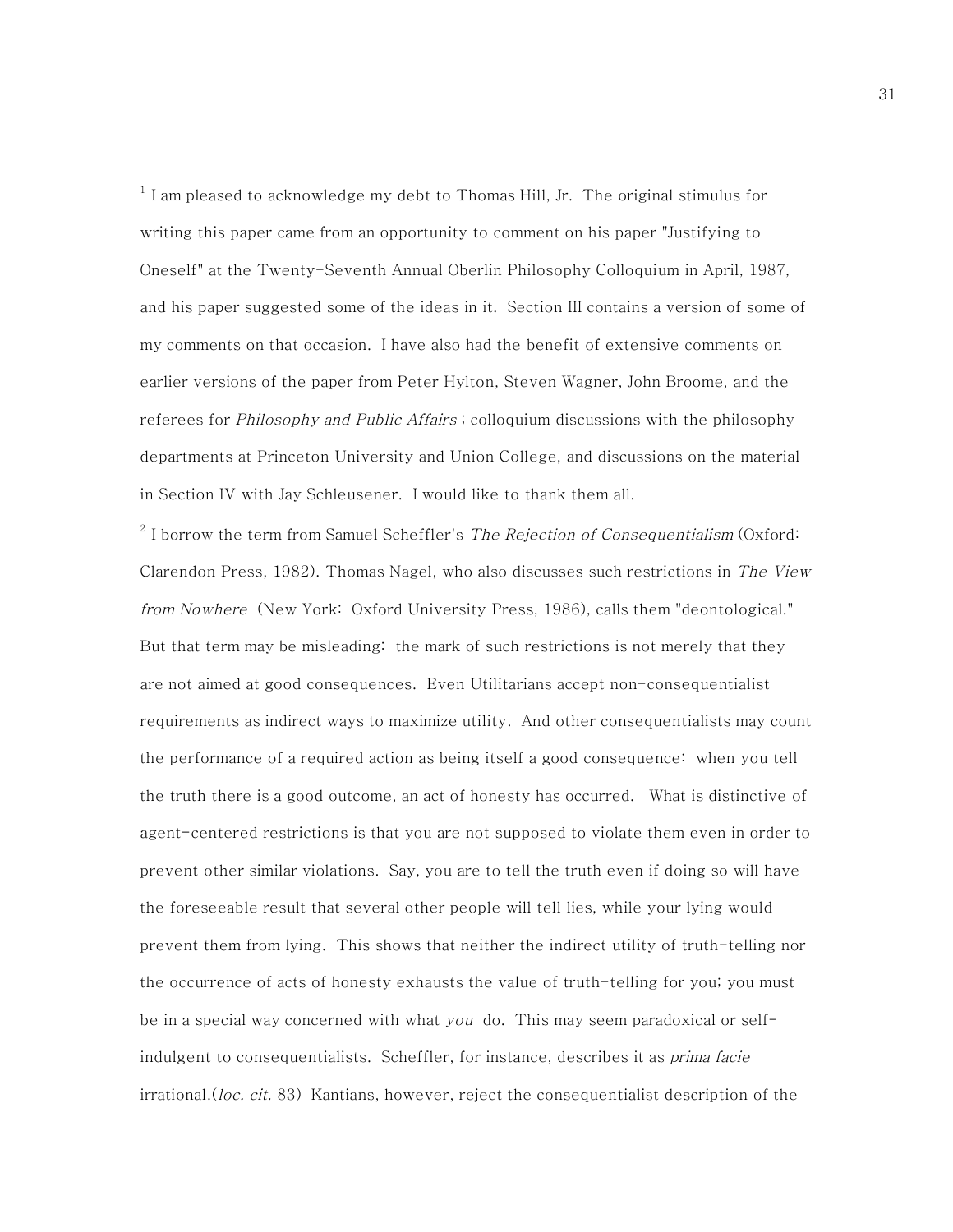situation as morally misleading. It is inconsistent with respect for others to regard their actions as simply a consequence of what you do.

 $3$  John Rawls, "Justice as Reciprocity" in Samuel Gorovitz, ed., Utilitarianism with Critical Essays. (Indianapolis: Bobbs-Merrill, 1971): 242-268, quotation from 267.

 $<sup>4</sup>$  See especially On Liberty, Chapter III.</sup>

l

 $5$  David Hume, A Treatise of Human Nature, ed. L.A. Selby-Bigge and P.H. Nidditch. (Oxford: Clarendon Press, 1978): 399.

 $6$  Oxford: Clarendon Press, 1984. Page references to this book are given in parentheses in the text.

 $^7$  Several commentators have noticed that Parfit's conclusions do not square well with the conception of persons as agents. See for instance Samuel Scheffler, "Ethics, Personal Identity, and Ideals of the Person" and Stephen Darwall's reply, "Scheffler on Morality and Ideals of the Person" in Canadian Journal of Philosophy 12 (June 1982): 229-264. See also Bart Gruzalski "Parfit's Impact on Utilitarianism" Ethics 96 (July 1986): 760- 783.

 $8$  While I draw on Parfit's account of the standard view, mine is a little different. In particular, the idea that identity is continuity under a concept, and that some spurious identity problems arise from the indeterminacy of concepts, is not emphasized in his account. Yet it does come up when he discusses the possibility that his own views have implications for the morality of abortion and euthanasia.  $(321-323)$  In these cases, the empty question is not whether a fetus or a comatose body is or is not some particular person, but whether they are persons at all.

 $9$  It may be urged that a concept like "remember" conceptually implies underlying identity; in a strict sense, I can only "remember" what happened to me. To cover this conceptual objection, Parfit introduces the idea of a "quasi-memory" (or quasi-intention, or whatever). If someone else's memory traces are copied into my brain, say, so that I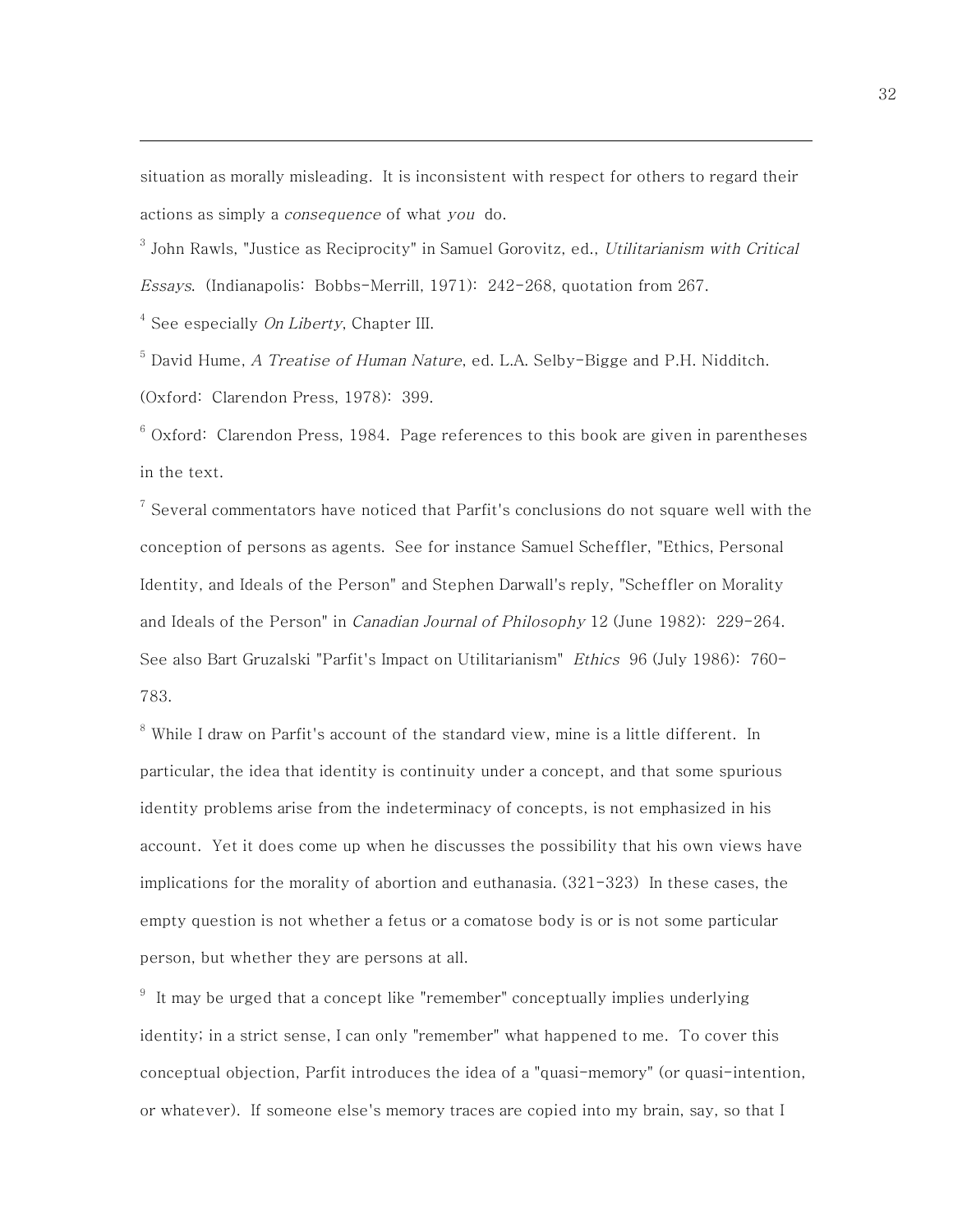seem to remember things that happened to her, we can say that I quasi-remember those things. (219-222) If Parfit is correct in his claim, discussed shortly, that any cause is appropriate for connection, then quasi-memory will count as a psychological connection of the right sort for psychological continuity.

l

 $10$  Some further account must then be given, of course, of the continuing identity of the psychological subject of experiences. One of the standard complaints about dualism might be thought to apply, mutatis mutandis, here: to say that I remain the same because of a psychic entity within me that remains the same is like saying I am conscious because of a psychic entity within me that is conscious. It only pushes the problem back.  $11$  As Parfit himself is at pains to point out (e.g. 209, 241), it is not logically necessary that a dualist be a Non-Reductionist or that a physicalist be a Reductionist. The dualist may believe that the person still reduces to "a series of interrelated physical and mental events"; the physicalist may hold that the person's existence as a continuing subject of experiences is a "deep further fact", even though that subject is not a separate or special kind of substance. Still, physicalism makes Reductionism a more natural view to hold, and I think that that it is helpful to keep this in mind.

 $12$  In the text I argue that the same person could occupy a different body. Could the same body come to have a new person in it? Suppose psychological changes are so extensive that we say that the person has become "someone else." The physical changes that necessarily accompany these drastic psychological changes need not themselves be so drastic that we will feel like saying that even the body is a new one. This seems obvious, and it is partly on the basis of this intuition that the psychological criterion of identity is favored. But it is worth remembering that the obviousness of the intuition depends on whether we classify the *expressive* features of the body as physical or psychological. If we classify them as physical, then we should expect the physical changes accompanying drastic psychological changes to be drastic as well. Someone who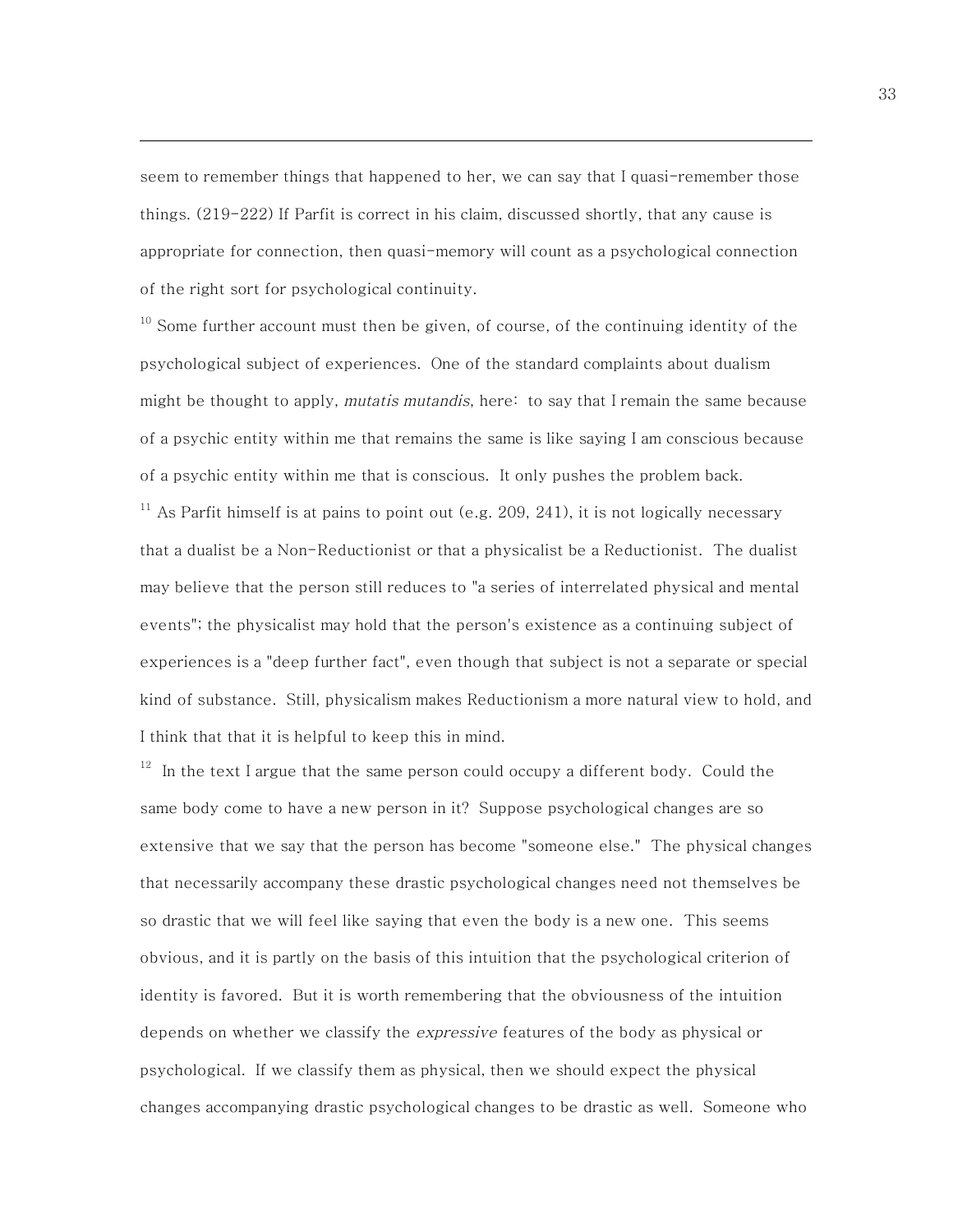has begun to walk, sit, stand, hold her limbs and facial muscles differently might without too much strain be said "even to have a different body." In any event, the phenomenon of expressiveness should remind us that the physical/psychological dichotomy is not as hard and fast as we are inclined to suppose.

l

 $13$  The use of the Aristotelian terminology here and throughout this section is mine, not Parfit's.

 $14$  We do not need to appeal to the importance of psychological continuity to establish this conclusion, since it may be argued that it is only the formal aspect of even our physical attributes that matters to us. For more detailed arguments against the importance of material persistence, see Parfit's Chapter 13 and appendix D, "Nagel's Brain." (468-477)

 $15$  It is not clear to me whether Parfit would agree with this. He defines Relation-R in terms of *direct* connections, without specifying what he means by "direct." Intuitively, knowing something because you remember it does seem more "direct" than knowing something because you are told. In the second case there is an "extra" step - another person must first remember and then tell you. But Parfit also argues that we should accept any sort of cause of psychological connectedness and continuity. His examples of the other sort of causes up for consideration are things like having someone else's memory traces copied into your brain. It is not clear to me that this is a more direct way of knowing something than being told. No doubt it would have a more direct feel to it, since it would feel like a memory, but that should make no difference. There is still an extra step: the other person must first remember and then the memory is transplanted into your brain.

<sup>16</sup> This formulation is not, I believe, quite right. Parfit's arguments show that there is not a one-one correspondence between persons and human animals, but of course there is no implication that a person ever exists apart from a human animal. So perhaps we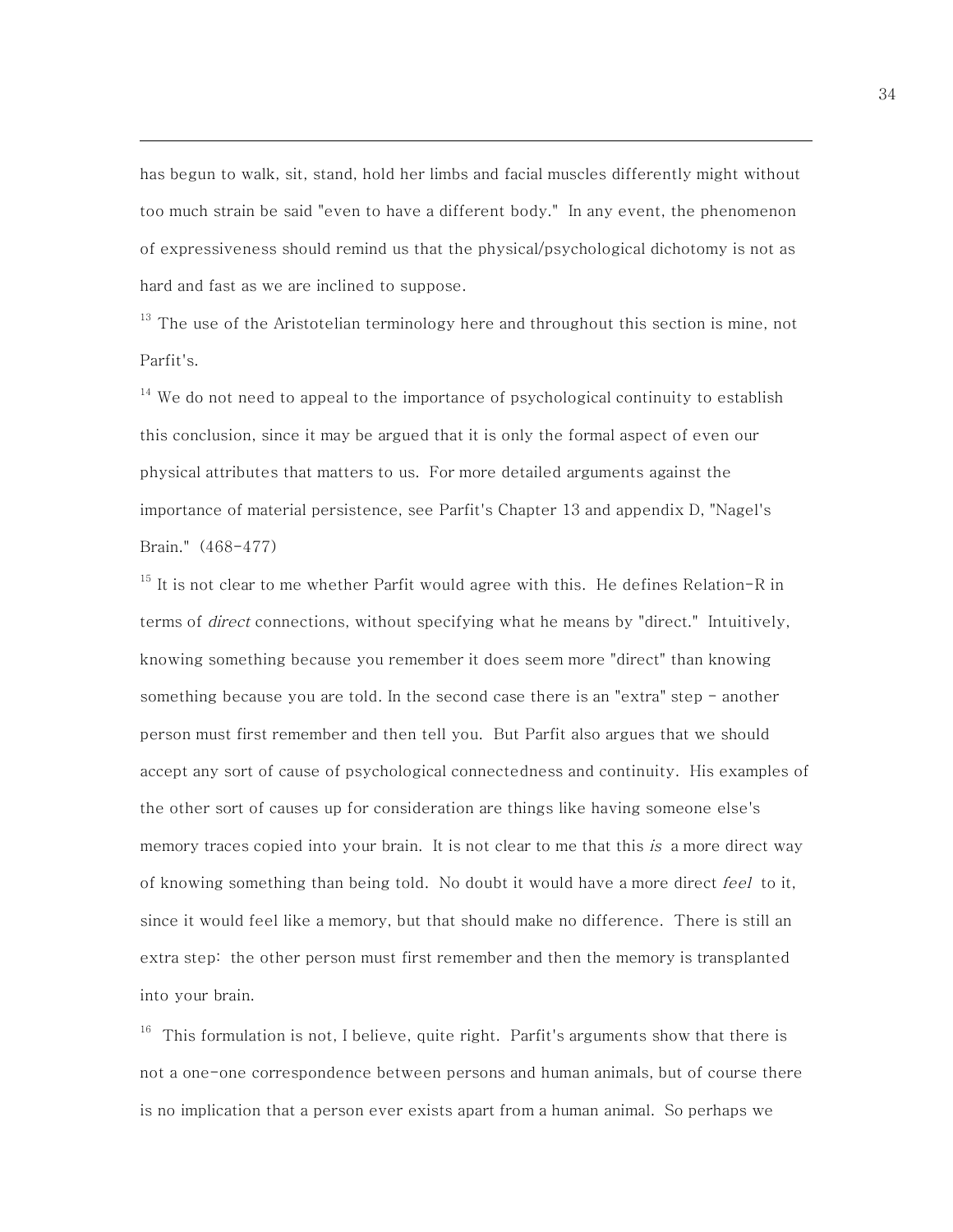should say that what his arguments show is that the subject of *present* experiences is not the person, but the animal on whom the person supervenes. There are several difficulties with this way of talking, for there are pressures to attribute experiences to the person, not to the animal. It is the person to whom we attribute memory of the experience, and what the person remembers is "such and such happened to me" not "such and such happened to the animal who I was then." And, to the extent that the character of your experiences is conditioned by your memories and character, we should say that the character of your experiences is more determined by which person you are than by which animal you are.(See note 28.) In fact, however, none of this blocks the conclusion that the animal is the subject of experiences in the sense of being immediately conscious of them when they are present. And in this paper, I will be suggesting that we attribute experiences to the person in a different sense: the person is the agent in whose activities these experiences figure, the one who is engaged in having them. It is only if we insist on saying that the person and not the animal is the conscious subject of present experiences that we can get the conclusion in the text.

 $17$  Treatise of Human Nature, 252. Hume, however, would not accept the description of the problem I have just given, for two reasons. First, he thinks that we do not experience more than one thing at a time, but rather that our perceptions "succeed each other with an inconceivable rapidity." (252) Second, he is only talking about the persistence of a subject of "perceptions", or as he puts it "personal identity, as it regards our thought or imagination" which he separates from personal identity "as it regards our passions or the concern we take in ourselves." (253) Taken together, these two points leave Hume with only the diachronic problem of what links a perception to those that succeed and follow it.

 $18$  Aristotle, On the Soul, III.9 -10

l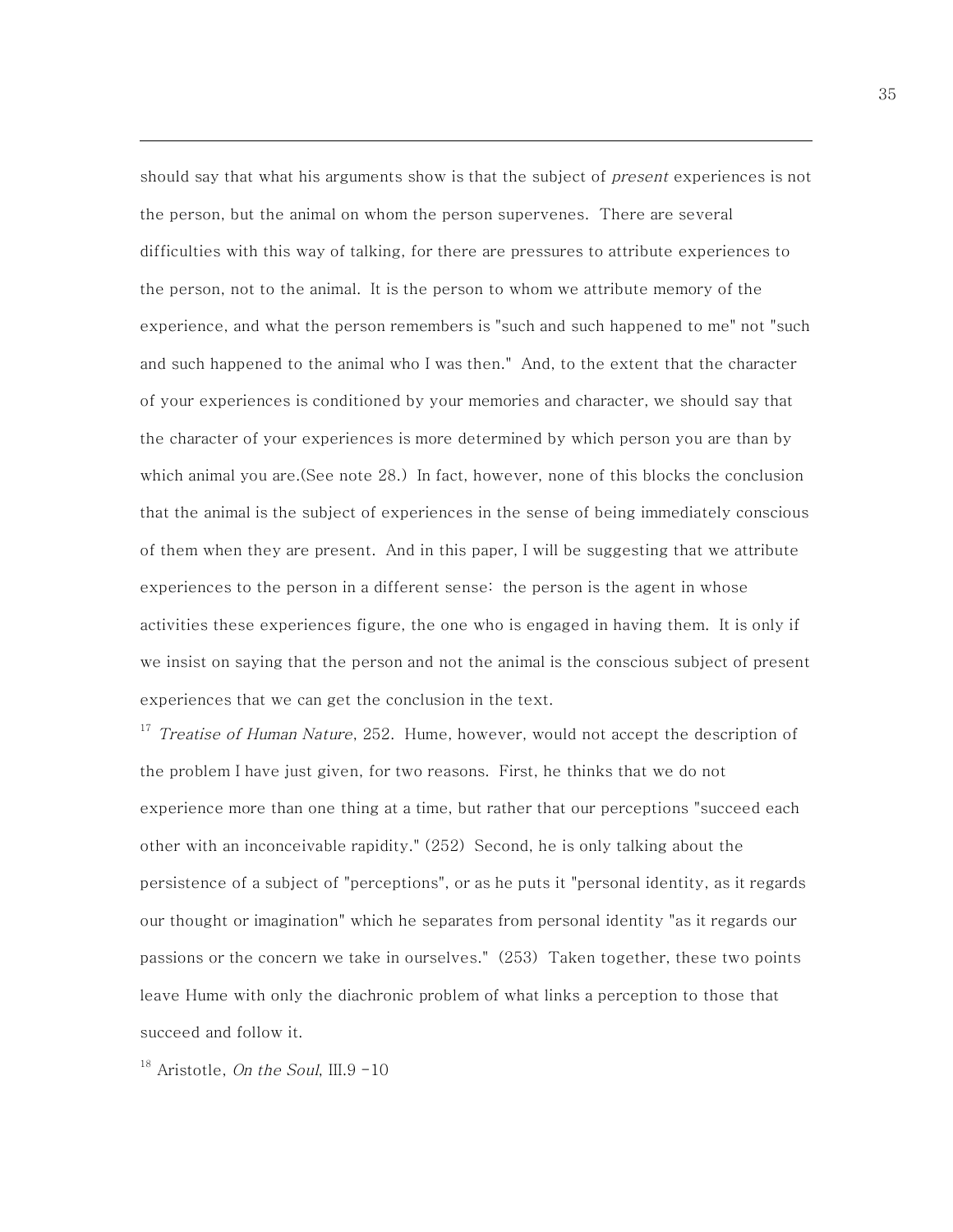$19$  In my account of these persons, I rely on Thomas Nagel's "Brain Bisection and the Unity of Consciousness" Synthese 20 (1971), rpt. in Mortal Questions (Cambridge: Cambridge University Press, 1979): 147-164.

 $20$  This is not an entirely fantastic idea. In one case, a man with a split brain attempted to push his wife away with one hand while reaching out to embrace her with the other. See Parfit 246; and Nagel, "Brain Bisection and the Unity of Consciousness" loc. cit. 154.  $21$  See Stephen Darwall, "Unified Agency" Chapter 9 of Impartial Reason (Ithaca: Cornell

University Press, 1983): 101-113.

l

 $22$  The problem of personal identity often gets compared to the problem of free will, as both are metaphysical issues that bear on ethics. I hope it is clear from the above discussion that there is another similarity between them. The conception of myself as one, and the conception of myself as free (at least free to choose among my desires), are both features of the deliberative standpoint. And from this standpoint both conceptions find expression in my identification with some principle or way of choosing.

 $^{23}$  This view is also found in Sidgwick. When Sidgwick attempts to adjudicate between egoistic and Utilitarian conceptions of practical reason, the consideration that favors egoism is this: "It would be contrary to Common Sense to deny that the distinction between any one individual and any other is real and fundamental, and that consequently 'I' am concerned with the quality of my existence as an individual in a sense, fundamentally important, in which I am not concerned with the quality of the existence of other individuals: and this being so, I do not see how it can be proved that this distinction is not to be taken as fundamental in determining the ultimate end of rational action." (The Methods of Ethics (Indianapolis: Hackett, 1981): 498). But the Utilitarian, appealing to metaphysics rather than common sense, replies: "Grant that the Ego is merely a system of coherent phenomena, that the permanent identical 'I' is not a fact but a fiction, as Hume and his followers maintain; why, then, should one part of the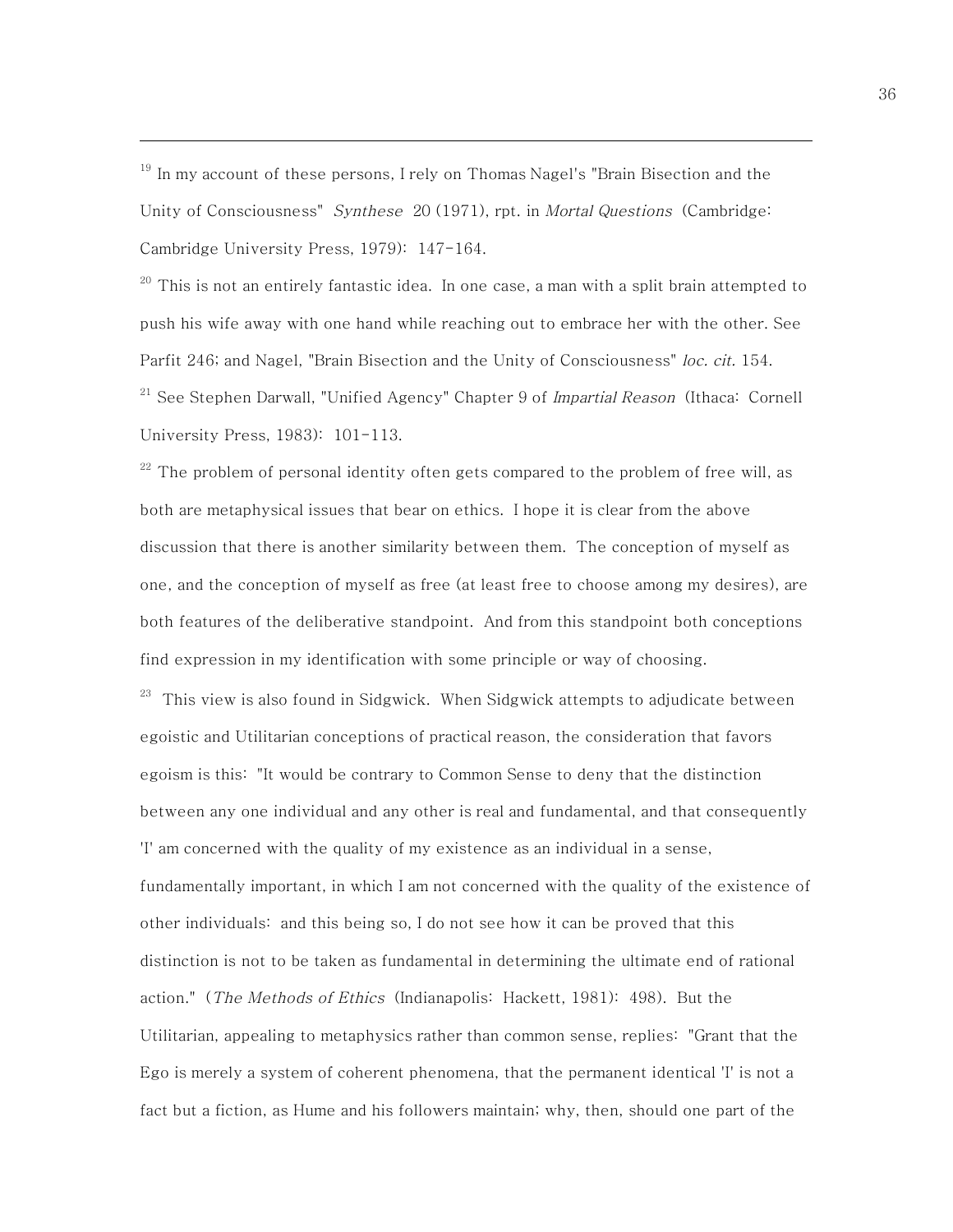series of feelings into which the Ego is resolved be concerned with another part of the same series, any more than with any other series?" (loc. cit. 419) Parfit endorses the basic form of Sidgwick's argument explicitly on 139. Neither Sidgwick nor Parfit shows why these metaphysical views are supposed to have the normative force suggested.  $24$  As Susan Wolf points out "Love and moral character require more than a few minutes. More to the point, love and moral character as they occur in the actual world occur in persons, or at any rate in psychophysical entities of some substantial duration⋯" "Self-Interest and Interest in Selves" Ethics 96 (July 1986): 704-720; quotation from 709.  $25$  This way of looking at things places a constraint on how we formulate the reasons we have for desiring to carry on long-term projects and relationships. We cannot say that we want them because we expect to survive for a long time; instead, these things give us reasons for surviving. So the reasons for them must be independent of expected survival. See Bernard Williams, "Persons, Character, and Morality" in Moral Luck (Cambridge: Cambridge University Press, 1981: 1-19), especially the discussion of Parfit at 8-12.

l

 $^{26}$  I would like to thank a referee for *Philosophy and Public Affairs* for prompting me to be clearer on this point.

 $27$  On the other hand, Williams's person-types (Parfit 293-297), of whom a number of copies (tokens) exist simultaneously, are not persons, since the tokens would not necessarily lead a common life. See Parfit 293-297; Bernard Williams "Are Persons Bodies?" in The Philosophy of the Body , ed. Spicker (Chicago: Quadrant Books, 1970); rpt. in Williams, Problems of the Self, (Cambridge: Cambridge University Press: 1973): 64-81.

 $^{28}$  I have argued that the idea of a momentary agent is unintelligible; I will now suggest, perhaps more surprisingly, that even the idea of a momentary experience is suspect. Consider, for instance, what seems to be one of the clearest cases of a temporally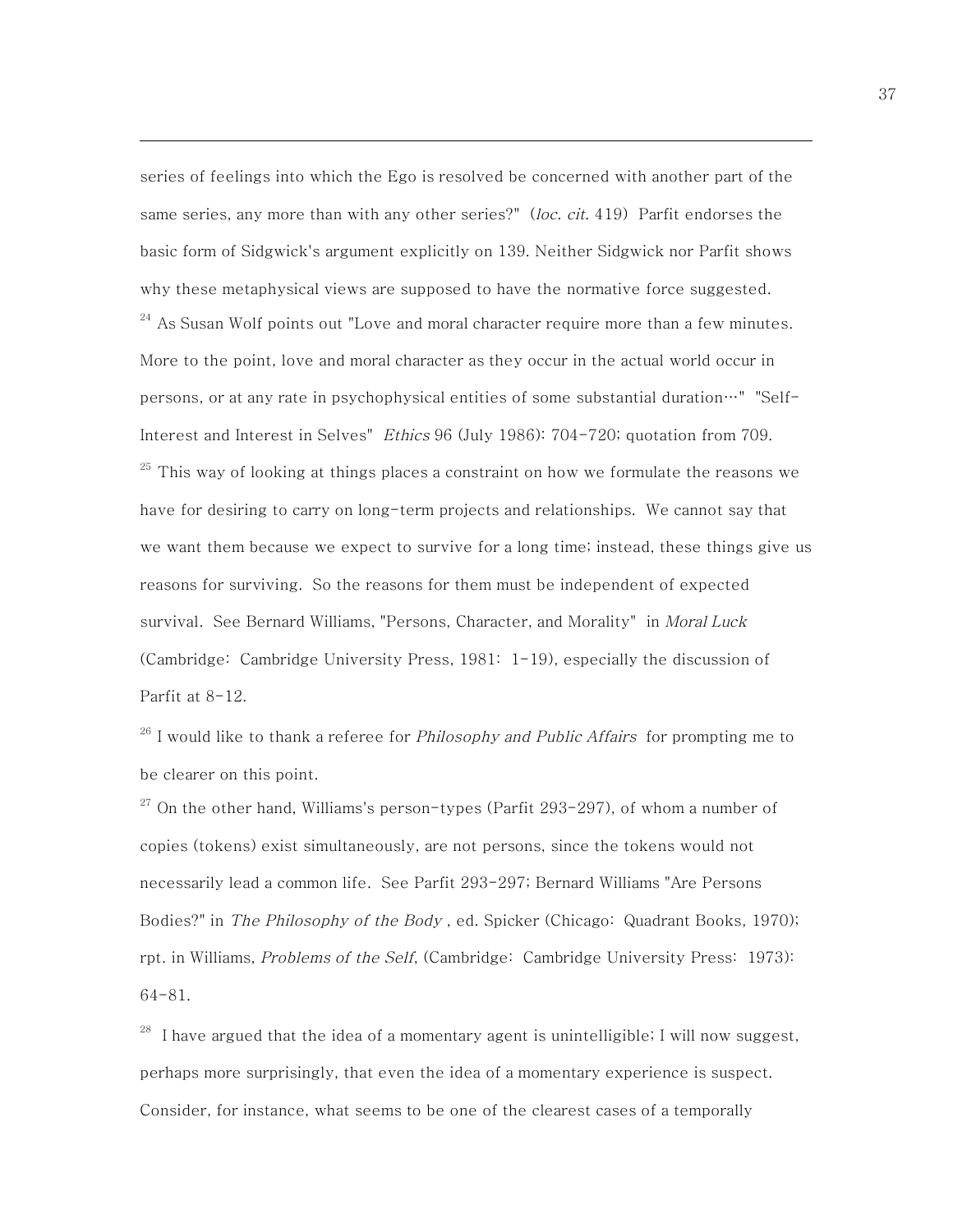localized experience: physical pain. There is a clear sense in which pain is worse if you have been in pain for a long while. If pain is a momentary experience, we must suppose that this particular form of badness can be cashed out in terms of the quality of the experience you are having now; so that, I suppose, a clever brain surgeon by stimulating the right set of nerves could make you have exactly the experience of a person who has been in pain for a long while even if you have not. The idea that the intrinsic goodness or badness of an experience can always be cashed out in terms of the felt quality of the experience at the time of having it is explicitly defended in Sidgwick's Methods of Ethics, Book II, Chapters II-III, and Book Book III, Chapter XIV. I do not think Sidgwick's arguments are successful, but at least he sees that the point needs defending. A more complex challenge to Sidgwick's thesis comes from the fact that there is a sense in which a pain (I feel like saying: the same pain) can be worse if in the face of it you panic, or lose your sense of humor, or give way to it completely. And this will be determined not just by how bad the pain is, but by your character. There is a kind of courage that has to do with how one handles pain, and this suggest that even "experiencing pain" is something that can be *done* in various ways. Privileging the language of conscious states or experiences can cause us to overlook these complications.

l

 $29$  Nagel, in "Brain Bisection and the Unity of Consciousness," also arrives at the conclusion that the unity of consciousness is a matter of functional integration, but he believes that there is something unintuitive or unsatisfactory about thinking of ourselves in this way.

 $30$  Nagel, "Brain Bisection and the Unity of Consciousness" loc. cit. 154.

 $31$  No single reference is adequate, for it is a conception that unfolds throughout Kant's writings. But for the most explicit account of the two standpoints view see the Foundations of the Metaphysics of Morals, Part III.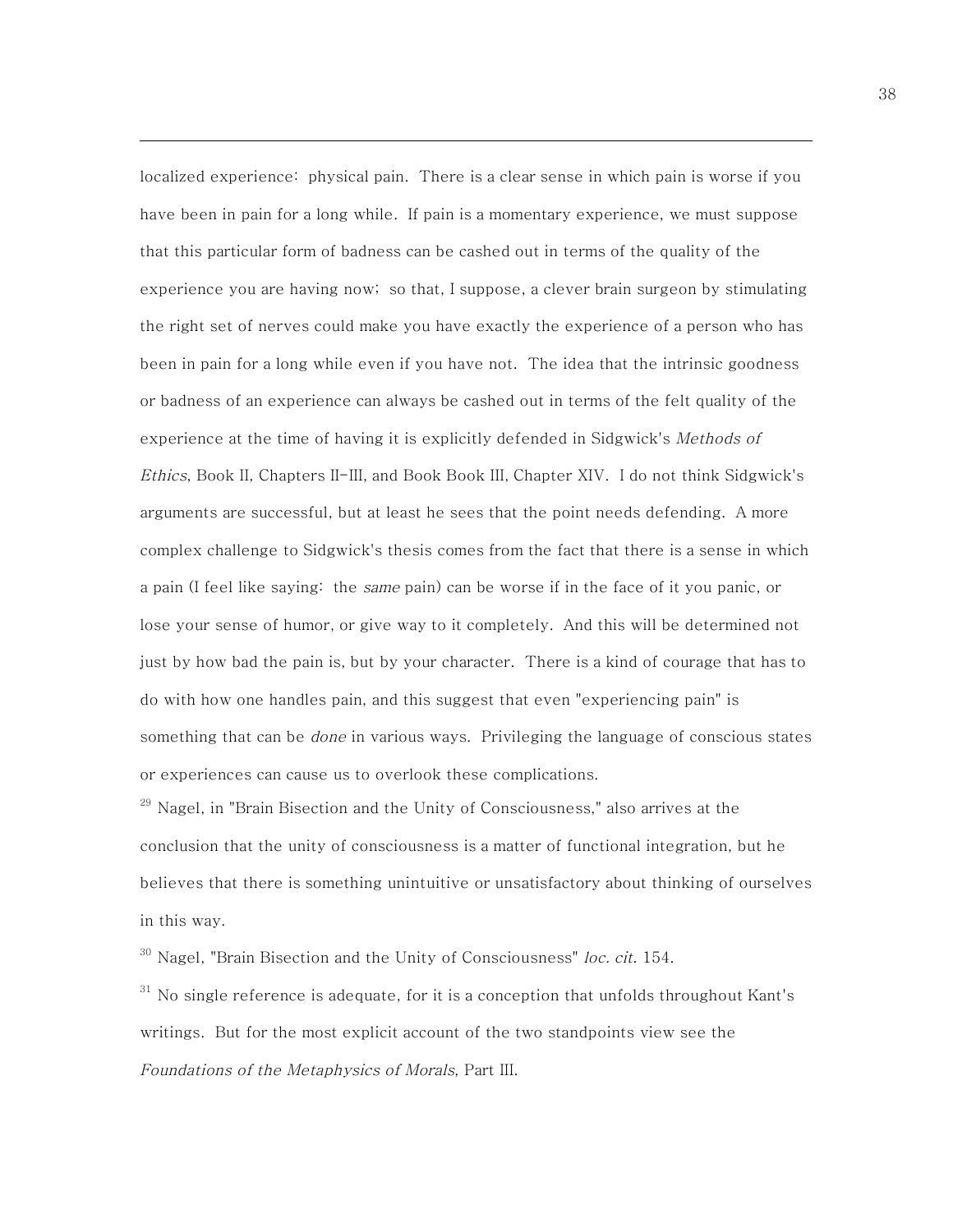$32$  Some people suppose that this means that freedom and agency are an *illusion* produced by the practical standpoint. But this presupposes the primacy of the theoretical standpoint, which is in fact the point at issue. Free agency, and, according to my argument, unified personal identity, are what Kant calls "Postulates of Practical Reason." (See The Critique of Practical Reason, trans. Lewis White Beck (Bobbs-Merrill (now Macmillan) Library of Liberal Arts, 1956): 137ff; Prussian Academy pages 132ff. <sup>33</sup> Contrary to the view of Bart Gruzalski, in "Parfit's Impact on Utilitarianism." Gruzalski claims that a deep further fact is required to support any conception of agency more libertarian than Hume's. (loc. cit. 767.)

l

 $34$  That it is lives and not merely experiences that matter, and that lives cannot be understood merely as sequences of experiences, is a point that several of Parfit's commentators have made. Thus Wolf urges that "⋯the value of these experiences depends on their relation to the lives of the persons whose experiences these are." ("Self-Interest and Interest in Selves" loc. cit. 709) And Darwall, commenting on Scheffler's response to Parfit, emphasizes the difference between "a conception of the kind of life one would like oneself and others to lead as opposed to the kind of things that befall people." ("Scheffler on Morality and Ideals of the Person" loc. cit. 249-250).  $35$  Other critics of Parfit have stressed the importance of what I am calling the authorial connection. Darwall, in "Scheffler on Morality and Ideals of the Person," reminds us that "The capacity to choose our ends, and rationally to criticize and assess even many of our desires, means that our future intentions and desires do not simply befall us; rather, they are to some degree in our own hands." (loc. cit. 254) And in "Self-Interest and Interest in Selves" Wolf writes, "Being a rational agent involves recognizing one's ability to make one's own decisions, form one's own intentions, and plan for one's own future…" (loc. cit. 719) Alternatively, a desire or a belief that has simply arisen in you may be reflectively endorsed, and this makes it, in the present sense, more authentically your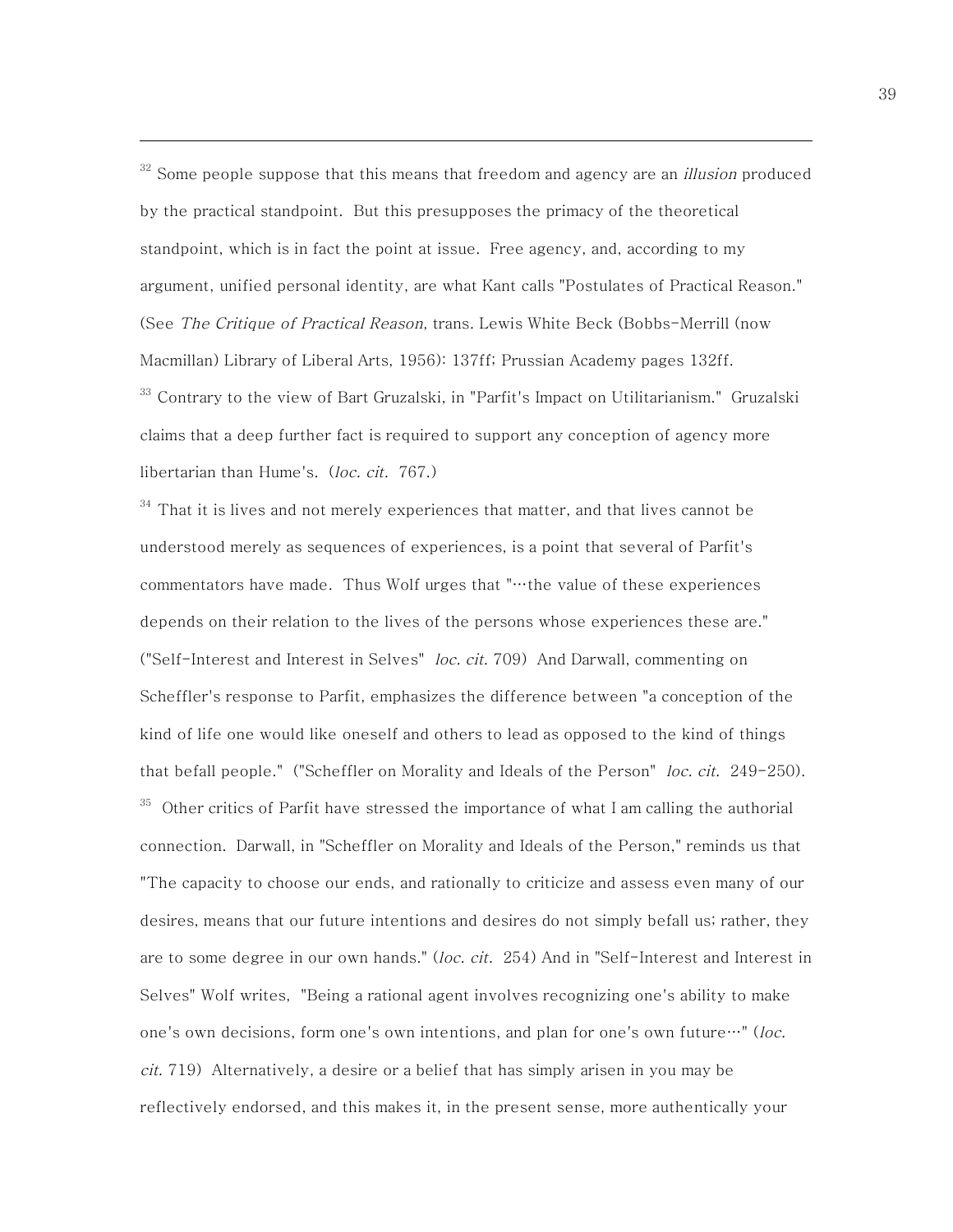own. See Harry Frankfurt's papers "Freedom of the Will and the Concept of a Person" Journal of Philosophy 68 (January 1971): 5-20; "Identification and Externality" in Amélie Rorty (ed.) The Identities of Persons (Berkeley: University of California, 1976: 239- 251); and "Identification and Wholeheartedness" in Ferdinand Schoeman (ed.) Responsibility, Character, and the Emotions: New Essays in Moral Psychology (Cambridge University Press, 1988): 27-45.

l

<sup>36</sup> John Stuart Mill, *On Liberty*. (Indianapolis: Hackett, 1978): 58-59. My emphasis. <sup>37</sup> Some of Parfit's own stories involve surgical intervention and in this he follows Williams in "The Self and the Future" (*Philosophical Review* 79 (1970); reprinted in Problems of the Self (Cambridge: Cambridge University Press, 1973): 46-63). It is also significant, in a related way, that these writers focus on the question of future physical pains. Although it is true that there is an important way in which my physical pains seem to happen to me and no one else, it is also true that they seem to have less to do with who I am (which *person* I am) than almost any other psychic events. (But see note 28 for an important qualification of this remark.) The impersonal character of pain is part of what makes it seem so intrusive. Williams uses pain examples to show you how strongly you identify with your body. One might say, more properly, that they show you how strongly you identify with the animal who you (also) are. It is important to remember that we each have an animal identity as well as our more specifically human identity and that some of the most important problems of personal integration come from this fact. (See note 16.) One might say, a little extravagantly, that the growing human animal is disciplined, frustrated, beaten, and shaped until it becomes a person - and then the person is faced with the task of re-integrating the animal and its needs back into a human life. That we are not much good at this is suggested by psychoanalytic theory and the long human history of ambivalence (to say the least) about our bodily nature. Pain examples serve to show us how vulnerable our animal identity can make our human identity.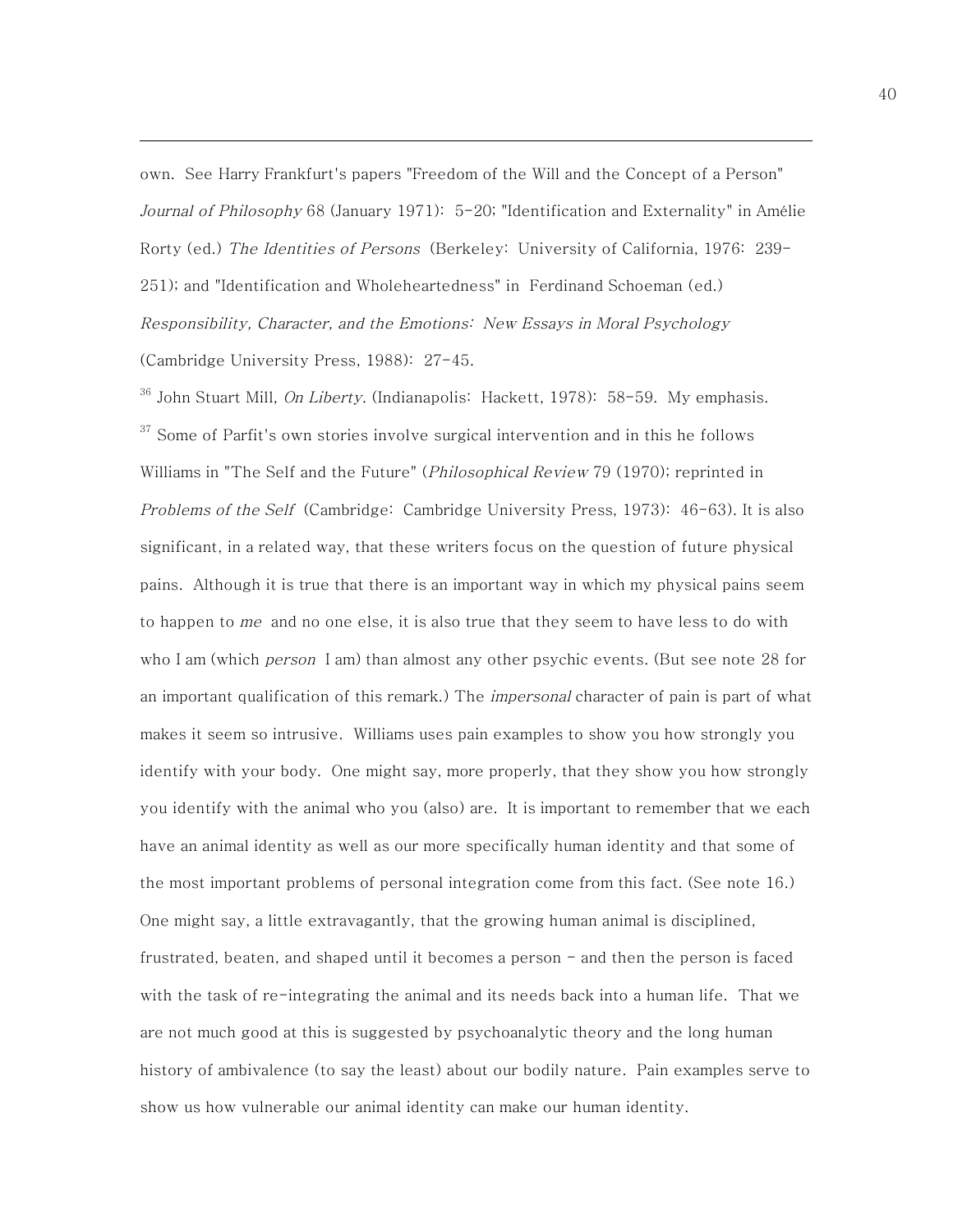$38$  One of the few things I take issue with in Wolf's "Self-Interest and Interest in Selves" is a suggestion that persons who regarded themselves as R-related to rather than identical with their future selves would be less likely to risk projects that might involve great psychological change. Wolf reasons that great changes would be viewed as akin to death.(*loc. cit.* 712) It should be clear from the above that I think it depends on how one envisages the changes arising.

l

 $39$  Parfit does notice the difference between deliberate changes and those brought about by "abnormal interference, such as direct tampering with the brain" (207) but he seems to take it for granted that those who feel that identity is threatened by the latter kind of changes are concerned about the fact that they are *abnormal*, not the fact that they are interference.

Of course the sorts of considerations that feed worries about free will and determinism make it hard to distinguish cases in which a person has been changed by external forces from cases in which she has changed herself. Surgical intervention seems like a clear case of external interference because the person's prior character plays no role in producing the result. But what of someone who changes drastically in response to tragedy or trauma? I don't take up these problems here, but only note that from our own perspective we do distinguish cases in which we change our minds, desires, or characters from those in which the changes are imposed from without.

See his An Inquiry Concerning the Original of Our Ideas of Virtue or Moral Good (1725), §II. The relevant passages can be found in D.D. Raphael (ed.) British Moralists 1650-1800 (Oxford: Clarendon Press, 1969), Volume 1: 271.

 $^{41}$  Of course a Kantian does not believe in the split between rationality and morality that underlies Parfit's analysis in the first place. In a Kantian view, as I have been arguing, no aim is my own unless it is the object of my own choice. And if Kant is right in supposing that a choice I may regard as truly my own must also be a universalizable choice, no split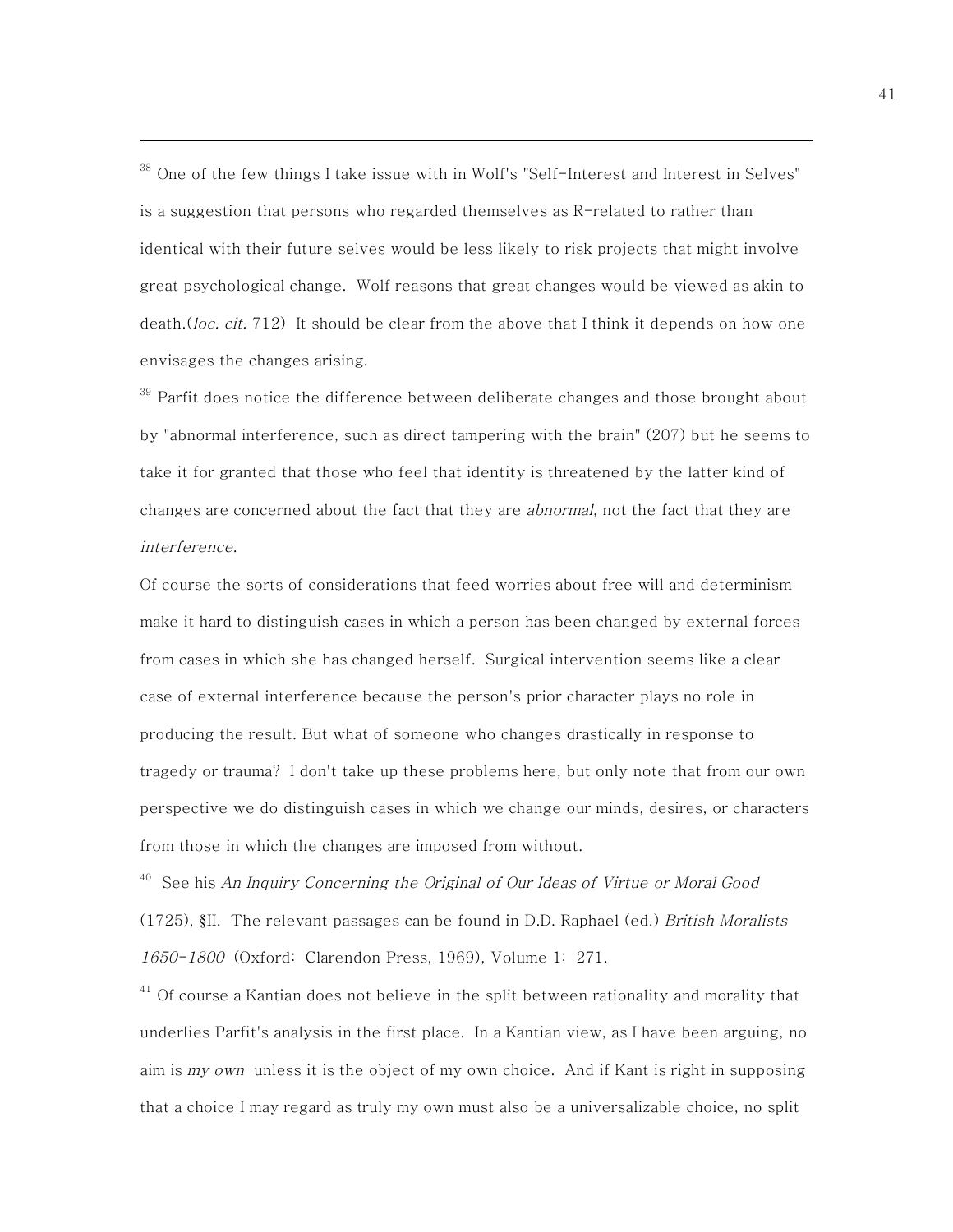between personal rationality and morality is possible. In other words, Kant supposes that the view of the person which I have been arguing for in this paper leads to the adoption of a particular unifying principle of action, the categorical imperative. I have not tried to argue for this more ambitious thesis here.

l

 $^{42}$  I am using "right" here in the strict sense usual in the contract theory tradition, where a right is something that may be coercively enforced: since Parfit is discussing the possible use of coercion, this seems appropriate. Of course, the difference between using coercion and trying to *persuade* the wrongdoer to desist is essential here. But even the latter is normally permitted only to close friends or relatives of the people involved. As Steven Wagner points out to me, we do say things like "You had no right to treat her that way" in private contexts where coercion is not at issue. A Kantian would say that we use this language because of the way the private duties of respect model the public, and enforceable, duties of justice. (When we speak this way, we do not mean merely that it was not *benevolent* to treat her that way.) Although coercion obviously cannot be used to make me respect another, I should regard my respect as something to which she has a claim, just as she does to her rights; respect is not something we give to others out of generosity. See Immanuel Kant, The Metaphysical Principles of Virtue in Kant's Ethical Philosophy, translated by James Ellington. (Indianapolis: Hackett, 1983): 113-114 and 127-133; Prussian Academy Edition pages (in margins of most translations) 449-450 and 462-468.

 $^{43}$  John Rawls, *A Theory of Justice* (Cambridge, Massachusetts: Harvard University Press, 1971): §5, especially 26-27.

 $^{44}$  In actual fact, for economic purposes the unit is often the family, and this is because they are presumed to share their lives, although of course in an economic rather than a metaphysical sense.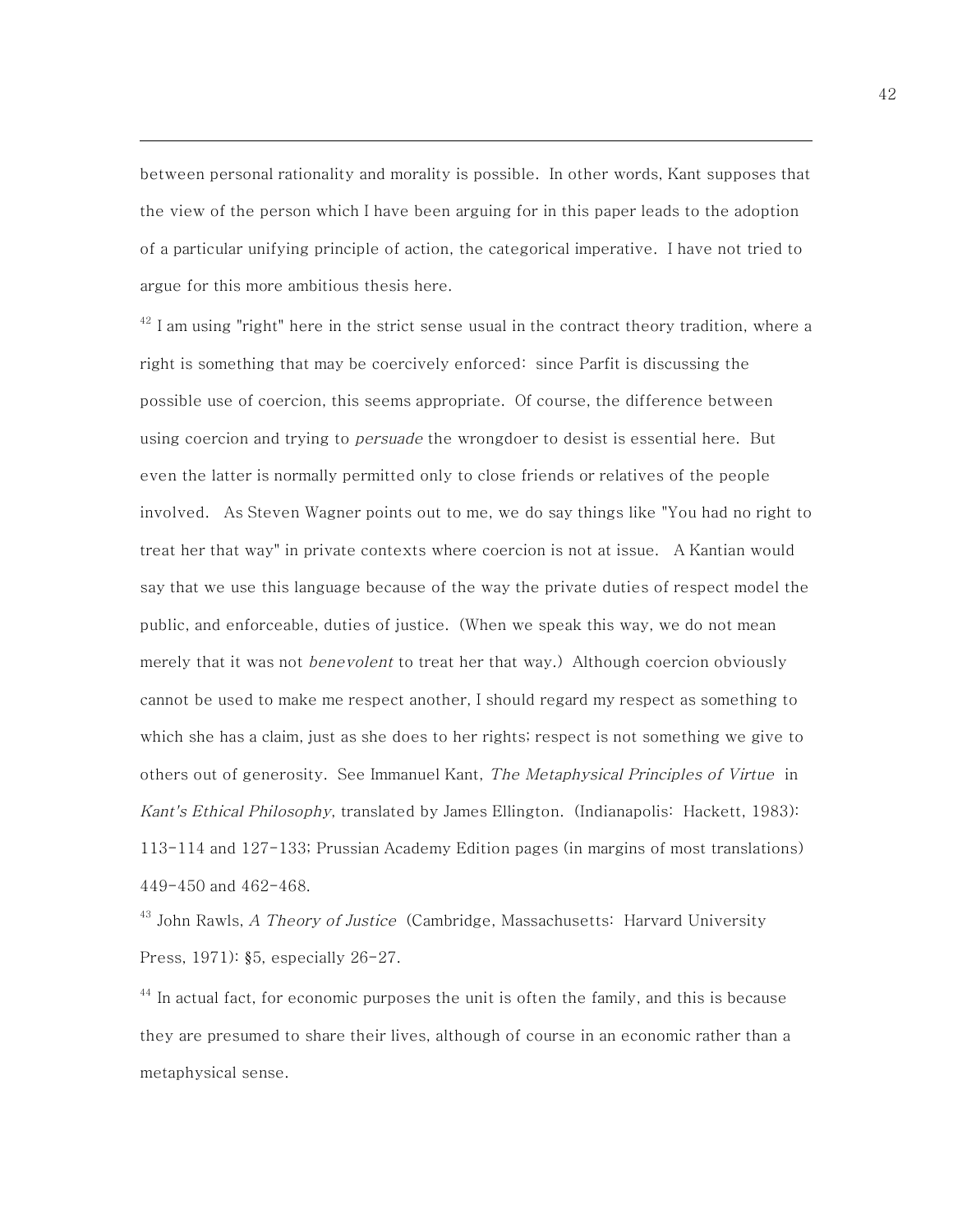$^{45}$  Friendship is not a form of altruism. In routine cases, the question of "making a sacrifice"  $-$  if that is supposed to be an uncompensated burden  $-$  does not even come up. Where a burden is large, one may speak of "making a sacrifice" for one's friend. But then, where a burden is large, one may also speak of "making a sacrifice" for one's career or health. Sometimes, the impossibility of compensation springs from the incommensurability of values, not from who gets what. My friend's happiness may be incommensurable with other things I care about, without being any the less a part of my own happiness for all that.

l

 $^{46}$  It will help to recall here that, according to the social contract theory accepted by Kantians, the burdens of social life are supposed to be ones that the citizens accept, through their representatives. Any coercive measure must have this kind of backing.  $47$  See for instance: John Rawls, "The Independence of Moral Theory" (*Proceedings and* Addresses of the American Philosophical Association 47 (1974-75): 15-20); Norman Daniels, "Moral Theory and the Plasticity of Persons" (The Monist 62 (July 1979): 269); Samuel Scheffler "Ethics, Personal Identity, and Ideals of the Person" (loc. cit. 240ff.); and Bart Schultz, "Persons, Selves, and Utilitarianism" Ethics 96 (July 1986): 721-745; especially 741ff.

 $48$  Parfit might reply that the point of appealing to a metaphysical conception is not merely that it is neutral, but that it is deep. It is what we most truly are. But both the truth and the force of this consideration are questionable. Parfit's conception of the person is recognizably metaphysical in that it is concerned with the theoretical conditions of identity and counting, certainly traditional concerns of metaphysics. It is also as minimal as possible. But our metaphysical concerns about countability and ontological economy are still just some concerns among others. And they are not obviously the important ones for ethics.